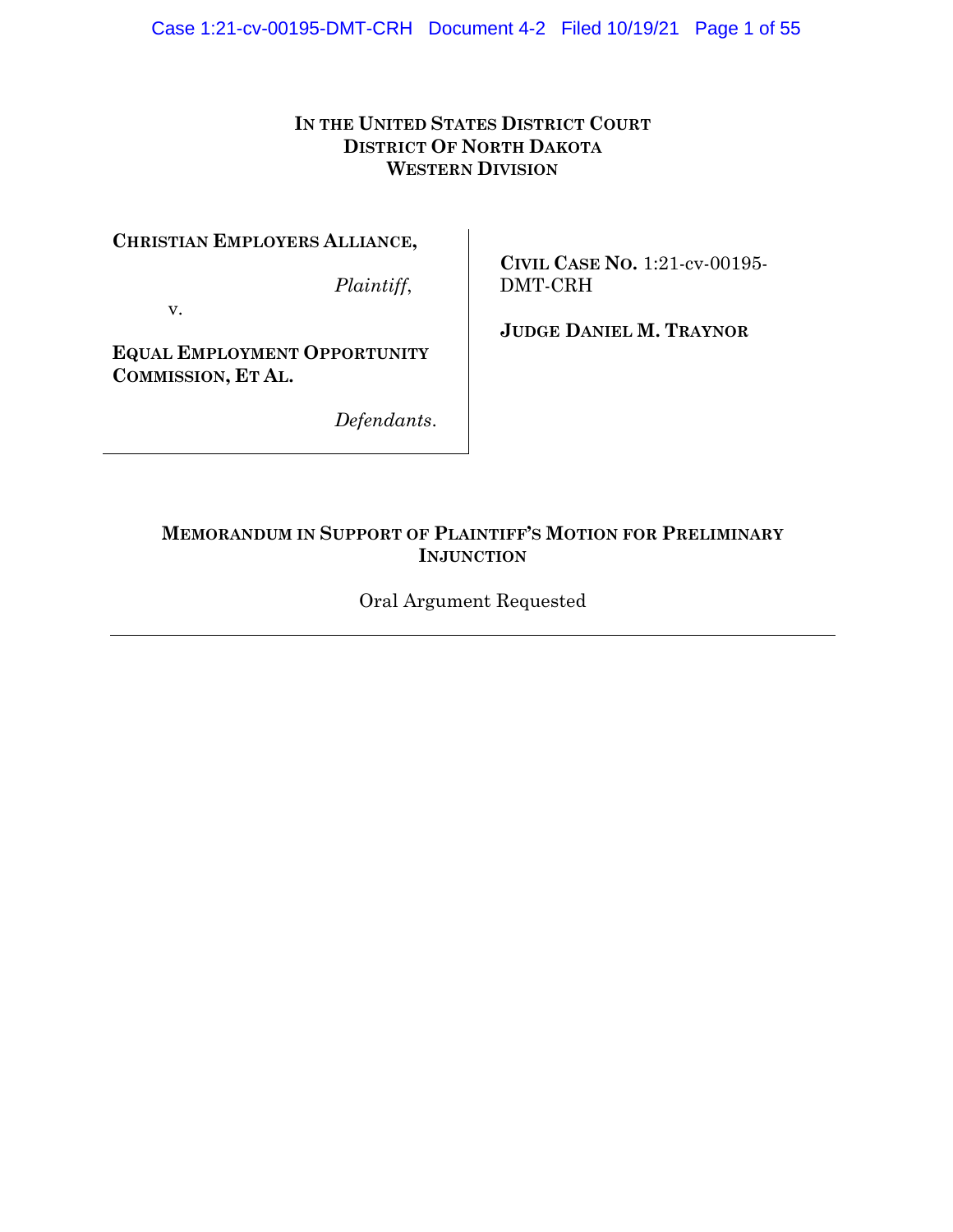# **TABLE OF CONTENTS**

| I.   |           |    |                                                                                                            |  |  |  |  |  |
|------|-----------|----|------------------------------------------------------------------------------------------------------------|--|--|--|--|--|
| Π.   |           |    |                                                                                                            |  |  |  |  |  |
| III. |           |    |                                                                                                            |  |  |  |  |  |
|      | A.        |    | Previous Section 1557 rulemaking and litigation recognized HHS's                                           |  |  |  |  |  |
|      | <b>B.</b> |    | HHS requires the Healthcare Members to perform, facilitate, and                                            |  |  |  |  |  |
| IV.  |           |    | The Permanent Injunction in Religious Sisters of Mercy 13                                                  |  |  |  |  |  |
|      |           |    |                                                                                                            |  |  |  |  |  |
| I.   |           |    |                                                                                                            |  |  |  |  |  |
| II.  |           |    |                                                                                                            |  |  |  |  |  |
|      | A.        |    | The EEOC Coverage and HHS Gender Identity Mandates violate                                                 |  |  |  |  |  |
|      |           | 1. | CEA members' religiously informed health-insurance decisions                                               |  |  |  |  |  |
|      |           | 2. | The EEOC Coverage Mandate and HHS Gender Identity<br>Mandate substantially burden CEA members' exercise of |  |  |  |  |  |
|      |           | 3. | The EEOC Coverage Mandate and HHS Gender Identity                                                          |  |  |  |  |  |
|      |           |    | i.<br>The EEOC Coverage Mandate and the HHS Gender<br>Identity Mandate do not further a compelling         |  |  |  |  |  |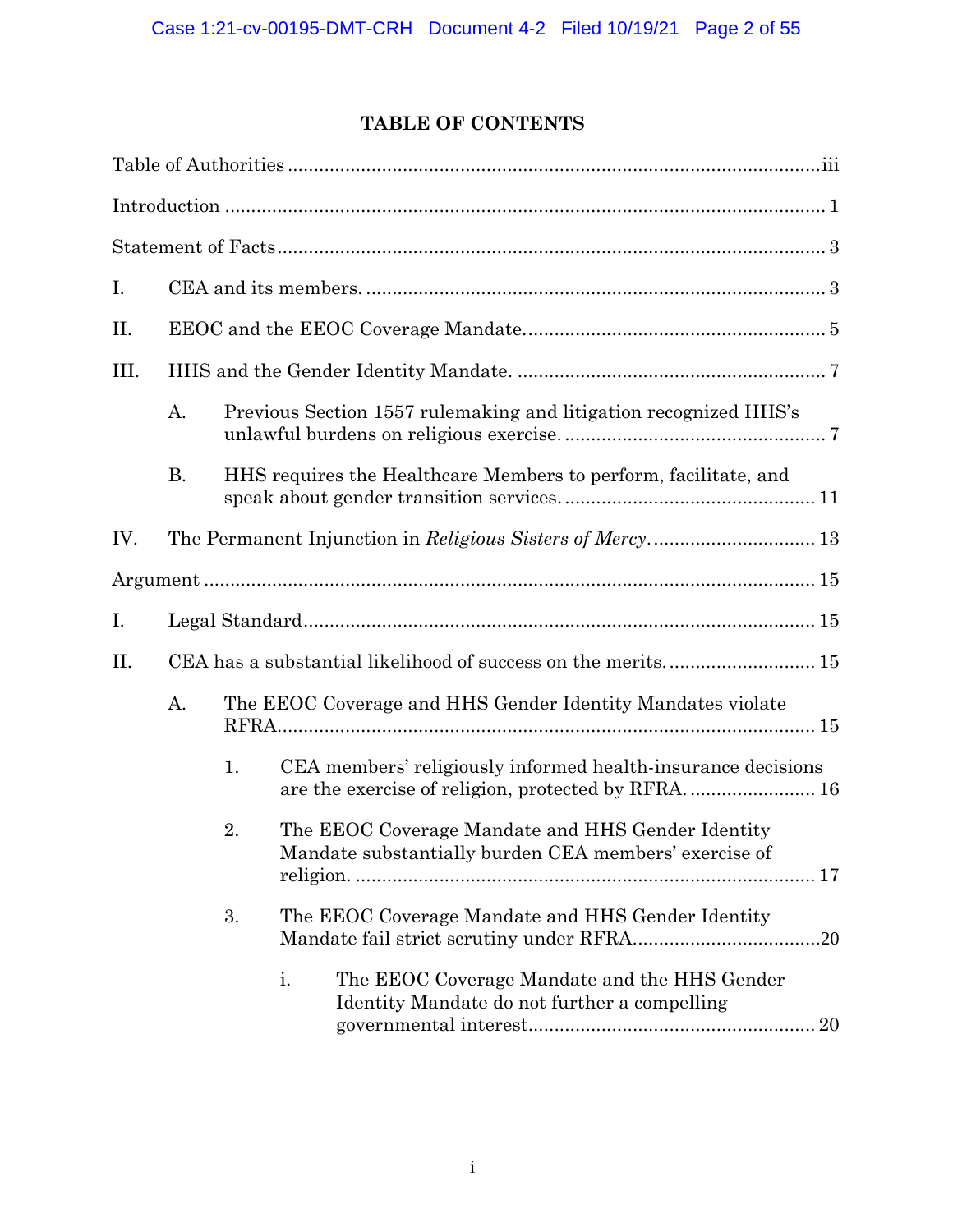|      |           |    | ii. | The EEOC Coverage Mandate and HHS Gender Identity<br>Mandate are not the least restrictive means of furthering        |
|------|-----------|----|-----|-----------------------------------------------------------------------------------------------------------------------|
|      | <b>B.</b> |    |     | The EEOC Coverage and HHS Gender Identity Mandates violate CEA                                                        |
|      |           | 1. |     | The EEOC Coverage Mandate is not generally applicable26                                                               |
|      |           | 2. |     | The HHS Gender Identity Mandate is neither neutral nor                                                                |
|      |           | 3. |     | The EEOC Coverage Mandate and HHS Gender Mandate fail<br>strict scrutiny under the Free Exercise Clause30             |
|      | C.        |    |     | The HHS Gender Identity Mandate violates CEA members' Free                                                            |
|      |           | 1. |     | The HHS Gender Identity Mandate compels, chills, and                                                                  |
|      |           | 2. |     | The HHS Gender Identity Mandate's speech requirements                                                                 |
|      | D.        |    |     | The EEOC Coverage and HHS Gender Identity Mandates violate the                                                        |
|      |           | 1. |     | The EEOC Coverage Mandate is contrary to law, without<br>proper procedure, and is arbitrary and capricious36          |
|      |           | 2. |     | HHS's Gender Identity Mandate is contrary to law, arbitrary<br>and capricious, and skipped require notice-and-comment |
| III. |           |    |     |                                                                                                                       |
|      |           |    |     |                                                                                                                       |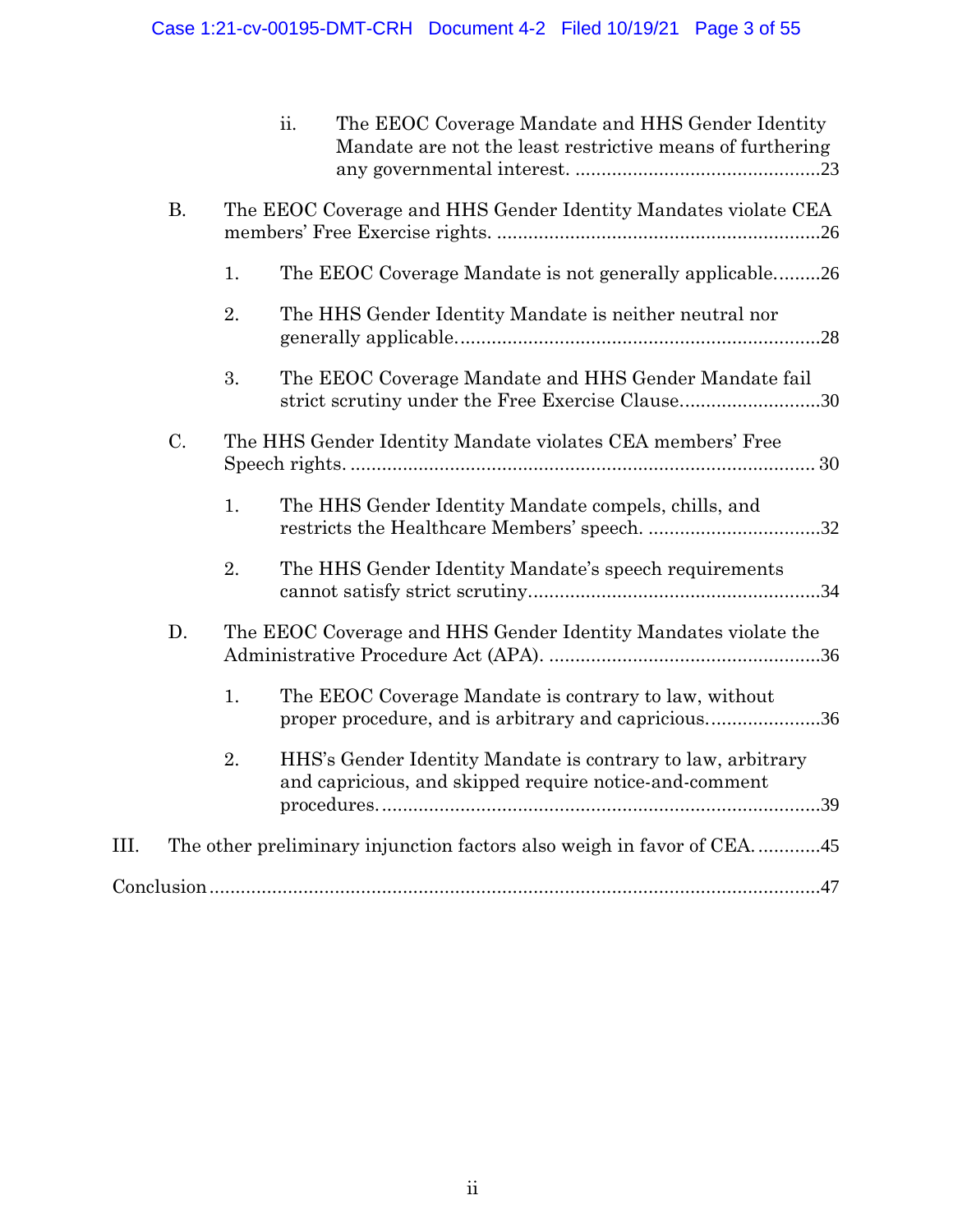# **Table of Authorities**

# **Cases**

| Alabama Association of Realtors v. Department of Health & Human Services,                         |
|---------------------------------------------------------------------------------------------------|
| Arlington Central School District Board of Education v. Murphy,                                   |
| Biden v. Texas,                                                                                   |
| Blackhawk v. Pennsylvania,                                                                        |
| Board of Education of Hendrick Hudson Central School District, Westchester County<br>$v.$ Rowley, |
| Bond v. United States,                                                                            |
| Bond v. United States,                                                                            |
| Bostock v. Clayton County, Georgia,                                                               |
| Brush & Nib Studio, LLC v. City of Phoenix,                                                       |
| Burwell v. Hobby Lobby Stores, Inc.,                                                              |
| Carcieri v. Salazar,<br>41                                                                        |
| Carson v. Simon,                                                                                  |
| Christian Legal Society v. Walker,                                                                |
| Church of the Lukumi Babalu Aye, Inc. v. City of Hialeah,                                         |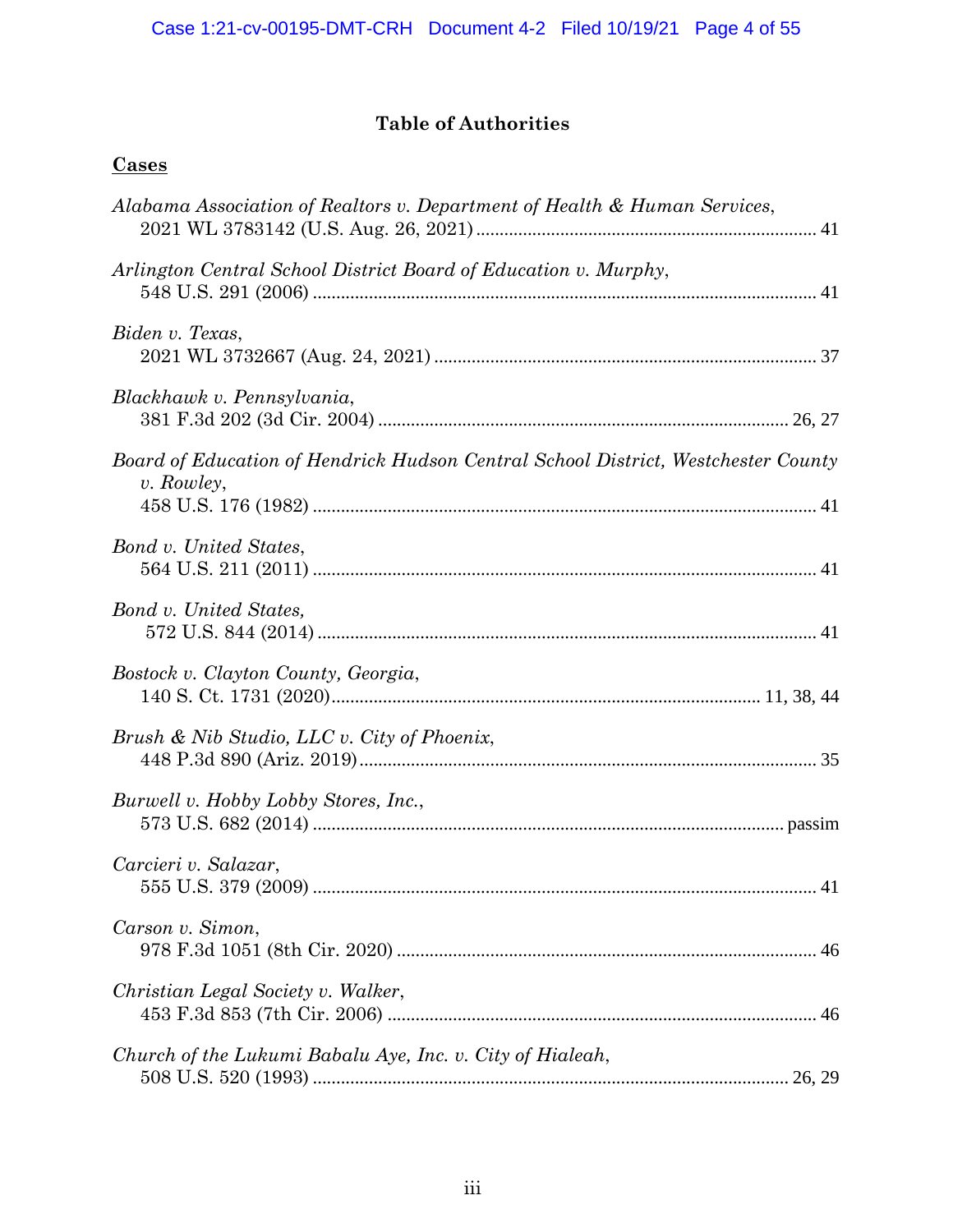| Conant v. Walters,                                                          |
|-----------------------------------------------------------------------------|
| Dataphase Systems, Inc. v. C L Systems, Inc.,                               |
| Dellmuth v. Muth,                                                           |
| Department of Homeland Security v. Regents of the University of California, |
| Elrod v. Burns,                                                             |
| Employment Division, Department of Human Resources of Oregon v. Smith,      |
| Equal Employment Opportunity Commission v. Deluxe Financial Services, Inc., |
| Franciscan Alliance Inc. v. Becerra,                                        |
| Franciscan Alliance, Inc. v. Becerra,                                       |
| Franciscan Alliance, Inc. v. Burwell,                                       |
| Fulton v. City of Philadelphia,                                             |
| General Electric Company v. Gilbert,                                        |
| Gonzales v. O Centro Espirita Beneficente Uniao do Vegetal,                 |
| Gregory v. Ashcroft,                                                        |
| Home Instead, Inc. v. Florance,                                             |
| Hurley v. Irish-American Gay, Lesbian & Bisexual Group of Boston,           |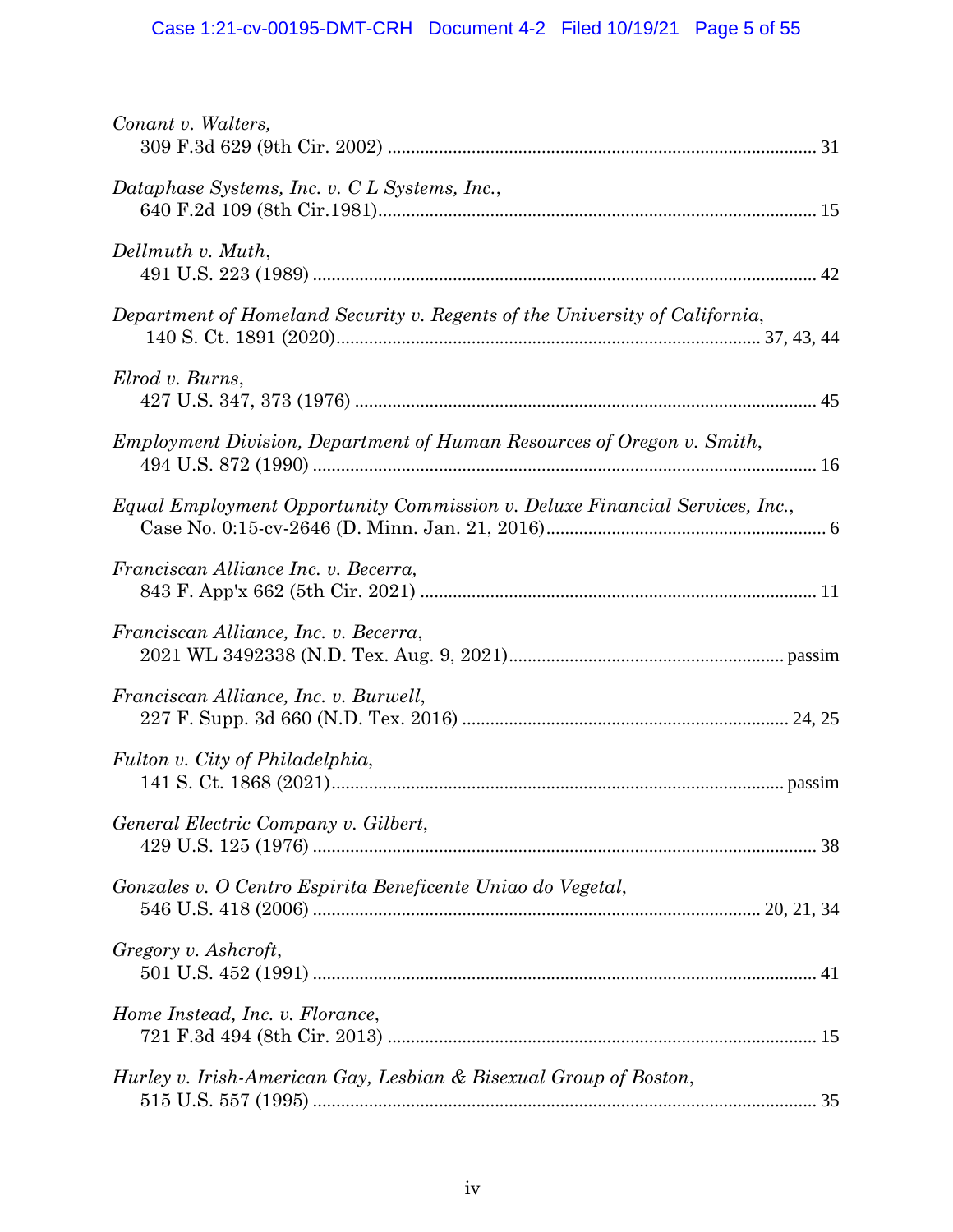| Janus v. American Federation of States, County,<br>and Municipal Employees, Council 31,                              |
|----------------------------------------------------------------------------------------------------------------------|
| Knox v. Service Employees International Union, Local 1000,                                                           |
| Little Sisters of the Poor Saints Peter & Paul Home v. Pennsylvania,                                                 |
| Loudoun County School Board v. Cross,                                                                                |
| Lowry ex rel. Crow v. Watson Chapel School District,                                                                 |
| Meriwether v. Hartop,                                                                                                |
| Michigan v. Environmental Protection Agency,                                                                         |
| Minnesota Citizens Concerned for Life, Inc. v. Swanson,                                                              |
| Motor Vehicle Manufacturers Association of United States, Inc. v. State Farm<br>Mutual Automobile Insurance Company, |
| National Institute of Family & Life Advocates v. Becerra,                                                            |
| Newsom ex rel. Newsom v. Albemarle County School Board,                                                              |
| Pennhurst State School & Hospital v. Halderman,                                                                      |
| <i>Religious Sisters of Mercy v. Azar,</i>                                                                           |
| Riley v. National Federation of the Blind of North Carolina, Inc.,                                                   |
| Sharpe Holdings, Inc. v. United States Department of Health & Human Services,                                        |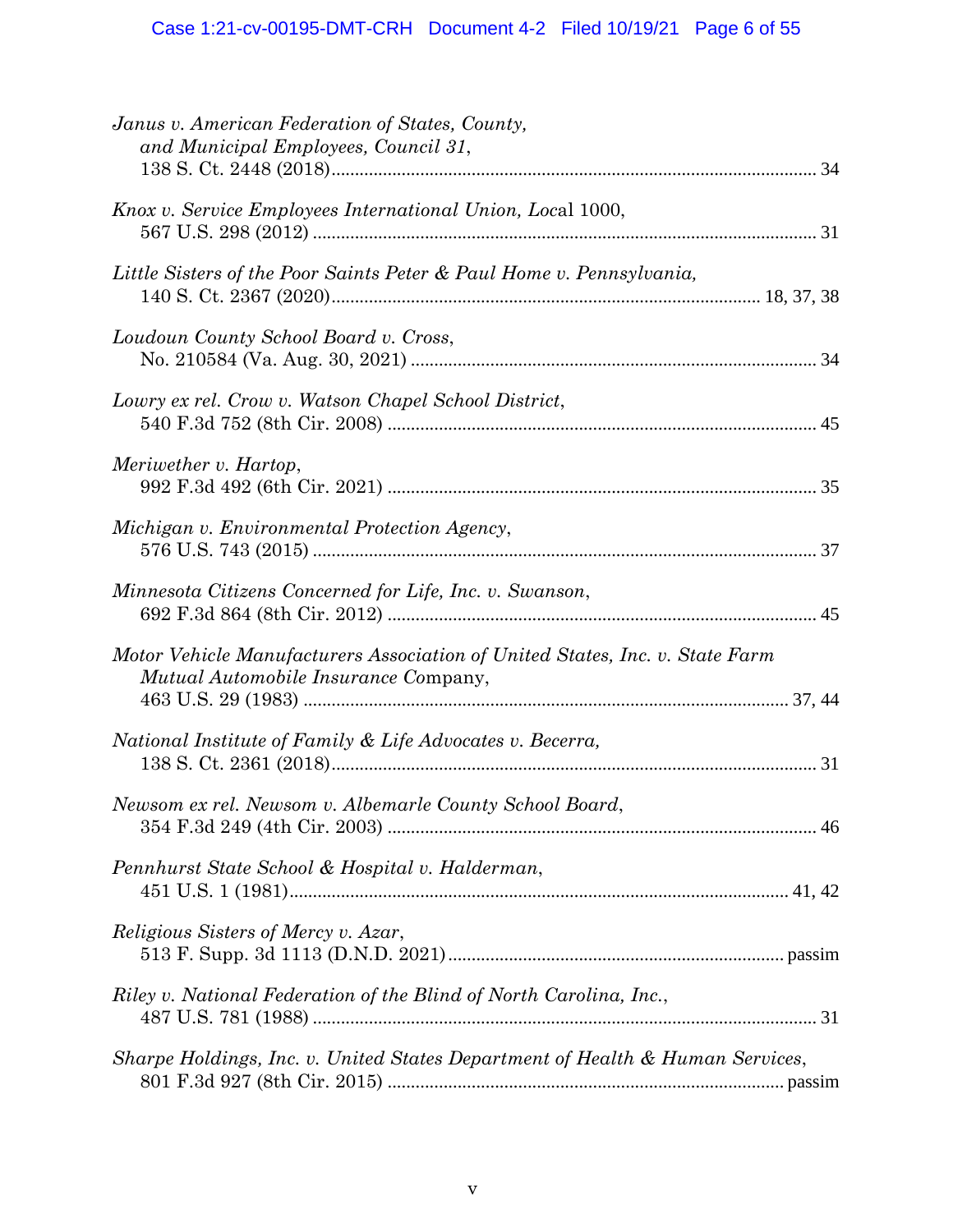# Case 1:21-cv-00195-DMT-CRH Document 4-2 Filed 10/19/21 Page 7 of 55

| Tandon v. Newsom,                                                                      |  |
|----------------------------------------------------------------------------------------|--|
| Telescope Media Group v. Lucero,                                                       |  |
| Texas v. Equal Employment Opportunity Commission,                                      |  |
| Texas v. Johnson,                                                                      |  |
| United States v. Thomason,                                                             |  |
| United States v. Varner,                                                               |  |
| Walker v. Azar,                                                                        |  |
| Ward v. Polite,                                                                        |  |
| <i>Watkins Inc. v. Lewis,</i>                                                          |  |
| Whitman-Walker Clinic, Inc. v. United States Department of Health & Human<br>Services, |  |
| Whitman-Walker Clinic, Inc. v. United States Department of Health & Human<br>Services, |  |
|                                                                                        |  |
| <b>Statutes</b>                                                                        |  |
|                                                                                        |  |
|                                                                                        |  |
|                                                                                        |  |
|                                                                                        |  |
|                                                                                        |  |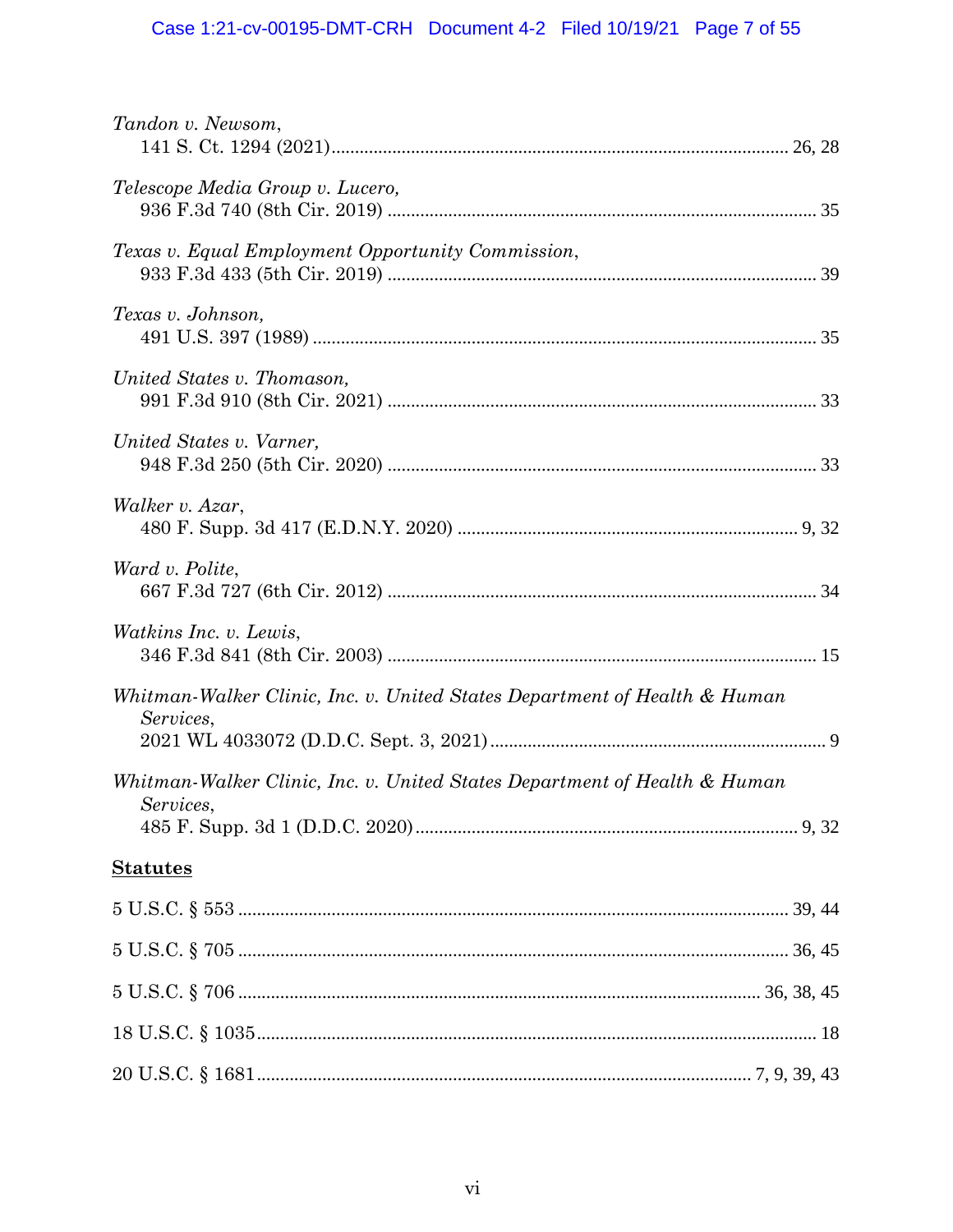| <b>Regulations</b>                                                                                                                             |
|------------------------------------------------------------------------------------------------------------------------------------------------|
| <b>EEOC</b> Guidance Requirements,                                                                                                             |
| Executive Order No. 13,988,                                                                                                                    |
| Federal funds. Patient Protection and Affordable Care Act,                                                                                     |
| Nondiscrimination in Health and Health Education Programs or Activities,                                                                       |
| Nondiscrimination in Health Programs and Activities,                                                                                           |
| Notification of Interpretation and Enforcement of Section 1557 of the<br>Affordable Care Act and Title IX of the Education Amendments of 1972, |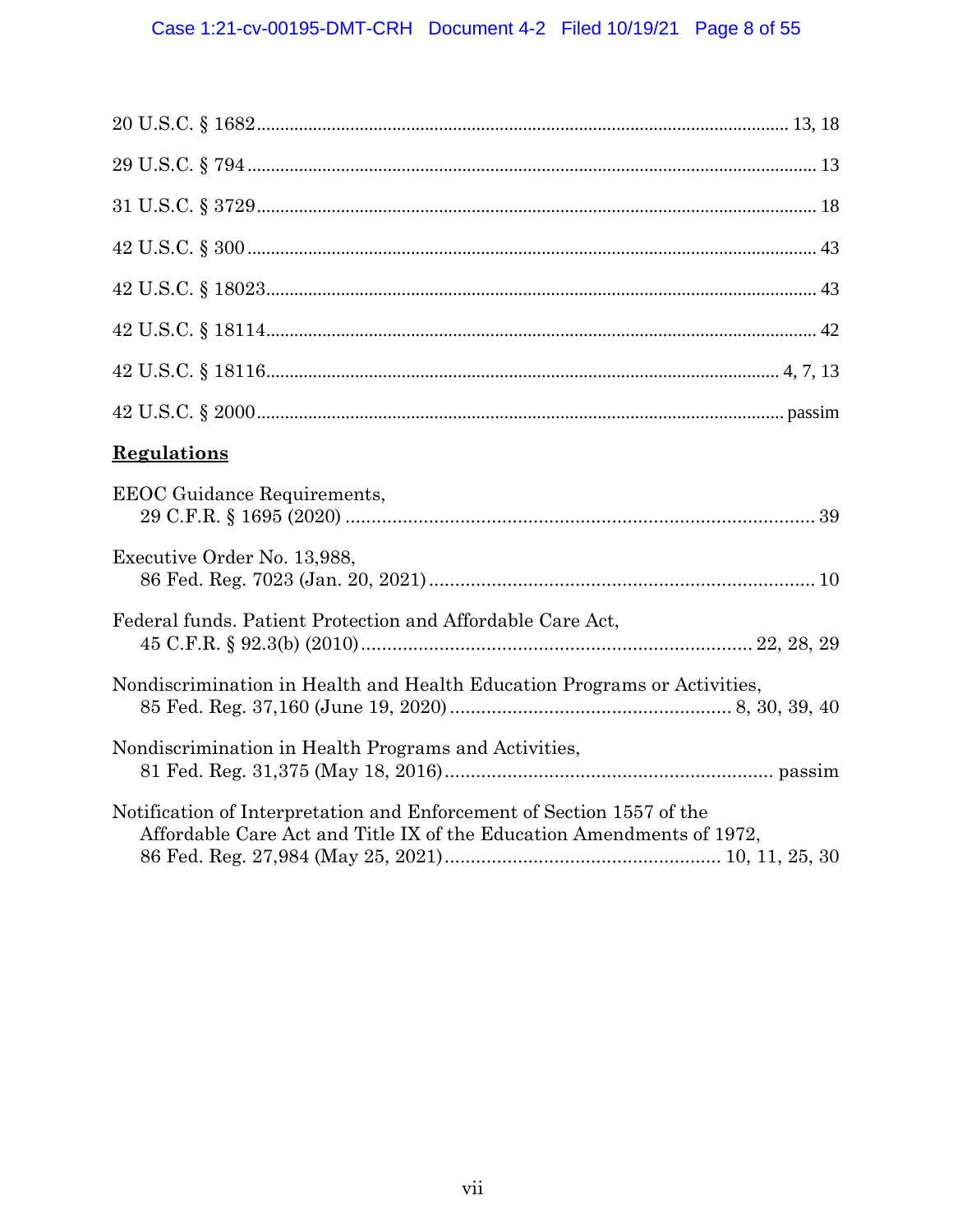### **Introduction**

Just ten months ago, in *Religious Sisters of Mercy v. Azar*, this Court ruled for religious employers and healthcare providers on the same claims raised in this case. 513 F. Supp. 3d 1113, 1153-54 (D.N.D. 2021), *judgment entered sub nom*. *Religious Sisters of Mercy v. Cochran*, No. 3:16-CV-00386, 2021 WL 1574628 (D.N.D. Feb. 19, 2021). Under the Religious Freedom Restoration Act (RFRA), the Court permanently enjoined the EEOC from forcing Catholic employers to cover gender transition services in their employee healthcare plans, and it enjoined HHS from forcing Catholic healthcare providers to perform gender transition services. In August, another district court likewise enjoined HHS under RFRA from imposing its gender identity mandate on another group of healthcare providers. *Franciscan All., Inc. v. Becerra*, No. 7:16-CV-00108-O, 2021 WL 3492338, at \*9 (N.D. Tex. Aug. 9, 2021). But, as to the rest of the country, EEOC and HHS have since publicly announced that they *will* enforce universal gender identity mandates.

Plaintiff Christian Employers Alliance (CEA) and its members sit in the same posture as the *Religious Sisters of Mercy* plaintiffs, and they seek substantially the same relief. CEA is a nationwide Christian membership organization consisting of for-profit and nonprofit employer entities. CEA members hold traditional Christian beliefs that God created humans distinctly as male and female, and that this sex is immutable and unchangeable.

As such, CEA members who provide health insurance coverage object to providing insurance coverage for gender transition services. Most members employ more than 15 employees, and so Title VII regulates their employee health insurance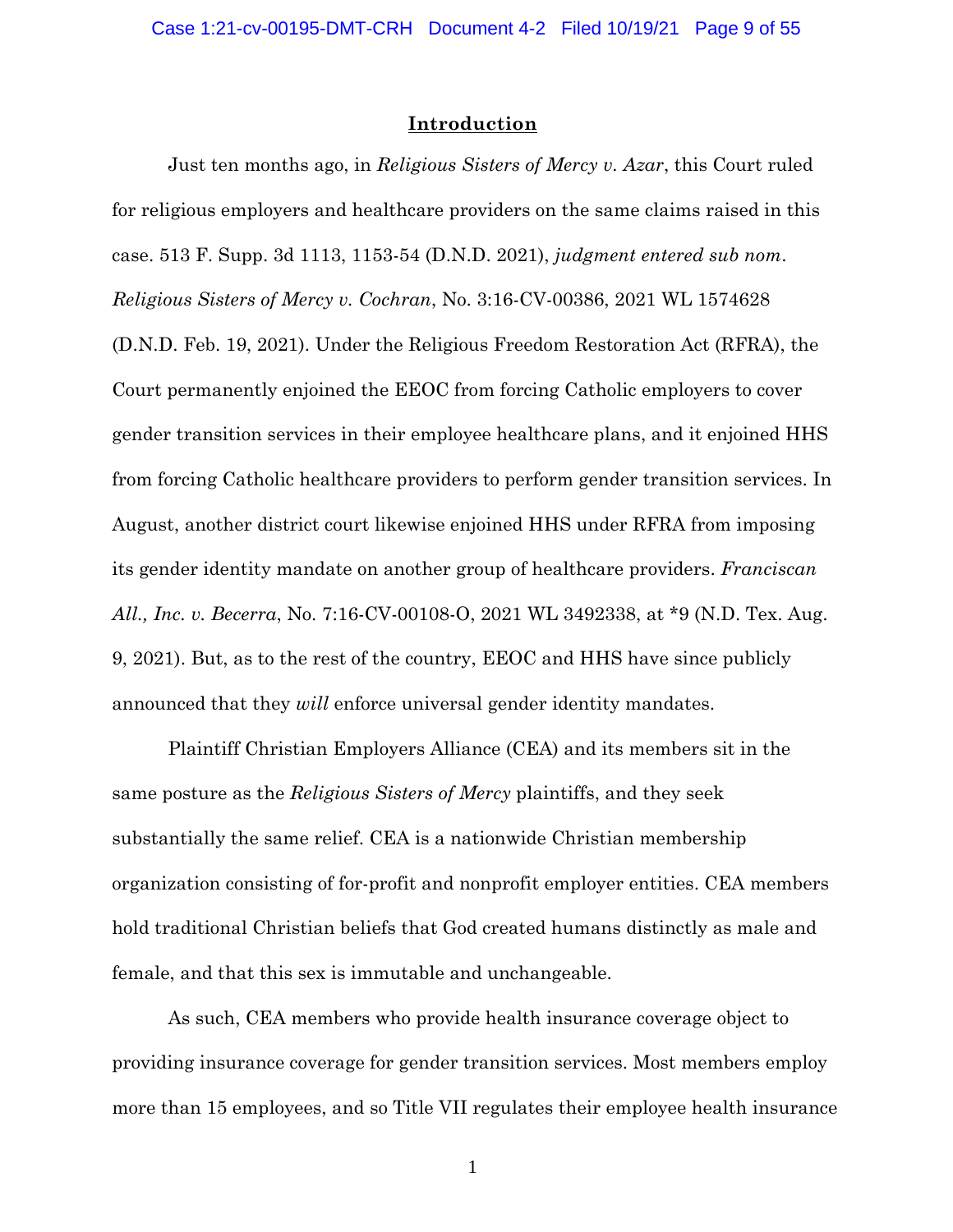### Case 1:21-cv-00195-DMT-CRH Document 4-2 Filed 10/19/21 Page 10 of 55

plans. But, as this Court previously concluded, the EEOC interprets Title VII's prohibition of "sex" discrimination to mandate employee health insurance for gender transitions—the "EEOC Coverage Mandate."

CEA has several members ("Healthcare Members") that are principally engaged in the business of providing healthcare, each of whom receive Federal financial assistance, like participation in Medicaid or Medicare. These Healthcare Members fall under Section 1557 of the ACA, which regulates healthcare services. CEA's Healthcare Members likewise object to participating in, referring for, or affirming gender transition services. But HHS interprets Section 1557's prohibition of "sex" discrimination to require healthcare providers to perform gender transition services, even on fully healthy individuals and when medically unnecessary—the "HHS Gender Identity Mandate." This mandate also forces the Healthcare Members to offer and affirm gender transition services, and it censors their contrary medical opinions.

Congress enacted the Religious Freedom Restoration Act (RFRA) to protect against this very sort of governmental compulsion. As this Court recognized in January in *Religious Sisters*, the government's mandates violate RFRA. These mandates also violate the Free Exercise Clause, Free Speech Clause, and the Administrative Procedure Act.

If CEA members follow their beliefs, they risk liability, investigations, punitive damages, attorney's fees, and other penalties under Title VII and Section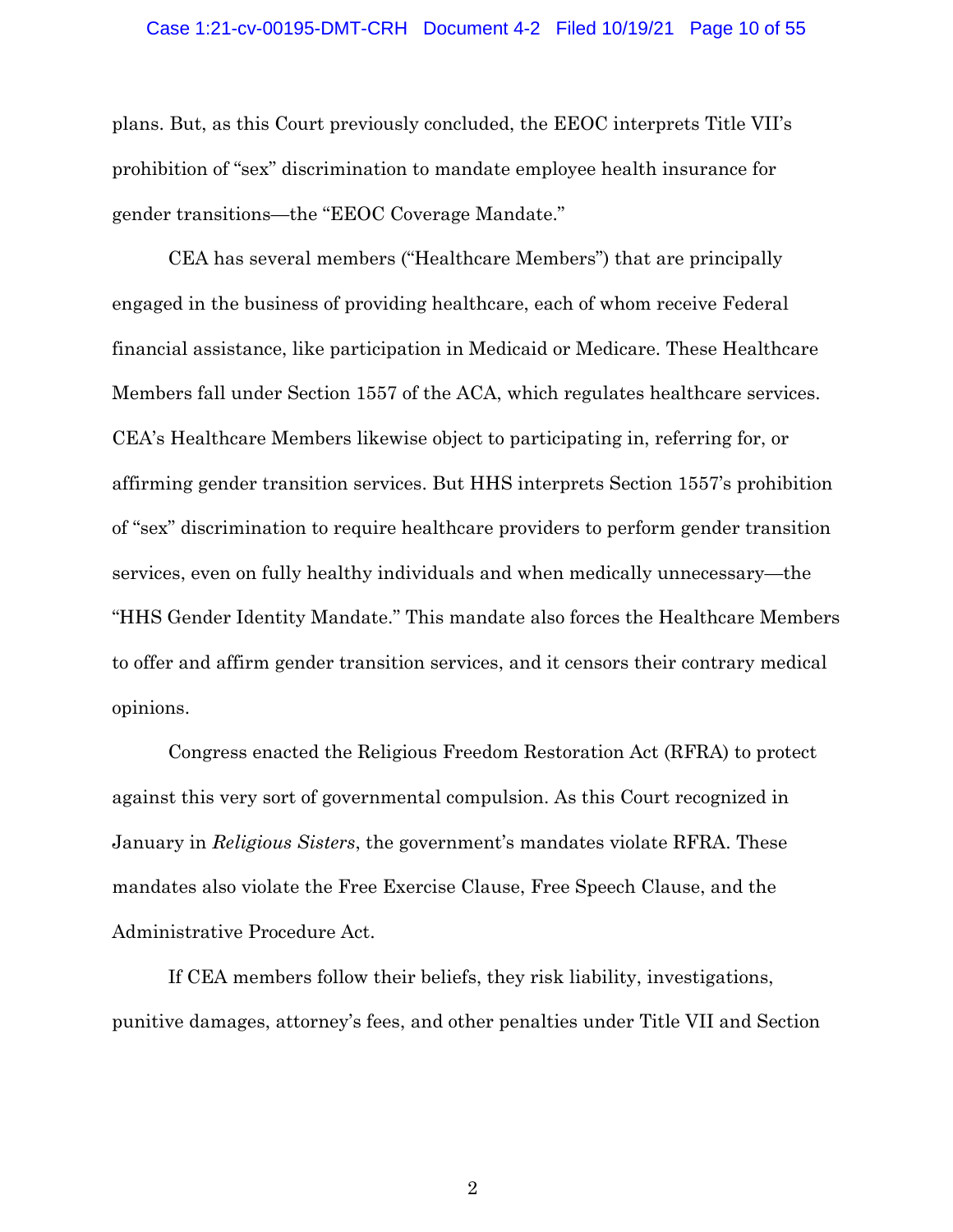1557 of the Affordable Care Act (ACA). This Court should thus issue a preliminary injunction to preserve and protect CEA members' fundamental rights.

### **Statement of Facts**

## **I. CEA and its members.**

CEA is a Christian membership ministry that exists to unite and serve Christian nonprofit and for-profit employers who wish to live out their faith in every-day life, including in their homes, schools, ministries, businesses, and communities. Declaration of Shannon O. Royce, ¶ 6, attached as Exhibit 1; *see also*  Second Amended & Restated Bylaws of Christian Employers Alliance, art. I, § 1.3.9, ECF No. 1-1. CEA exists, in part, "to support Christian employers and develop strategies for them, so that they, as part of their religious witness and exercise, may provide health or other employment related benefits to their respective employees and engage in other employment practices in a manner that is consistent with Christian Values." *Id.* ¶ 8; *see also* Articles of Incorporation of Christian Employers Alliance, art. II., § 2.2, ECF No. 1-2.

CEA members are Christ-centered organizations, dedicated to integrating their Christian convictions into every aspect of their operations, whether ministry or business. *Id.* ¶¶ 6, 10; ECF No. 1-1, art. I, § 1.3.9. As a Christian membership ministry, CEA believes that God purposefully designs and creates humans as distinctly either male or female. *Id.* ¶ 11. CEA members believe that God's creation of individuals as either a biological male or female is immutable, reflects the image and likeness of God, and is complementary to each other. *Id.*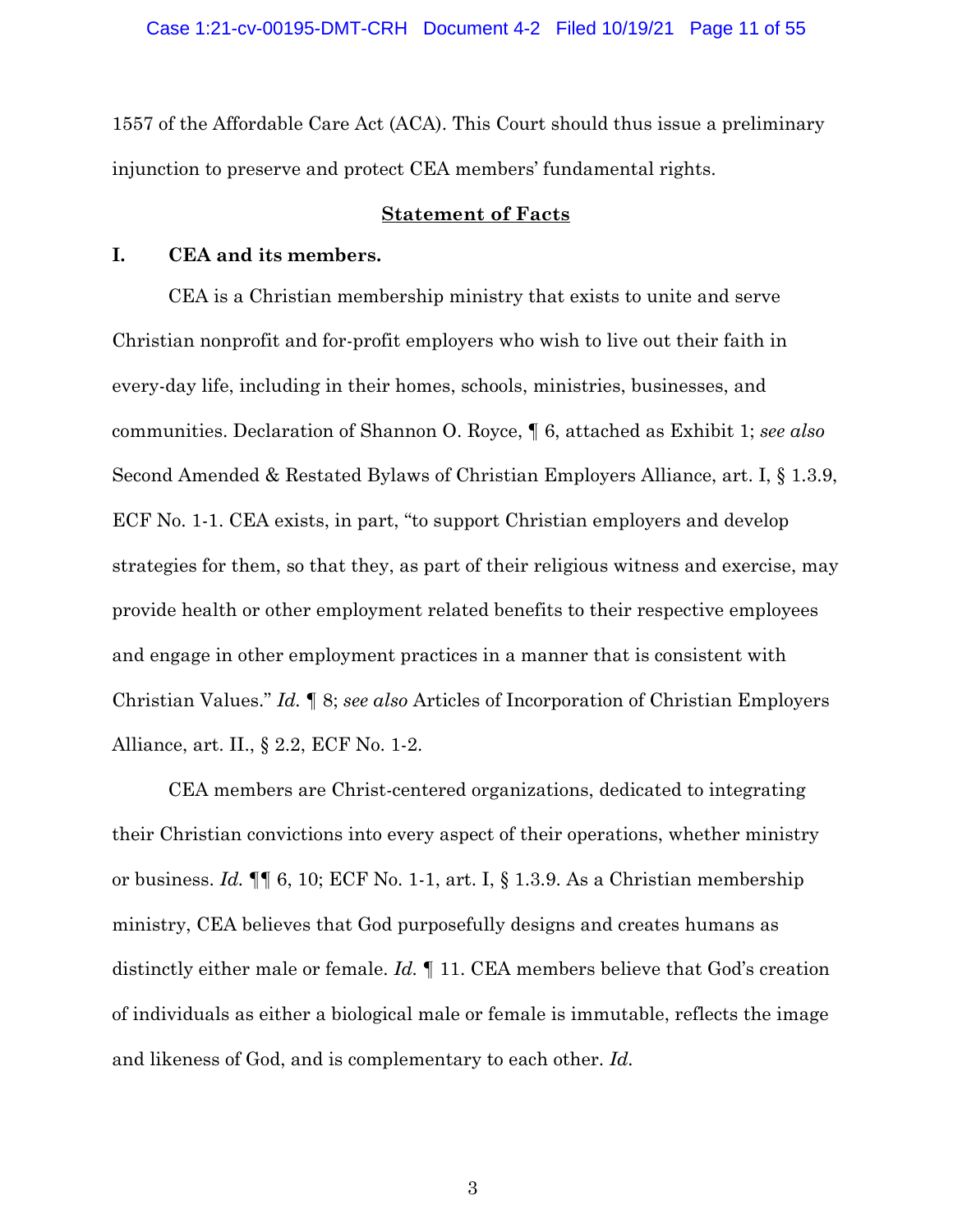### Case 1:21-cv-00195-DMT-CRH Document 4-2 Filed 10/19/21 Page 12 of 55

CEA has members nationwide and most of these members are "employers" as defined in Title VII of the Civil Rights Act of 1964. *Id.* ¶¶ 9, 12. Many members have more than 50 employees, so they must provide employee health insurance under the ACA's employer mandate. Several members are also principally engaged in providing healthcare, receive Federal financial assistance like Medicaid or Medicare, and thus are subject to Section 1557 of the ACA's nondiscrimination provisions, too. *Id.* ¶ 13; *see* 42 U.S.C. § 18116(a).

CEA requires all its members to be a "Christian employer" as defined by its bylaws and to "commit to provide health care benefits consistent with Christian Ethical Convictions and to support the right and freedom of Christian employers to do so." *Id*. ¶¶ 16, 18; ECF No. 1-1, art. III, § 3.1.1. CEA's Christian Ethical Convictions—to which members must adhere—state that "[m]ale and female are immutable realities defined by biological sex" and that "[g]ender reassignment is contrary to Christian Values." *Id.* ¶¶ 21, 22; ECF No. 1-1, art. I, § 1.3.5. Because of these convictions, CEA members cannot, "consistent with Christian Values" "provide services for, health care coverage of, reimbursement for, or access to: ... [g]ender reassignment therapies and surgery, [c]ounseling affirming or encouraging any acts or behavior violating Christian values, [or] [a]ny medical treatments, procedures, or medication contrary to Christian Values." *Id.* ¶ 23; ECF No. 1-1, art. I, § 1.3.7.

CEA Healthcare Members thus cannot perform, or refer for, gender transition services because they conflict with their religious beliefs. *Id.* ¶¶ 32, 33.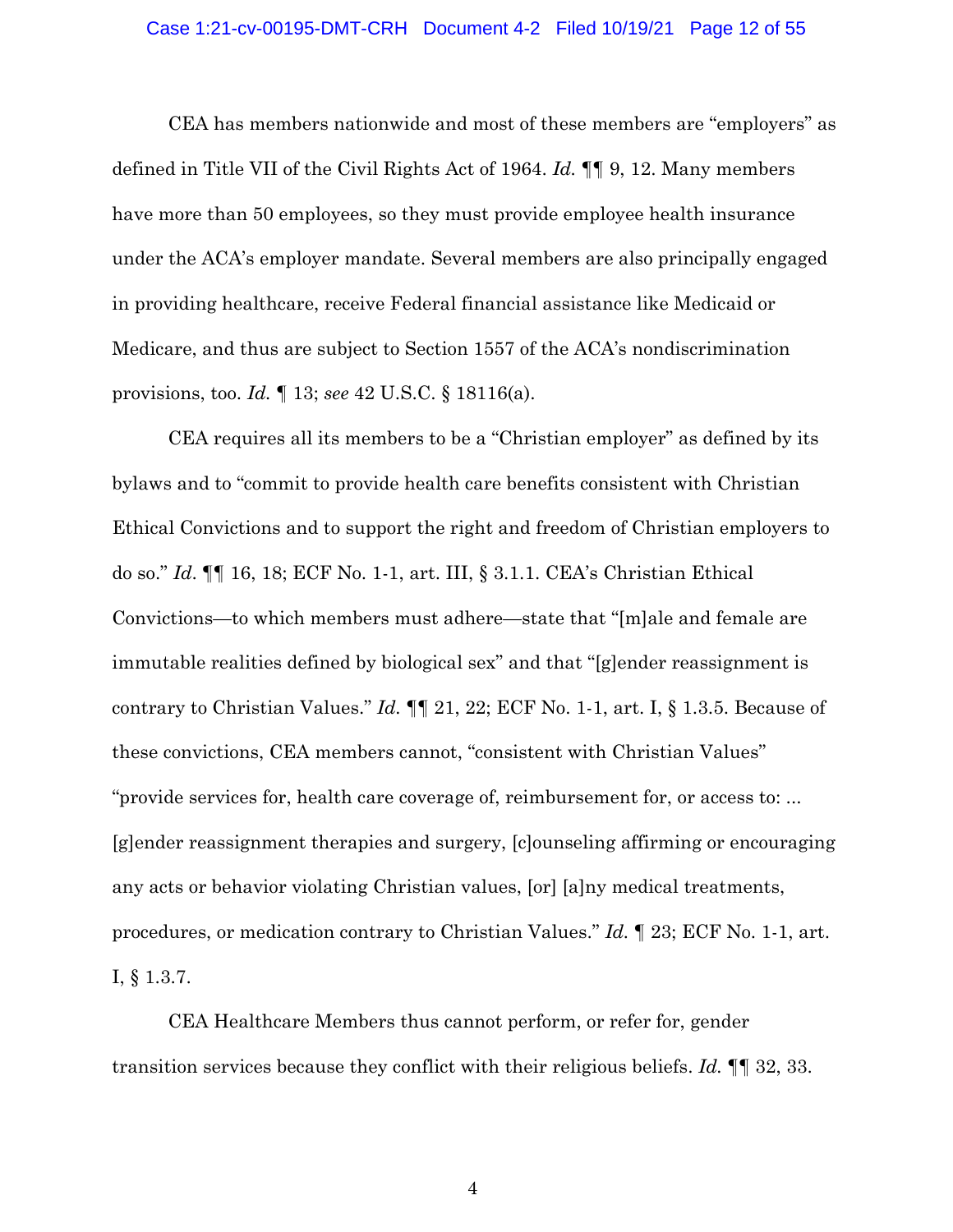#### Case 1:21-cv-00195-DMT-CRH Document 4-2 Filed 10/19/21 Page 13 of 55

Nor can CEA members pay for insurance covering gender transition services. *Id.* ¶ 30. Many CEA members, as employers, provide health benefits to their employees through insured group health plans or self-funded plans. *Id.* ¶ 27. The members' commitment to comply with CEA's Christian Values and Christian Ethical Convictions in their provision of healthcare services and health insurance or coverage benefits is part of their religious witness and religious exercise. *Id.* ¶ 29. To avoid violating their religious beliefs, CEA members thus wish to exclude coverage of gender transition services in their employee health plans, many seek to continue this exclusion in their existing policies, and the Healthcare Members refuse to perform or facilitate gender transition services. *Id*. ¶¶ 30-33.

### **II. EEOC and the EEOC Coverage Mandate.**

The EEOC interprets Title VII's prohibition of "sex" discrimination to encompass discrimination based on gender identity. *Id.* ¶ 34. It says that "Discrimination against an individual because of gender identity, including transgender status, or because of sexual orientation is discrimination because of sex in violation of Title VII." Ver. Compl.*,* ECF No, 1; ECF No. 1-3. The EEOC thus requires employers subject to Title VII to pay for insurance coverage for gender transition services for employees, regardless of any conscientious or religious objection—the EEOC Coverage Mandate. *Id*. ¶¶ 35, 37; Ver. Compl. ¶¶ 65, 67, 83.

If those employers fail to provide this coverage, they risk serious civil liability, administrative investigations, punitive damages, attorney's fees, and other penalties. *Id.* ¶ 36; Ver. Comp. ¶¶ 66, 86-93; 42 U.S.C. § 2000e-2(a)(1); 42 U.S.C. § 2000e-5 (enforcement mechanisms under Title VII).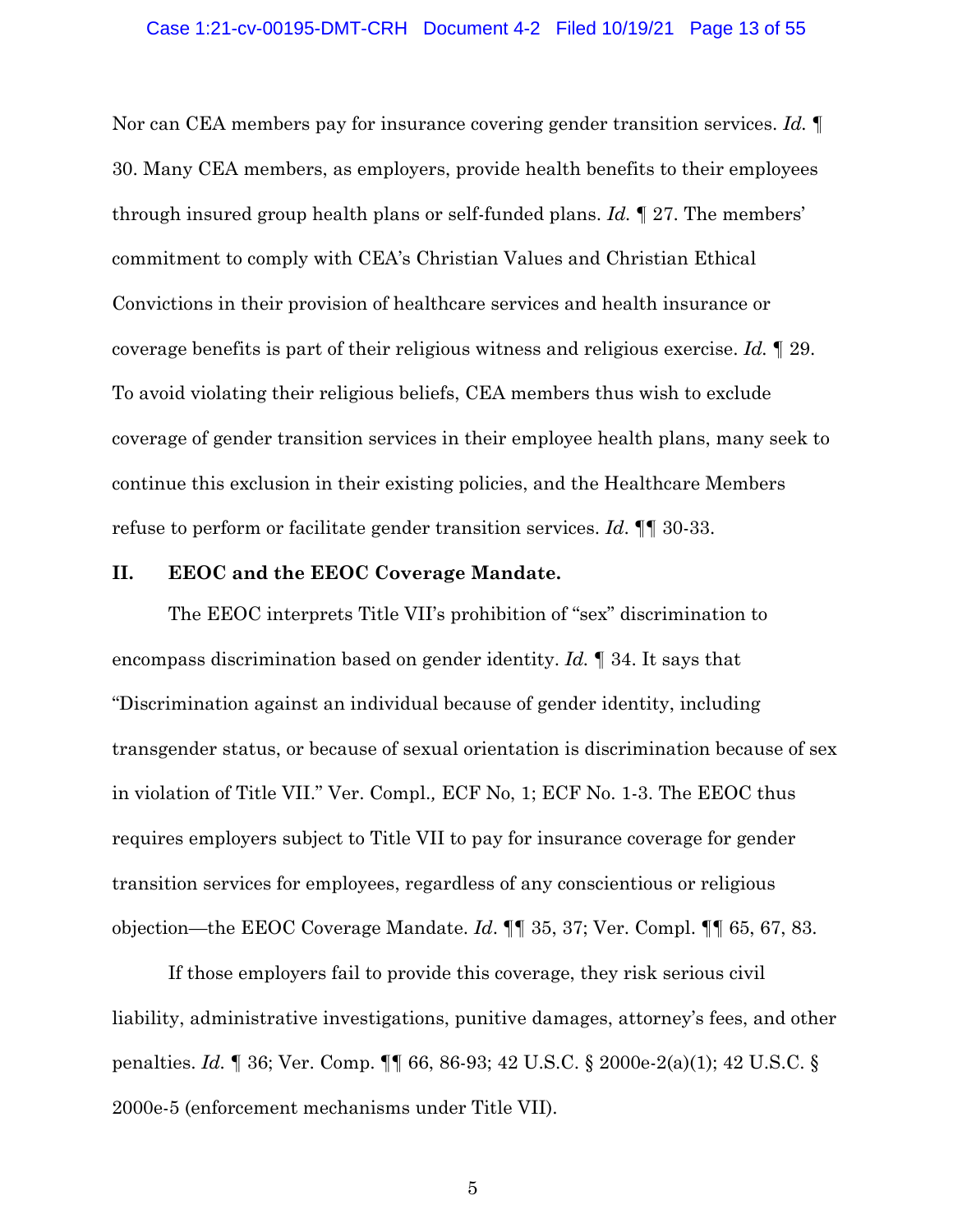The EEOC has enforced the EEOC Coverage Mandate in various ways. For instance, the EEOC sued an employer for transgender status discrimination and then entered into a consent decree with the employer, to prevent the employer from including "partial or categorical exclusions for otherwise medically necessary care solely on the basis of sex (including transgender status) and gender dysphoria." *EEOC v. Deluxe Fin. Services, Inc.*, Case No. 0:15-cv-2646 (D. Minn. Jan. 21, 2016) (consent decree); *see also* EEOC Amicus Brief Supporting Plaintiff, *Robinson v. Dignity Health,* No. 16-CV-3035 YGR, 2016 WL 11517056 (N.D. Cal. Aug. 22, 2016) (arguing that "disparate treatment in the provision of employee benefits, because of an individual's sex"—including denying sex transformation surgery—"may violate Title VII."). The EEOC has, for many years, enforced the Mandate and has even cooperated with HHS to ensure employer healthcare plans cover gender transition procedures. *See* Nondiscrimination in Health Programs and Activities, 81 Fed. Reg. 31,375, 31,432 (May 18, 2016) ("2016 Rule") (HHS explaining that in enforcement of Section 1557 of the ACA that it will "refer or transfer [a] matter to the EEOC" if HHS "lacks jurisdiction over an employer"). Just this year, the EEOC Chair issued a new "technical assistance document" declaring that Title VII's prohibition of discrimination "because of . . . sex" prevents employers from maintaining showers, locker rooms, and bathrooms that are separated based on biological sex and requires employers to use a transgender employee's preferred pronouns. EEOC, Protections Against Employment Discrimination Based on Sexual Orientation or Gender Identity (June 15, 2021), https://bit.ly/3zgP7iP. In sum, the EEOC has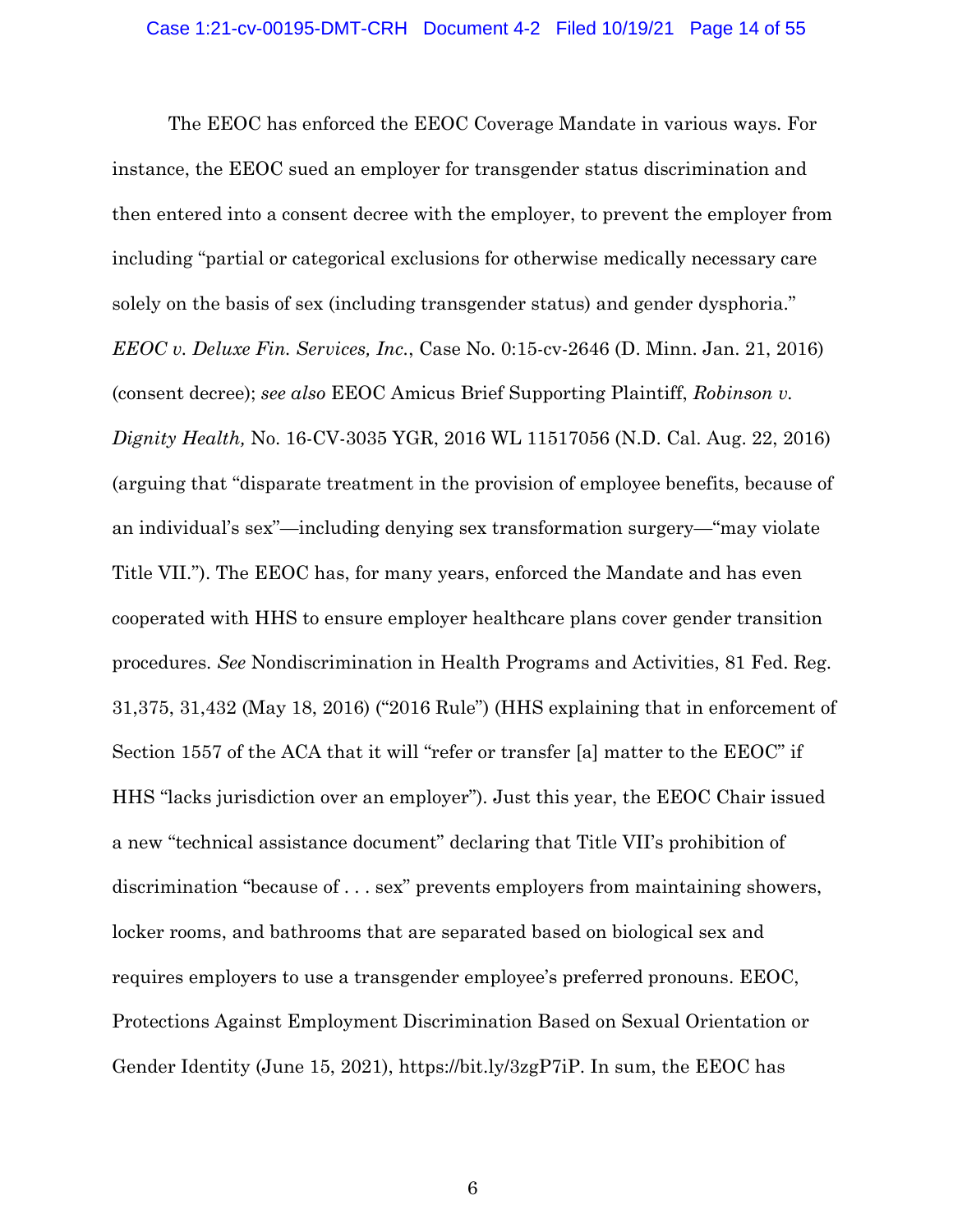### Case 1:21-cv-00195-DMT-CRH Document 4-2 Filed 10/19/21 Page 15 of 55

enforced the EEOC Coverage Mandate in the past, and it will continue to do so today against CEA members.

### **III. HHS and the Gender Identity Mandate.**

Section 1557 of the ACA prohibits discrimination in "health program[s] or activit[ies]" that receive "Federal financial assistance." 42 U.S.C. § 18116(a). CEA's Healthcare Members are principally engaged in the business of providing healthcare and receive Federal financial assistance, making them subject to Section 1557. Ex. 1 ¶ 13; Ver. Comp. ¶¶ 97, 98.

Section 1557 does not address gender identity but HHS's current interpretation of Section 1557 does. Section 1557 of the ACA incorporates Title IX of the Education Amendments of 1972, which prohibits discrimination "on the basis of sex," understood as a biological binary, and it gives broad exemptions for religious institutions. 20 U.S.C. § 1681(a). Despite various rule changes and lawsuits, HHS enforces its Gender Identity Mandate purportedly under Section 1557's authority.

## **A. Previous Section 1557 rulemaking and litigation recognized HHS's unlawful burdens on religious exercise.**

In 2016, HHS promulgated a regulation to implement Section 1557. *See* 42 U.S.C. § 18116(c). That rule defined discrimination "on the basis of sex" under Section 1557 as "discrimination" based on "sex stereotyping" and "gender identity," among other things. 2016 Rule, 81 Fed. Reg. at 31,467. The 2016 Rule required covered healthcare providers to perform gender transition services, even if those services were not medically necessary. Thus, if a healthy individual desired medical procedures to change features of his or her biological sex, the healthcare provider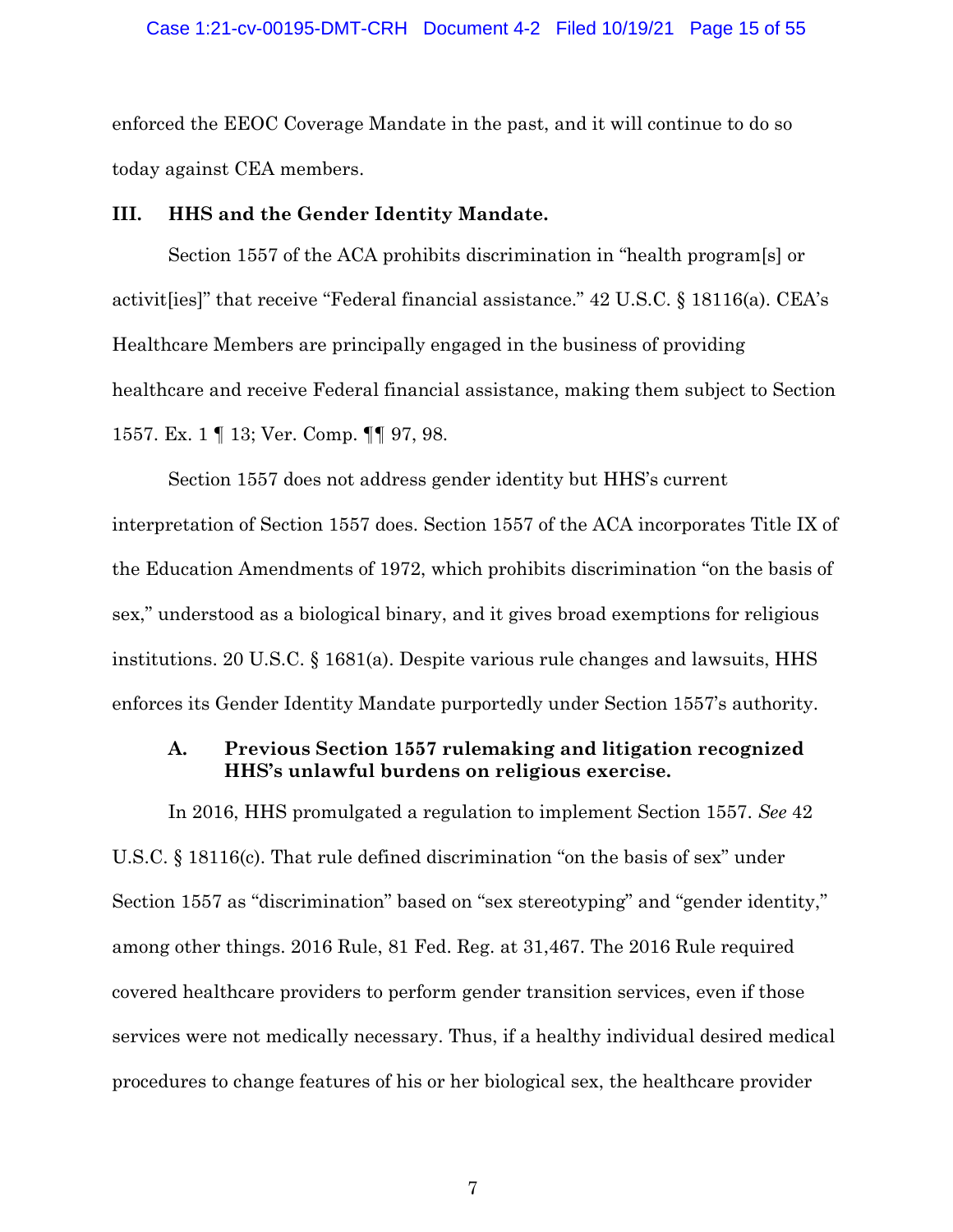#### Case 1:21-cv-00195-DMT-CRH Document 4-2 Filed 10/19/21 Page 16 of 55

had to perform those services; or if the provider did not typically perform those services (i.e., did not specialize in them), the provider had to refer the individual to someone who did. *See id.* at 31,455. This means that a gynecologist that performs hysterectomies would have to revise its policy to provide hysterectomies to gender dysphoric women. *Id*.; *see also* Ver. Compl. ¶¶ 106-108.

Litigation over the 2016 Rule ensued. In October 2019, a Texas district court entered final judgment, declaring the 2016 Rule violated the Administrative Procedure Act (APA) and RFRA. *Franciscan All., Inc. v. Burwell,* 414 F. Supp. 3d 928, 945 (N.D. Tex. 2019). The *Franciscan Alliance* plaintiffs asked the court for a nationwide injunction of the 2016 Rule, but the court declined and only vacated the gender identity language from the Rule. *Id.* 

Other religious parties sued in this Court in consolidated cases. *Religious Sisters of Mercy v. Burwell,* Case No. 3:16-cv-00386, Doc. No. 1 (D.N.D. Nov. 7, 2016); *Cath. Benefits Assoc. v. Burwell,* Case No. 3:16-cr-00432, Doc. No. 1 (D.N.D. Dec. 28, 2016); *Religious Sisters of Mercy*, 513 F. Supp. 3d at 1127-1131 (explaining history).

Then, in 2020, HHS issued a new rule that changed course and repealed the definition of sex as including gender identity. Nondiscrimination in Health and Health Education Programs or Activities, 85 Fed. Reg. 37,160, 37,168 (June 19, 2020) (the "2020 Rule"). The 2020 Rule also incorporated Title IX's religious exemption. *Id.* at 37,205 ("This final rule emphasizes that the Section 1557 regulation will be implemented consistent with various statutes enacted by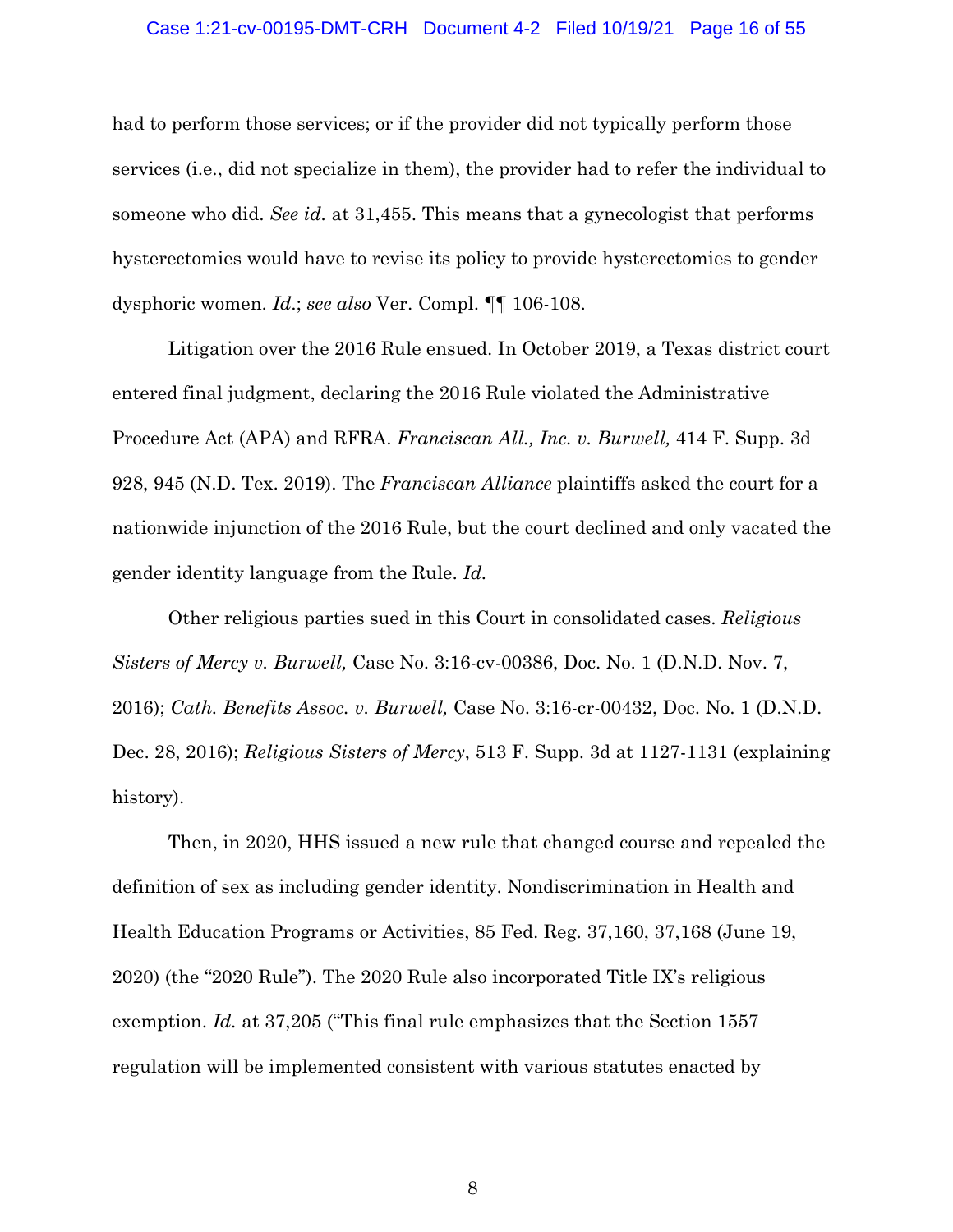### Case 1:21-cv-00195-DMT-CRH Document 4-2 Filed 10/19/21 Page 17 of 55

Congress, including conscience and religious freedom statutes."); *see also* 20 U.S.C.  $§ 1681(a)(3).$ 

Even so, after HHS promulgated the 2020 Rule, two district courts entered injunctions ordering HHS to reinstate the 2016 Rule's definition of "sex" to include gender identity, and they eliminated from the ACA the religious exemption protection from Title IX. *Walker v. Azar*, 480 F. Supp. 3d 417, 430 (E.D.N.Y. 2020), *modified by* 2020 WL 6363970 (E.D.N.Y. Oct. 29, 2020) ("[T]he Court stays the repeal of the 2016 definition of discrimination on the basis of sex. As a result, the definitions of 'on the basis of sex,' 'gender identity,' and 'sex stereotyping' currently set forth in 45 C.F.R. § 92.4 will remain in effect."); *Whitman-Walker Clinic, Inc. v. U.S. Dep't of Health & Hum. Servs*., 485 F. Supp. 3d 1, 64 (D.D.C. 2020) ("HHS will be preliminarily enjoined from enforcing the repeal of the 2016 Rule's definition of discrimination '[o]n the basis of sex' insofar as it includes 'discrimination on the basis of . . . sex stereotyping'" and "from enforcing its incorporation of the religious exemption contained in Title IX."); *Whitman-Walker Clinic, Inc. v. U.S. Dep't of Health & Hum. Servs.*, No. CV 20-1630 (JEB), 2021 WL 4033072, at \*2 (D.D.C. Sept. 3, 2021) ("HHS is enjoined from enforcing the 2020 Rule's redefinition of 'on the basis of sex,' its incorporation of the Title IX religious exemption, and the repeal of the regulation prohibiting the denial of health services to transgender individuals because of their gender identity."). In short, those court orders struck the 2020 Rule's definition of discrimination based on sex, reinstated the 2016 Rule's definition, and eliminated the religious exemption protection from Title IX. The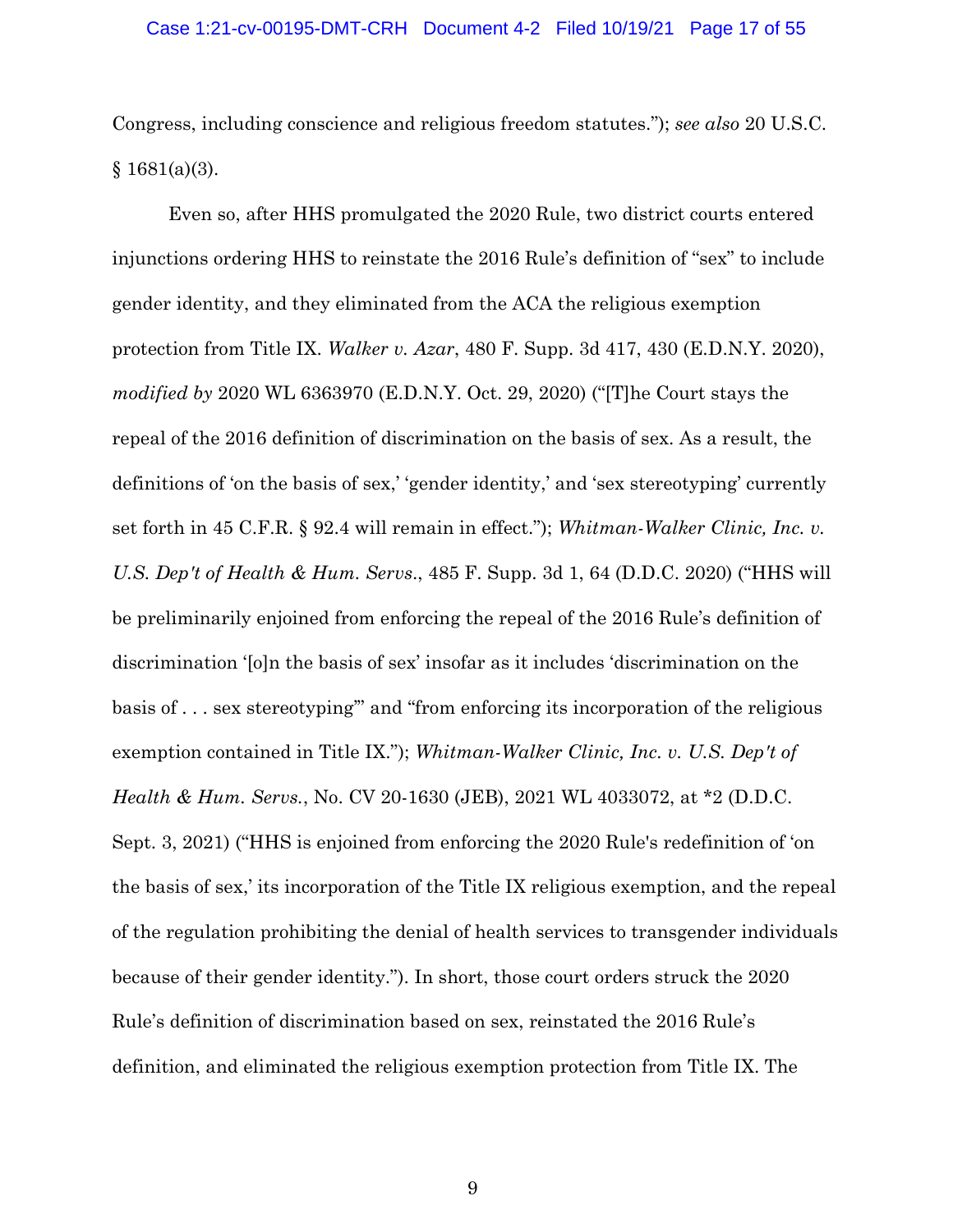*Walker* and *Whitman-Walker Clinic* courts unilaterally put a prohibition on gender identity discrimination back into Section 1557.

This Court then enjoined applying this mandate to a group of Catholic employers under RFRA. *Religious Sisters of Mercy*, 513 F. Supp. 3d at 1127–31.

Compounding the *Walker* and *Whitman-Walker Clinic* orders, and despite this Court's RFRA ruling, President Biden signed an executive order on his first day in office *requiring* that Section 1557 and Title IX be interpreted nationwide to include gender identity as a protected trait. Executive Order No. 13,988, 86 Fed. Reg. 7023 (Jan. 20, 2021). Next, HHS issued a Notification of Interpretation and Enforcement that took effect May 10, 2021. Notification of Interpretation and Enforcement of Section 1557 of the Affordable Care Act and Title IX of the Education Amendments of 1972, 86 Fed. Reg. 27,984 (May 25, 2021) ("2021 Notice of Enforcement"). The 2021 Notice of Enforcement made clear that HHS, through OCR, "will interpret and enforce Section 1557's prohibition on discrimination on the basis of sex to include: . . . discrimination on the basis of gender identity." *Id.* at 27,985.

*After* all of this, the Texas district court in *Franciscan Alliance* permanently enjoined "the 2016 rule and the underlying statute" for the *Franciscan Alliance*  plaintiffs under RFRA because they "still suffer a substantial threat of irreparable harm under the 2016 rule and the subsequent developments." *Franciscan All., Inc. v. Becerra*, No. 7:16-CV-00108-O, 2021 WL 3492338, at \*9 (N.D. Tex. Aug. 9, 2021) (internal quotation marks and citation omitted). The "subsequent developments"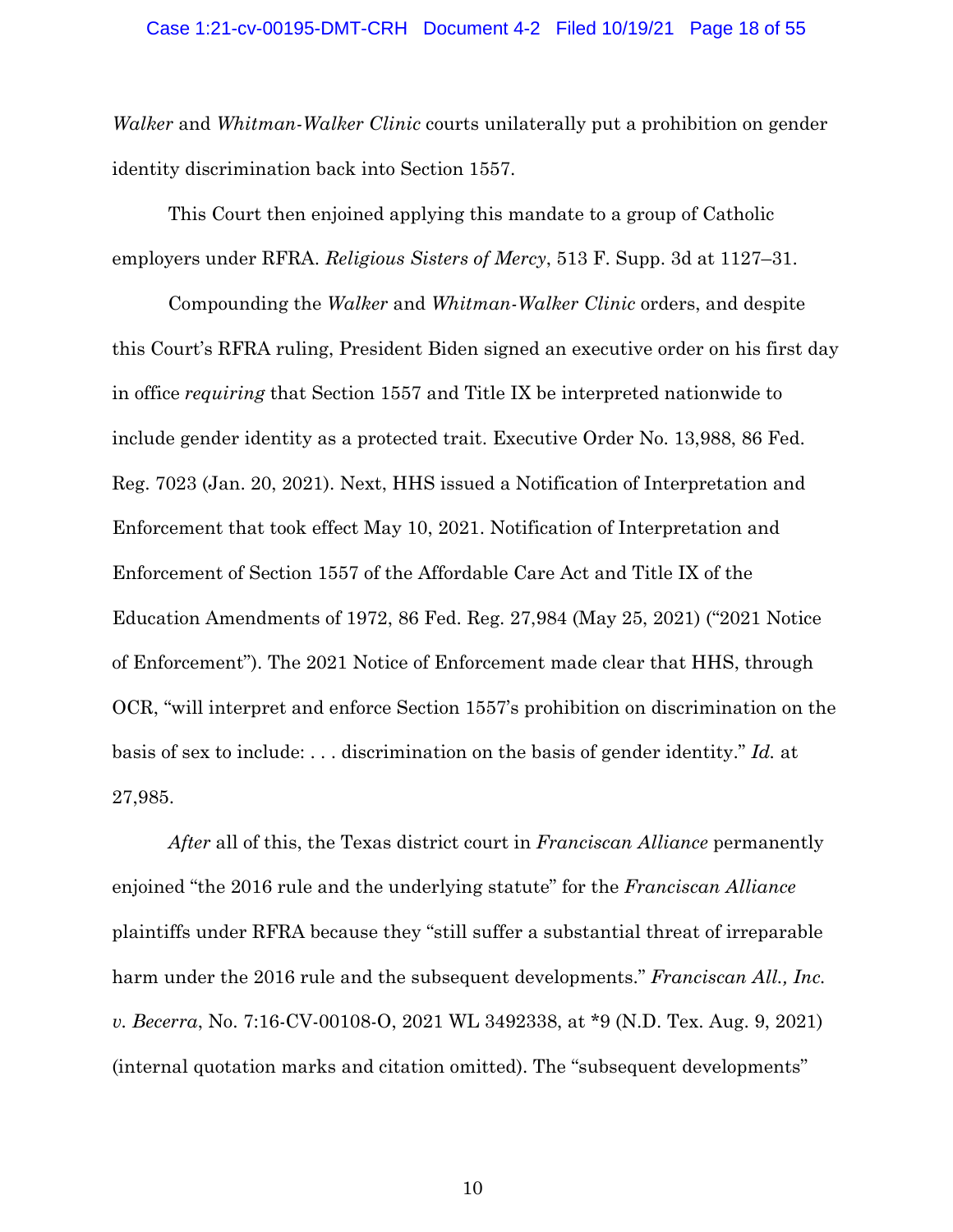referred to the 2020 Rule, the injunctions in *Walker* and *Whitman-Walker Clinic*, the Supreme Court's decision in *Bostock v. Clayton Cnty., Ga*, 140 S. Ct. 1731 (2020), President Biden's Executive Order No. 13,988, Department of Justice guidance, and HHS's notice of enforcement. *Franciscan All., Inc. v. Becerra,* 843 F. App'x 662-63 (5th Cir. 2021). After evaluating this "significant  $\lceil \sin \theta \rceil$ " in the "legal" landscape," *id.*, from 2019 to 2021, the *Franciscan Alliance* court still held that "the current Section 1557 regulatory scheme substantially burdens [the plaintiffs] religious exercise in clear violation of RFRA." *Franciscan All.*, 2021 WL 3492338 at \*10.

## **B. HHS requires the Healthcare Members to perform, facilitate, and speak about gender transition services.**

Like the EEOC with Title VII, HHS *currently* interprets discrimination "on the basis of sex" in Section 1557 to include gender identity. Ex. 1 ¶ 39; Ver. Compl. ¶ 122; 2021 Notice of Enforcement, 86 Fed. Reg. at 27,985. HHS refrains from applying that mandate only against the Catholic employers and healthcare providers in *Religious Sisters* and the plaintiffs in *Franciscan Alliance,* due to the injunctions issued in those cases. As a result of this interpretation, HHS requires any entity principally engaged in providing healthcare that receives Federal financial assistance to perform medically-unnecessary procedures to transition a biological male to traits resembling another gender (i.e., female) and vice versa.

The HHS Gender Identity Mandate requires CEA members to do or pay for all the following, even when it is not medically necessary:

• prescribe puberty blockers,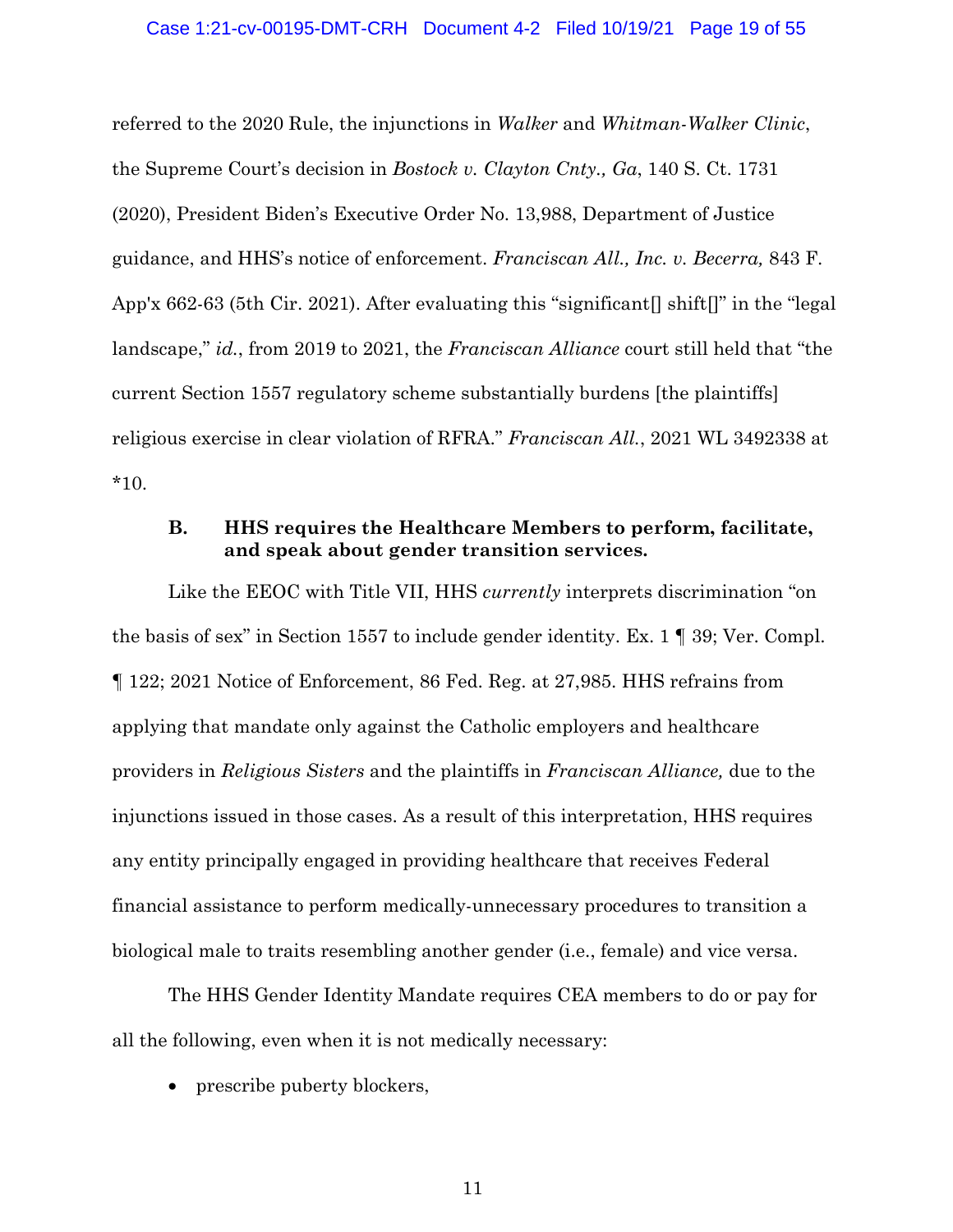- perform hysterectomies on healthy women,
- remove healthy ovaries from healthy women,
- remove healthy testicles from healthy men,
- remove healthy vaginal tissue to create a cosmetic penis,
- offer to perform these and other gender transition services,
- refer patients to providers that perform these and other gender transition services,
- change their medical policies, procedures, and practices so that they *must*  perform these and other gender transition services,
- affirmatively state that performing these gender transition services are the medical standard of care,
- affirmatively state that these gender transition services are safe, are beneficial, are not experimental, or should otherwise be recommended,
- express views on gender interventions that they do not share and use the preferred pronouns of patients—including in coding and records—even if they do not correspond to the patient's biological sex,
- refrain from expressing their medical, ethical, or religious views, options, and opinions to patients when those views disagree with gender identity theory or desired transition services.

*Id.*  $\P\P$  41, 42; Ver. Compl.  $\P\P$  123-26. This list of required services is not exhaustive. *See e.g.*, *id.* ¶ 42. And the Healthcare Members currently do not have past or current policies or practices in their healthcare activities that comply with these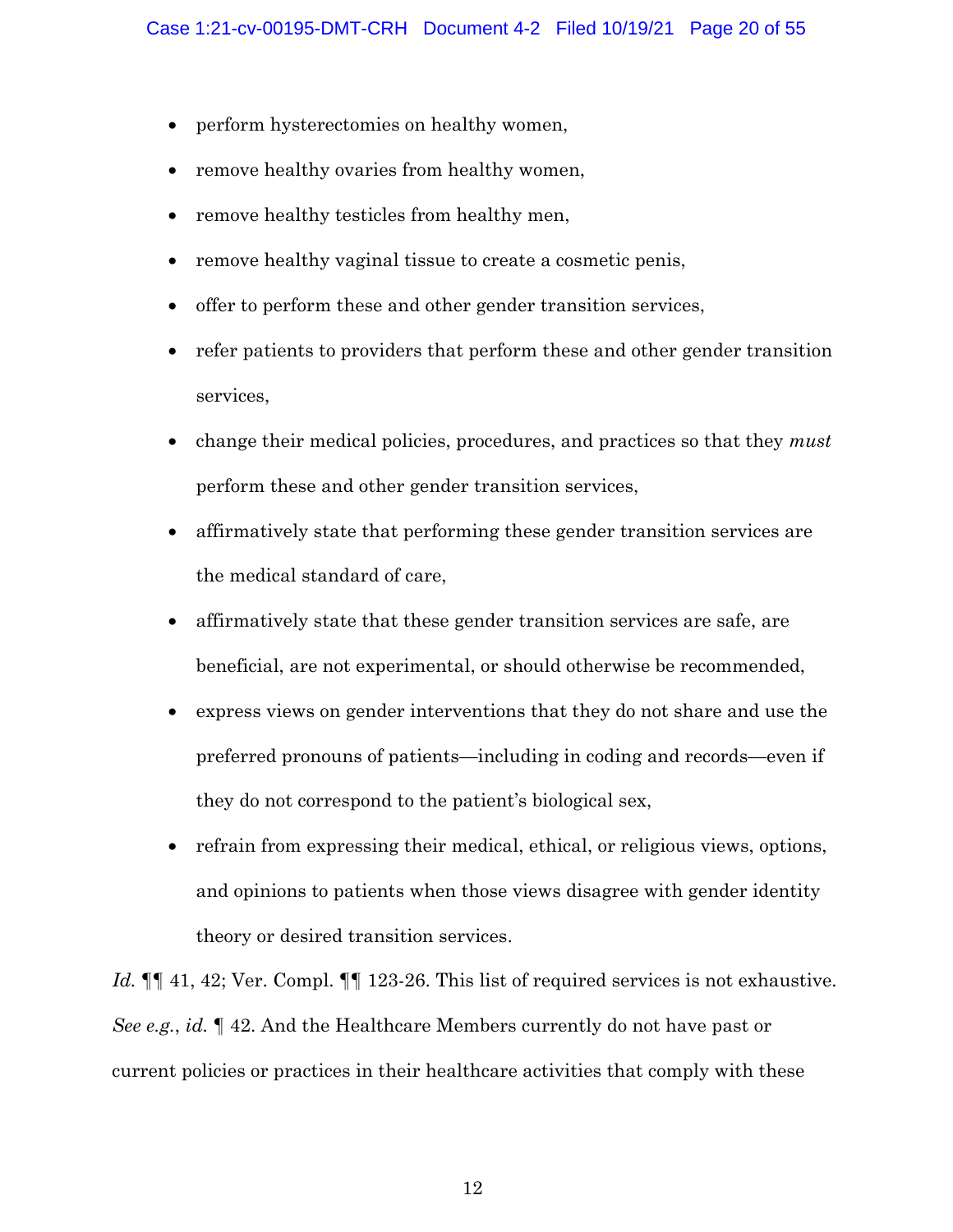#### Case 1:21-cv-00195-DMT-CRH Document 4-2 Filed 10/19/21 Page 21 of 55

objectionable practices, and they wish to continue their current policies and practices in the future, rather than change their practices to conform to the government's mandate. *Id*. ¶ 46. Moreover, the HHS Gender Identity Mandate includes no exemption for religious or conscientious objections. *Id*. ¶ 43. Thus, if an entity declines to perform these services, it is engaged in "discrimination" under Section 1557, as HHS sees it.

If the Healthcare Members violate the HHS Gender Identity Mandate, they face the enforcement mechanisms available under other civil rights laws, like Title VI (race discrimination), Title IX, 29 U.S.C. § 794 (nondiscrimination based on disability), and the Age Discrimination Act. 42 U.S.C. § 18116(a). The Healthcare Members may lose Federal healthcare program funding and may be investigated by OCR or the Attorney General. 20 U.S.C. § 1682. The Healthcare Members may also face private and government suits, civil penalties, False Claims Act liability, attorney's fees, and criminal penalties. Ex. 1 ¶ 44; *see also* Ver. Compl. ¶¶ 130-39.

### **IV. The Permanent Injunction in** *Religious Sisters of Mercy***.**

In January, 2021, this Court held that the EEOC Coverage and HHS Gender Identity Mandates violated RFRA and permanently enjoined the EEOC and HHS from enforcing them against an association of religious nonprofit and for-profit employers, much like CEA. *Religious Sisters of Mercy,* 513 F. Supp. 3d at 1153-54.

*Religious Sisters* involved two consolidated cases. The first was filed against HHS by a group of Catholic healthcare providers: the Religious Sisters of Mercy, Sacred Heart Mercy Health Center, SMP Health System, and the University of Mary. *Id.* at 1131-32. The second was filed by the Catholic Benefits Association—an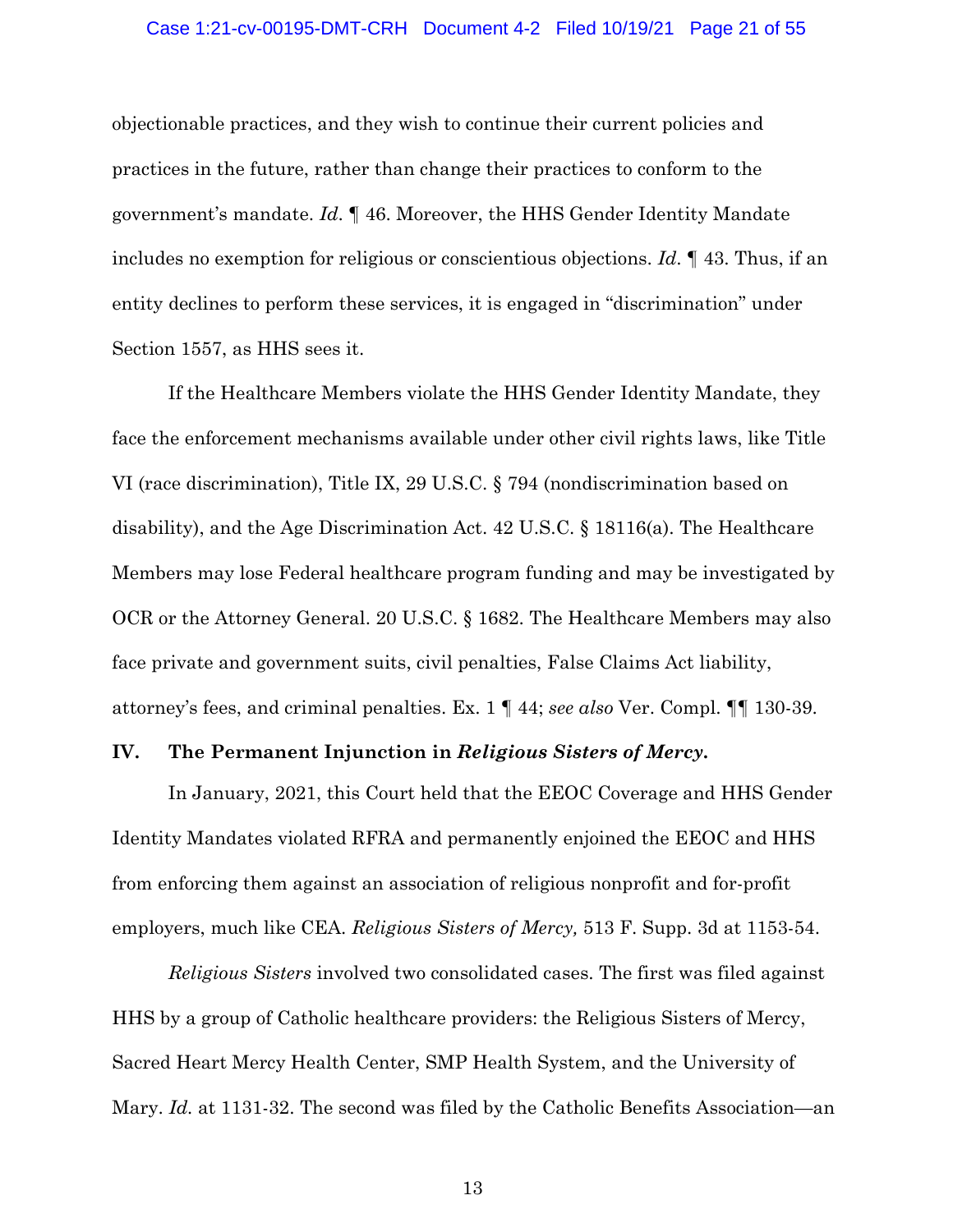#### Case 1:21-cv-00195-DMT-CRH Document 4-2 Filed 10/19/21 Page 22 of 55

organization much like CEA—and three of its members, challenging both the EEOC Coverage Mandate and the HHS Gender Identity Mandate. *Id.* at 1133. The *Religious Sisters* plaintiffs all objected to facilitating and providing health insurance coverage for gender transition services and objected to performing or offering those gender transition services because changing one's biological gender conflicted with their religious beliefs. *Id.* at 1132-33, 1147 ("Catholic Plaintiffs have explained that their religious beliefs regarding human sexuality and procreation prevent them from facilitating gender transitions through either medical services or insurance coverage."). CEA members hold substantially the same religious beliefs and hold substantially the same objections as the *Religious Sisters* plaintiffs. Ex. 1 ¶¶ 21-33, 49, 50; Ver. Compl. ¶¶ 30-55, 146.

This Court held that the EEOC Coverage Mandate violated RFRA and it permanently enjoined the EEOC from "interpreting or enforcing" Title VII "or any implementing regulations thereto against the [Catholic Plaintiffs] in a manner that would require them to provide insurance coverage for gender-transition procedures . . . ." *Religious Sisters of Mercy,* 513 F. Supp. 3d at 1154.

This Court also held that the HHS Gender Identity Mandate violated RFRA and it permanently enjoined the HHS from "interpreting or enforcing Section 1557 of the ACA . . . or any implementing regulations thereto against the Catholic Plaintiffs in a manner that would require them to perform or provide insurance coverage for gender-transition procedures . . . ." *Id.* at 1153. Although the EEOC and HHS have since appealed that ruling to the Eighth Circuit, they have not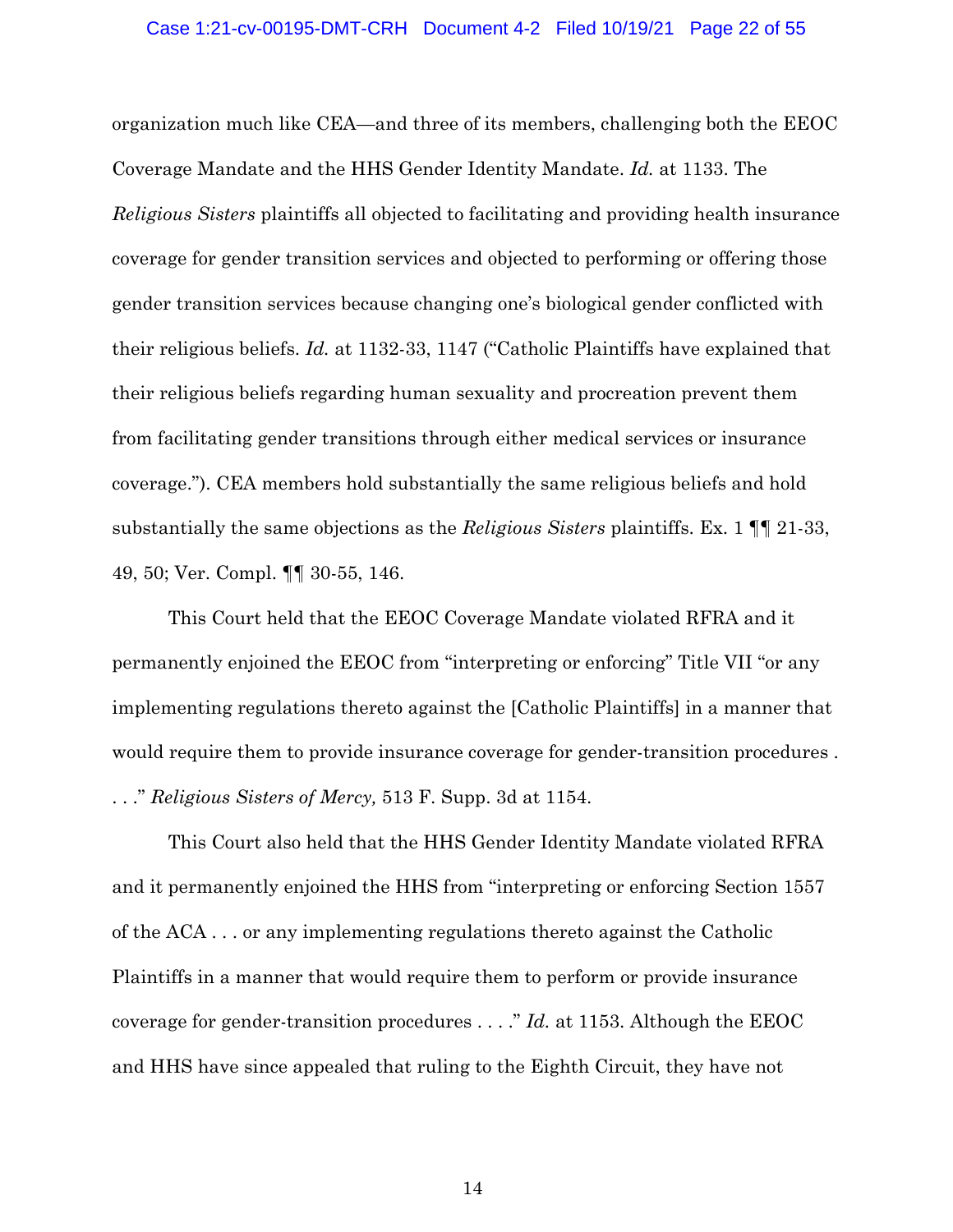### Case 1:21-cv-00195-DMT-CRH Document 4-2 Filed 10/19/21 Page 23 of 55

sought a stay pending appeal and they appealed only on justiciability grounds. The permanent injunctions therefore remain in full force, though only for the Catholic plaintiffs in that case. *Id*.

CEA seeks similar protection for CEA members: a preliminary injunction prohibiting the EEOC from enforcing the EEOC Coverage Mandate and prohibiting HHS from enforcing the HHS Gender Identity Mandate.

### **Argument**

## **I. Legal Standard**

Courts consider four factors to determine whether a preliminary injunction is warranted: "(1) the likelihood of the movant's success on the merits; (2) the threat of irreparable harm to the movant in the absence of relief; (3) the balance between that harm and the harm that the relief would cause to other litigants; and (4) the public interest." *Watkins Inc. v. Lewis*, 346 F.3d 841, 844 (8th Cir. 2003) (citing *Dataphase Sys., Inc. v. C L Sys., Inc.*, 640 F.2d 109, 114 (8th Cir.1981) (en banc)). The likelihood of success on the merits is the most important factor. *Home Instead, Inc. v. Florance*, 721 F.3d 494, 497 (8th Cir. 2013). CEA satisfies each factor.

**II. CEA has a substantial likelihood of success on the merits.**

## **A. The EEOC Coverage and HHS Gender Identity Mandates violate RFRA.**

This Court has already ruled on the RFRA legal issues present here in *Religious Sisters*. 513 F. Supp. 3d at 1153-54. And for purposes of this motion, there are no meaningful differences between that case and this one. *Religious Sisters*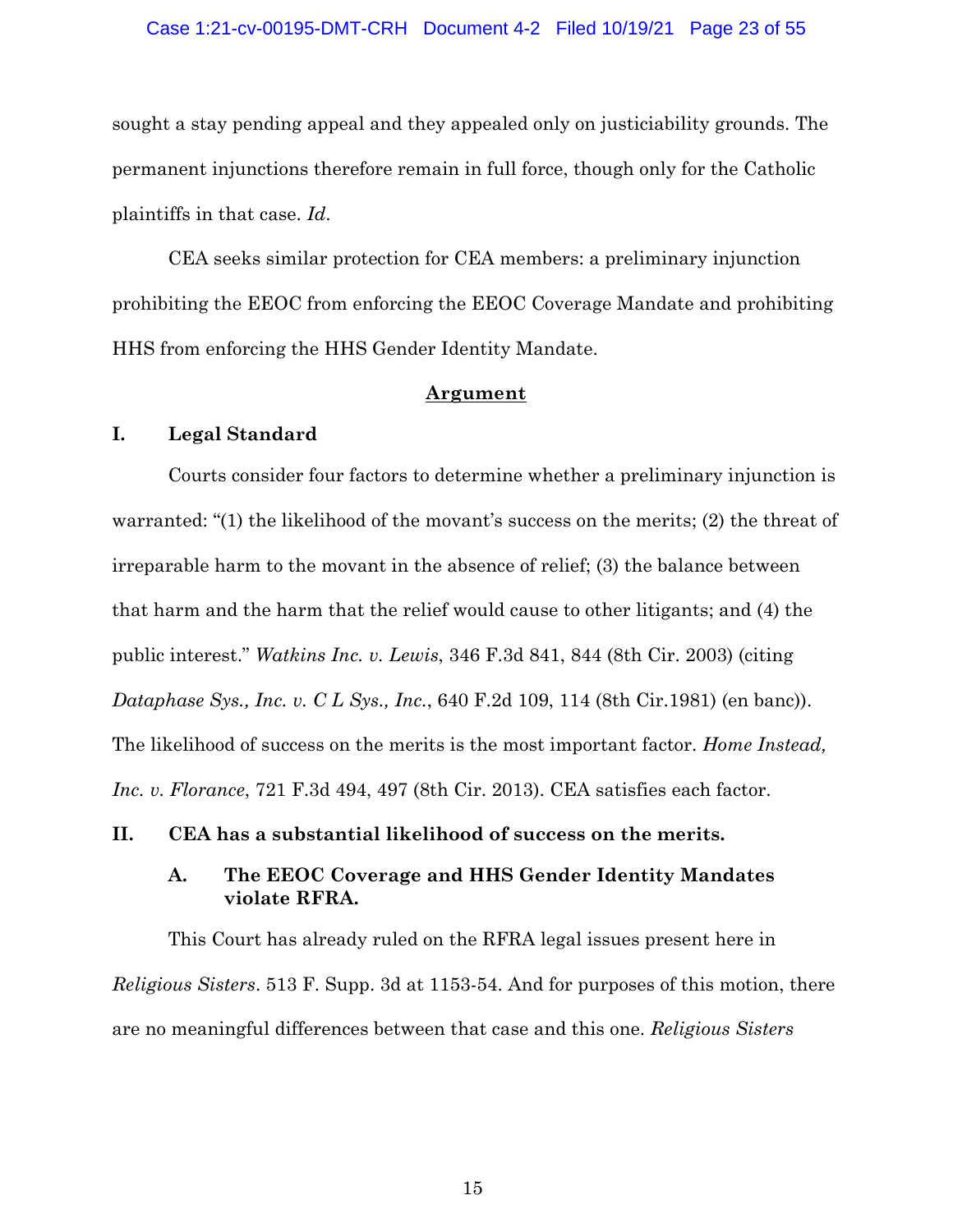### Case 1:21-cv-00195-DMT-CRH Document 4-2 Filed 10/19/21 Page 24 of 55

therefore should control and a preliminary injunction in favor of CEA members should issue on the same RFRA claims*.*

RFRA prohibits the EEOC and HHS from "substantially burden[ing] a person's exercise of religion even if the burden results from a rule of general applicability," unless the government proves that the burden "is in furtherance of a compelling governmental interest" and "is the least restrictive means of furthering that compelling governmental interest." 42 U.S.C. § 2000bb-1.

The EEOC Coverage and HHS Gender Identity Mandates violate RFRA for three reasons: (1) CEA members exercise their religion by not performing gender transition services and by not providing health insurance covering those services; (2) both mandates substantially burden that exercise; and (3) the government lacks a compelling interest furthered by the least restrictive means.

## **1. CEA members' religiously informed health-insurance decisions are the exercise of religion, protected by RFRA.**

RFRA defines "exercise of religion" to include "any exercise of religion, whether or not compelled by, or central to, a system of religious belief." 42 U.S.C.  $\S$ 2000bb-2(4), 2000cc-5(7)(A). The exercise of religion "involves 'not only belief and profession but the performance of (or abstention from) physical acts.'" *Burwell v. Hobby Lobby Stores, Inc.*, 573 U.S. 682, 710 (2014) (quoting *Emp. Div., Dep't of Hum. Res. of Or. v. Smith*, 494 U.S. 872, 877 (1990)). In *Hobby Lobby*, the Supreme Court held that employers exercised religion within the meaning of RFRA when they objected to covering certain items in employee healthcare plans. 573 U.S. at 720. The same is true here.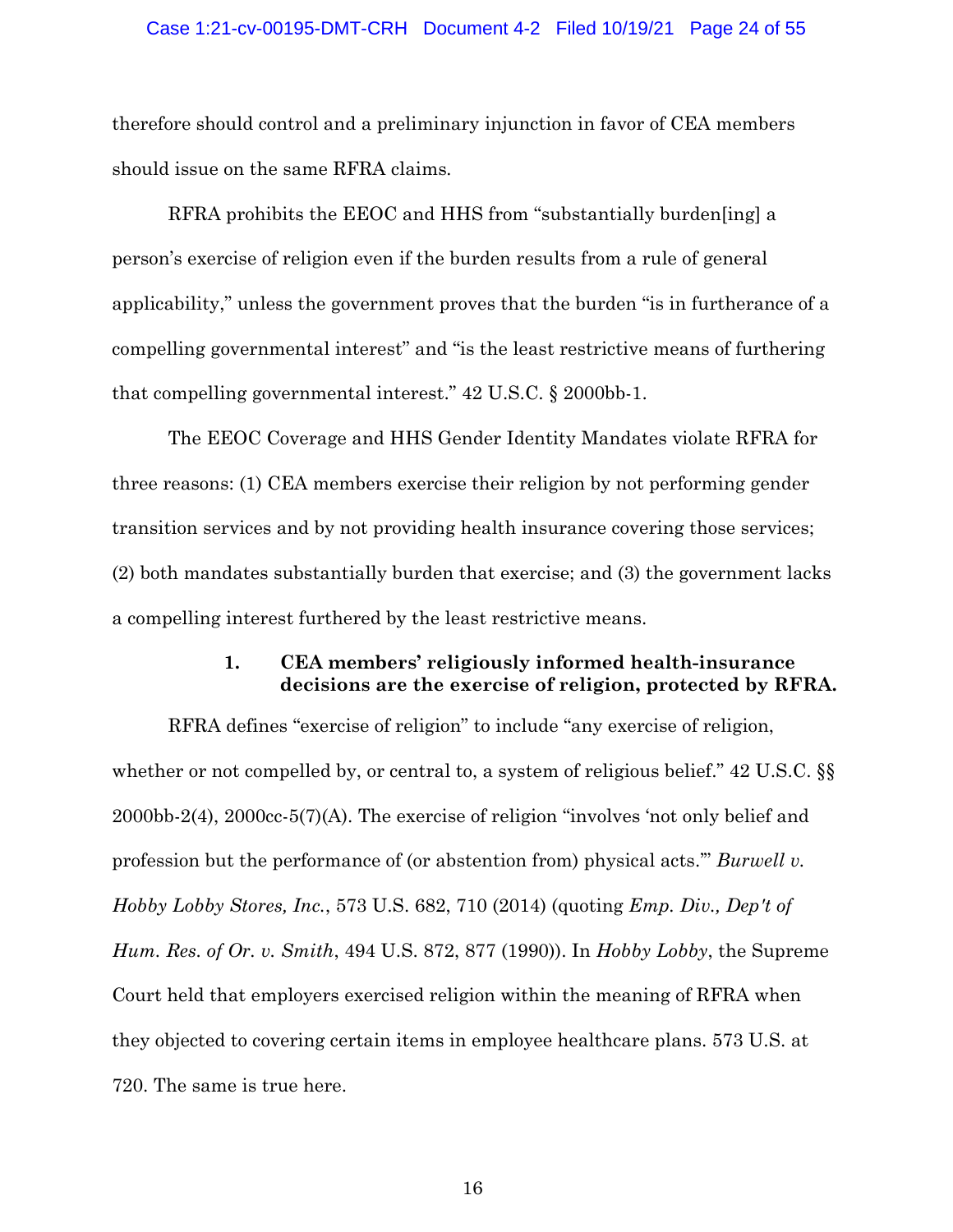### Case 1:21-cv-00195-DMT-CRH Document 4-2 Filed 10/19/21 Page 25 of 55

Under this standard, CEA members exercise their religion when they seek to exclude coverage for gender transition services that conflict with their religious beliefs. And the CEA members that provide healthcare services—the Healthcare Members—exercise their religion when they provide healthcare services to individuals but exclude performing or referring for gender transition services. The Healthcare Members also exercise their religion by offering their full and frank medical opinions on sex and gender, by sharing their medical, ethical, and religious positions on gender transitions, and by not affirming false gender narratives, such as by using inaccurate pronouns or by mis-coding patients in charts and records.

CEA members believe that "[m]ale and female are immutable realities defined by biological sex" and that "[g]ender reassignment is contrary to Christian Values." ECF No. 1-1, art III, § 3.1.1. Thus, performing (or referring for or affirming), and providing healthcare coverage for, gender transition services cuts directly against their religious beliefs. CEA members' provision of healthcare services and healthcare plans that reflect their own religious beliefs constitutes the exercise of religion protected by RFRA.

## **2. The EEOC Coverage Mandate and HHS Gender Identity Mandate substantially burden CEA members' exercise of religion.**

The government's new mandates burden CEA members' exercise of religion. "When the government imposes a direct monetary penalty to coerce conduct that violates religious belief, there has never been a question that the government imposes a substantial burden on the exercise of religion." *Sharpe Holdings, Inc. v.*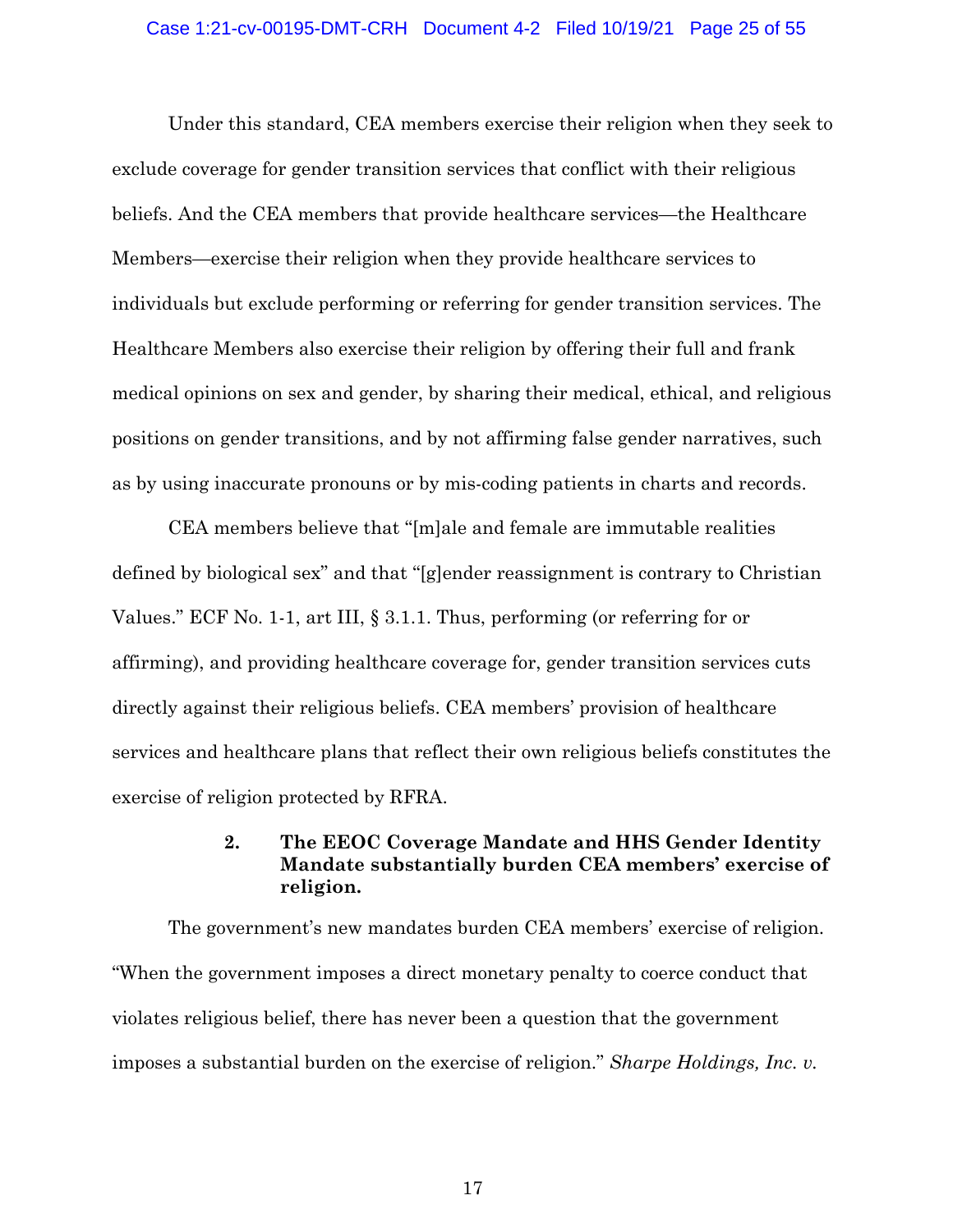*U.S. Dep't of Health & Hum. Servs*., 801 F.3d 927, 938 (8th Cir. 2015), *vacated on other grounds*, 2016 WL 2842448 (U.S. May 16, 2016) (cleaned up).

The government substantially burdens the exercise of religion when: (1) noncompliance would have "substantial adverse practical consequences" on the party exercising its religion, or (2) compliance would "cause the objecting party to violate its religious beliefs, as it sincerely understands them." *Religious Sisters,* 513 F. Supp. 3d at 1147 (quoting *Little Sisters of the Poor Saints Peter & Paul Home v. Pennsylvania,* 140 S. Ct. 2367, 2389 (2020) (Alito, J., concurring); *accord Hobby Lobby*, 573 U.S. at 720-26. Both factors are met here.

First, if CEA members disregard the EEOC Coverage Mandate, they will face substantial adverse practical consequences. Noncompliance would likely lead to CEA members incurring civil liability under 42 U.S.C. § 2000e-5, including EEOC investigations, lawsuits brought by *both* the EEOC and private parties, attorney's fees and punitive damages, and potential orders to violate their beliefs. Likewise, if the Healthcare Members disregard the HHS Gender Identity Mandate, they may lose federal funding, would have to defend lawsuits brought by private citizens, would face investigations brought by the OCR or the Attorney General, may incur False Claims Act liability, and could even face criminal penalties. 20 U.S.C. § 1682; 31 U.S.C. § 3729; 18 U.S.C. § 1035. And even though CEA members face many adverse practical consequences for noncompliance, the mere possibility of having to pay significant monetary penalties—such as punitive damages and attorney's fees—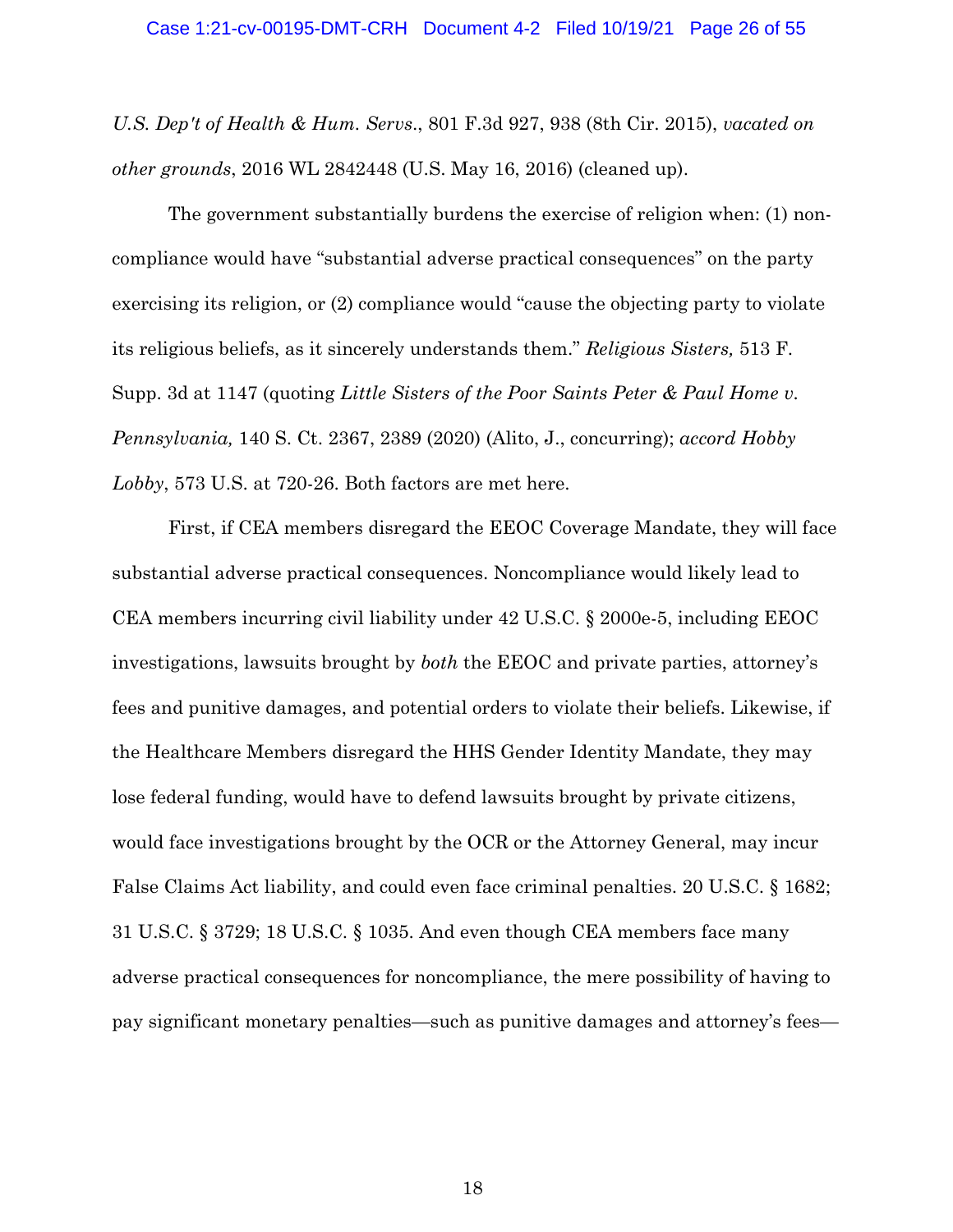#### Case 1:21-cv-00195-DMT-CRH Document 4-2 Filed 10/19/21 Page 27 of 55

by itself "indisputably qualifies as a substantial burden." *Religious Sisters,* 513 F. Supp. 3d at 1147 (quoting *Sharpe Holdings*, 801 F.3d at 937).

Second, CEA members cannot comply with the EEOC Coverage Mandate or the HHS Gender Identity Mandate without violating their sincerely held religious beliefs. As detailed above, CEA members believe that God purposefully created persons either as a male or female, that one's God-given sex is immutable and unchangeable, and that they cannot pay for, provide, perform, refer for, offer, or facilitate access to gender transition services. Ex. 1  $\P$  11, 22-26; Ver. Comp.  $\P$  30-55; ECF No. 1-1, art. I. These beliefs are not for the government to second-guess. *See Hobby Lobby* 573 U.S. at 724 (declining to decide whether a religious belief is "reasonable" and explaining that the Court will not address "important question[s] of religion and moral philosophy"); *Religious Sisters,* 513 F. Supp. 3d at 1147 (noting it is not the court's "domain" to question the "sincerity" of religious beliefs).

Put simply, both the EEOC Coverage Mandate and the HHS Gender Identity Mandate put CEA members to an impermissible choice: (A) comply with the mandates and violate your religious beliefs and convictions, or (B) follow your beliefs and risk civil or criminal liability, loss of funding, punitive damages, attorney's fees, costs, and injunctions. That is no choice at all—and not a lawful one. Just as this Court held in *Religious Sisters*, "[b]ecause the interpretations of Section 1557 and Title VII threaten to penalize" CEA members "for adhering to their beliefs, a substantial burden weighs on the exercise of religion." *Id.* at 1147-48; *see also Franciscan All., Inc. v. Becerra*, No. 7:16-CV-00108-O, 2021 WL 3492338, at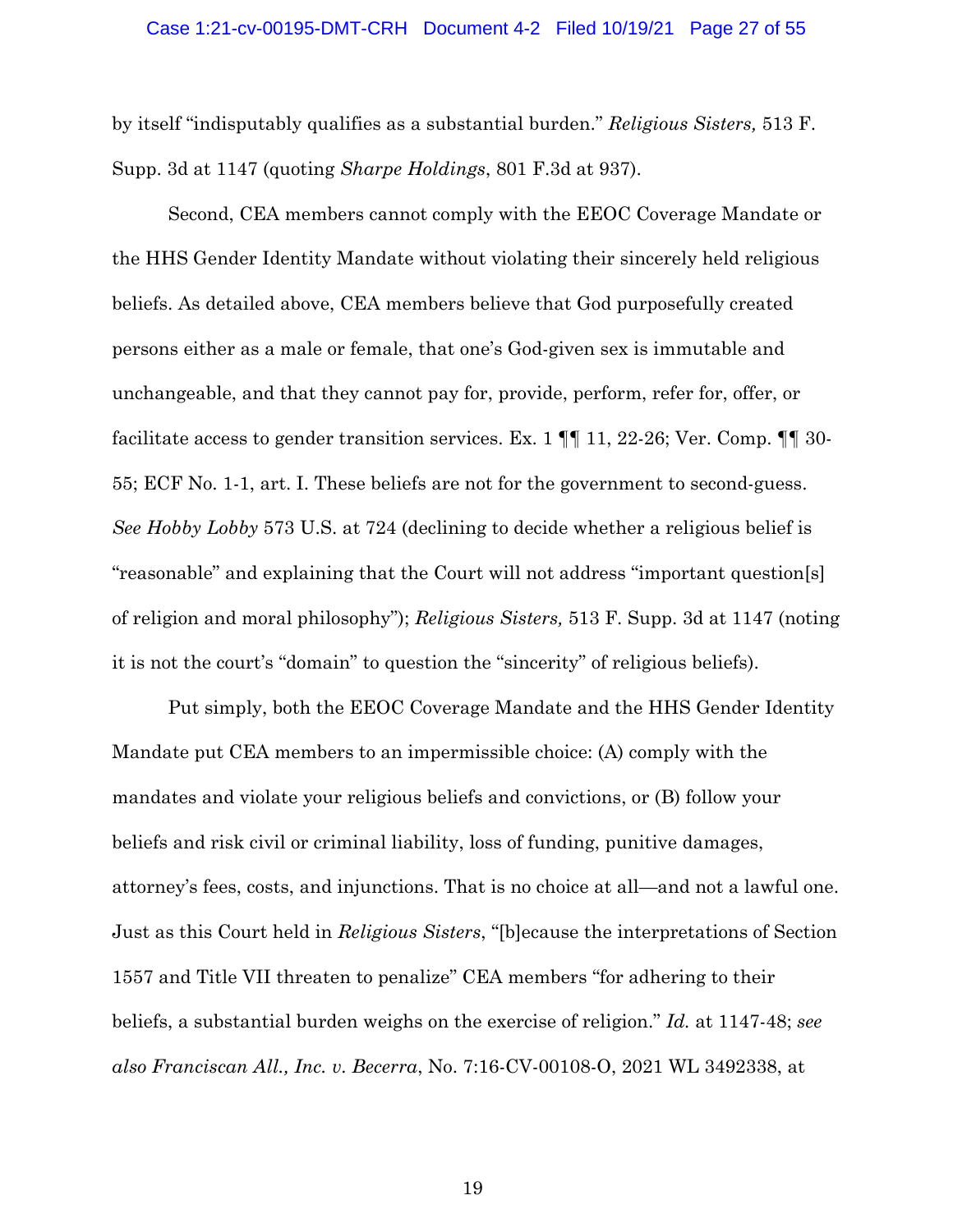\*10 (N.D. Tex. Aug. 9, 2021) (noting that the government did not dispute "that the current Section 1557 regulatory scheme threatens to burden Christian Plaintiffs' religious exercise in the same way as the 2016 scheme").

## **3. The EEOC Coverage Mandate and HHS Gender Identity Mandate fail strict scrutiny under RFRA.**

Because the government's mandates substantially burden CEA members' exercise of religion, they are valid under RFRA only if they satisfy strict scrutiny, but neither mandate furthers a compelling governmental interest by the least restrictive means. 42 U.S.C. § 2000bb-1(b); *Hobby Lobby*, 573 U.S. at 726.

## **i. The EEOC Coverage Mandate and the HHS Gender Identity Mandate do not further a compelling governmental interest.**

The government bears the burden of establishing that the EEOC Coverage and HHS Gender Identity Mandates further a compelling interest in coercing CEA members. Any purported "compelling interest" must be "of the highest order." *Church of the Lukumi Babalu Aye, Inc. v. City of Hialeah*, 508 U.S. 520, 546 (1993). "Broadly formulated" or "sweeping governmental interests are inadequate." *Sharpe Holdings*, 801 F.3d at 943 (citations omitted). Rather, Defendants must prove that they have a compelling interest in applying the mandates *to CEA members*—"the particular claimant[s] whose sincere exercise of religion is being substantially burdened." *Hobby Lobby*, 573 U.S. at 726 (quoting *Gonzales v. O Centro Espirita Beneficente Uniao do Vegetal*, 546 U.S. 418, 430-31 (2006)). This requires EEOC and HHS to prove not that they have a compelling interest in enforcing the EEOC Coverage and HHS Gender Identity Mandates generally, but that they have such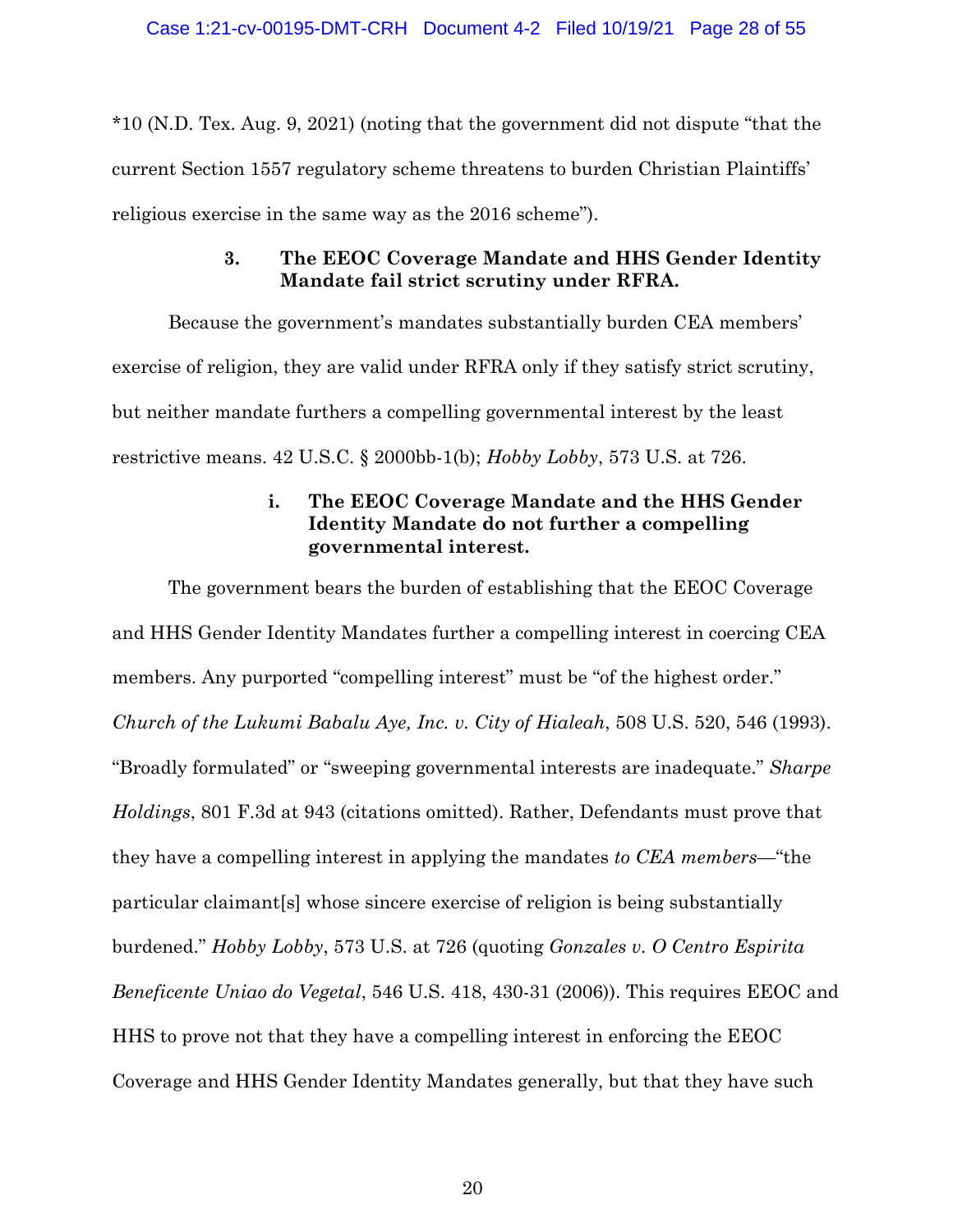### Case 1:21-cv-00195-DMT-CRH Document 4-2 Filed 10/19/21 Page 29 of 55

an interest in denying an exception to CEA members. *Fulton v. City of Philadelphia*, 141 S. Ct. 1868, 1882 (2021)*.*

The government cannot satisfy its burden. It has no valid interest—let alone a *compelling* one—in mandating that third parties perform, affirm, or pay for another person's gender transition surgeries and procedures. Indeed, this Court suggested as much in *Religious Sisters*, expressing "serious doubts that a compelling interest exists." 513 F. Supp. 3d at 1148. To be sure, this Court acknowledged that the EEOC asserted a "compelling interest in combating discrimination in the workforce," and HHS asserted an interest "in ensuring nondiscriminatory access to healthcare." *Id.* (citations omitted). But it concluded that such broadly stated interests could not justify the mandates. *Id.* The Court instead "scrutinize[d] the asserted harm of granting specific exemptions to particular religious claimants and to look to the marginal interests in enforcing the challenged government action in that particular context." *Id.* (quoting *Holt v. Hobbs*, 574 U.S. 352, 363 (2015) (cleaned up)). But neither the EEOC nor HHS showed how exempting the *Religious Sisters* plaintiffs would harm the government's interests. *Id.*; *see also Franciscan All.*, 2021 WL 3492338 at \*10 (cleaned up) ("government asserts no harm in granting *specific* exemptions to Christian Plaintiffs").

So too here. The government's "broadly formulated," *O Centro*, 546 U.S. at 431, and generic interests in preventing workplace discrimination and nondiscriminatory access to healthcare are not compelling enough to justify the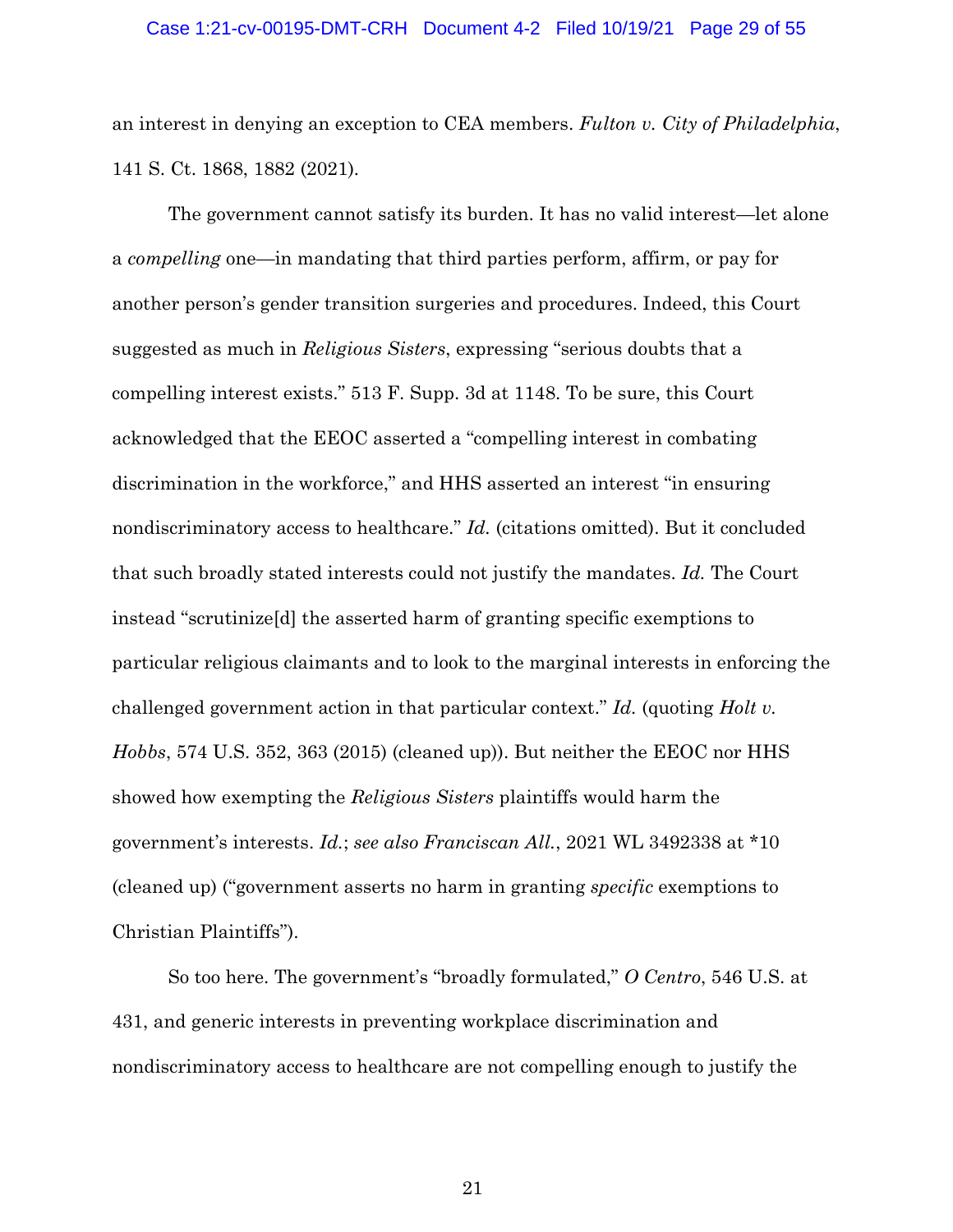### Case 1:21-cv-00195-DMT-CRH Document 4-2 Filed 10/19/21 Page 30 of 55

infringement of the CEA members' religious beliefs. There is no harm to any purported governmental interest in granting CEA members an exemption, especially with so many other employers, plans, and providers available.

The many exemptions to each mandate also undermine any governmental interest. A "law cannot be regarded as protecting an interest of the highest order . . . when it leaves appreciable damage to that supposedly vital interest unprohibited." *Religious Sisters,* 513 F. Supp. 3d at 1148 (quoting *281 Care Comm. v. Arneson*, 766 F.3d 774, 787 (8th Cir. 2014)). The government's "creation of a system of exceptions" "undermines" the argument that its interest in nondiscrimination "can brook no departures." *Fulton,* 141 S. Ct. at 1882

Thus, these interests here are not "compelling" because the EEOC Coverage and HHS Gender Identity Mandates "leave gaps," *id.*, for example by not applying to the government's own healthcare programs, such as the military's TRICARE health insurance. *See* TRICARE Policy Manual 6010.60-M, Chapter 7, § 1.2 at 4.1 (Issued: Sept. 6, 2016, revised Nov. 15, 2017), attached as Exhibit 2 (excluding coverage for sex gender change surgery). And the EEOC Coverage Mandate does not apply to employers with fewer than fifteen employees, 42 U.S.C. § 2000e(b), or to the employment of aliens outside any state, *id*. § 2000e-1(a). Likewise, the HHS Gender Identity Mandate exempts healthcare providers that are not principally engaged in providing healthcare and those that do not receive Federal funds. 45 C.F.R. § 92.3(b). The HHS Gender Identity Mandate also incorporates multiple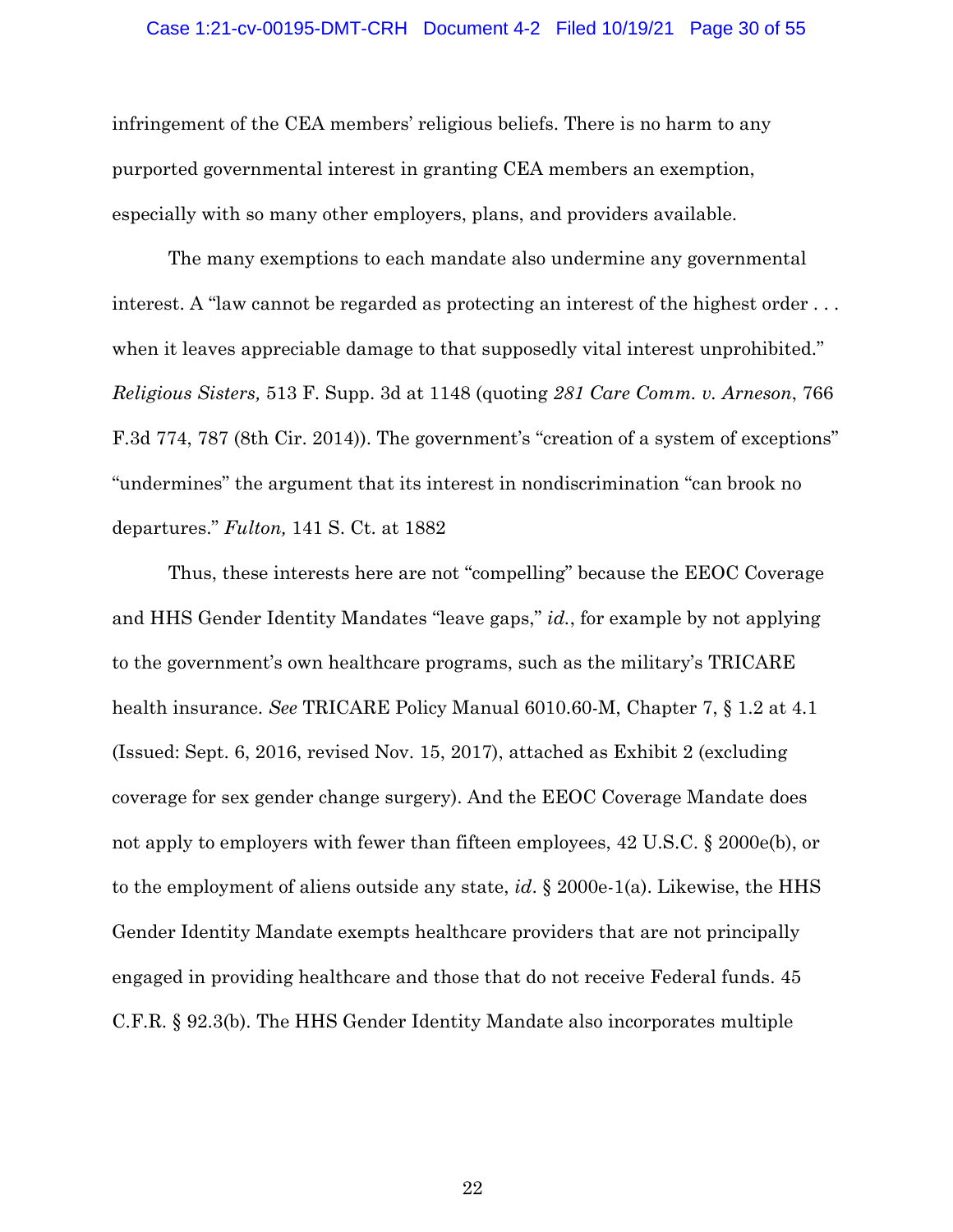categorical statutory exemptions. *See id.* § 92.6; *infra* §§ II.B.1., II.B.2. (detailing exemptions).

Because the government does not have a compelling interest in forcing CEA members to perform or cover gender transition services, the EEOC Coverage Mandate and HHS Gender Identity Mandate fail to satisfy strict scrutiny.

## **ii. The EEOC Coverage Mandate and HHS Gender Identity Mandate are not the least restrictive means of furthering any governmental interest.**

The EEOC Coverage and HHS Gender Identity Mandates also fail strict scrutiny because there are many less restrictive ways to achieve any asserted interest. "To satisfy the least restrictive means test, the government must 'come forward with evidence' to show that its policies 'are the only feasible means . . . to achieve its compelling interest." *Religious Sisters of Mercy*, 513 F. Supp. 3d at 1148 (quoting *Sharpe Holdings*, 801 F.3d at 943). This test is "exceptionally demanding." *Hobby Lobby*, 573 U.S. at 728. It is met only "if no alternative forms of regulation would accomplish those interests without infringing on a claimant's religiousexercise rights." *Religious Sisters,* 513 F. Supp. 3d at 1148 (internal quotation marks omitted) (quoting *Sharpe Holdings*, 801 F.3d at 943). "Put another way, so long as the government can achieve its interests in a manner that does not burden religion, it must do so." *Fulton*, 141 S. Ct. at 1881.

Here, several alternative forms of regulation could accomplish any claimed governmental interest while still protecting CEA members' religious freedom.

For example, if the government's interest is to increase access to gender transition services by increasing insurance coverage and expanding financial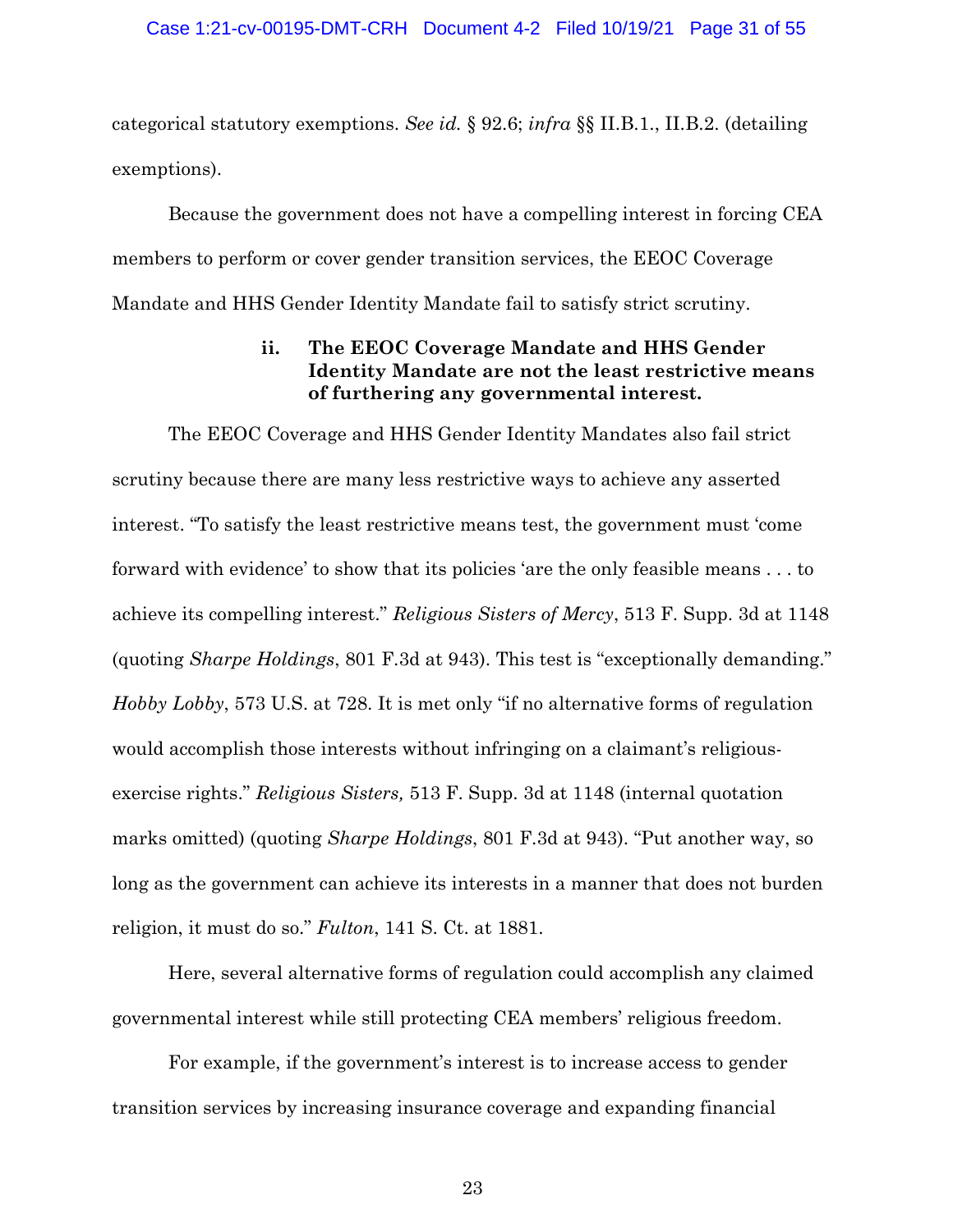### Case 1:21-cv-00195-DMT-CRH Document 4-2 Filed 10/19/21 Page 32 of 55

support for those procedures, then "'the most straightforward way of doing this would be for the Government to assume the cost of providing gender-transition procedures for those 'unable to obtain them under their health-insurance policies due to their employers' religious objections.'" *Religious Sisters,* 513 F. Supp. 3d at 1149 (quoting *Hobby Lobby*, 573 U.S. at 728). The government could provide "subsidies, reimbursements, tax credits, or tax deductions to employees" for these procedures or could pay for them "at community health centers, public clinics, and hospitals with income-based support." *Sharpe Holdings*, 801 F.3d at 945. Finally, the government can offer insurance coverage for these services through its own healthcare exchanges, "treat[ing] employees whose employers do not provide complete coverage for religious reasons the same as it does employees whose employers provide no coverage at all." *Religious Sisters,* 513 F. Supp. 3d at 1149. (quoting *Sharpe Holdings*, 801 F.3d at 945). It is much less restrictive, for the government to subsidize these services rather than force private employers to violate their religious convictions by paying for them in employee healthcare plans.

And if the government wishes to make obtaining gender transition services from healthcare providers easy, it can help individuals wanting those services find the many places that provide them. *Religious Sisters,* 513 F. Supp. 3d at 1149. After all, there is a "growing number of healthcare providers who offer and specialize in those services." *Franciscan All., Inc. v. Burwell*, 227 F. Supp. 3d 660, 693 (N.D. Tex. 2016). And once the government locates a provider, it can then help pay for the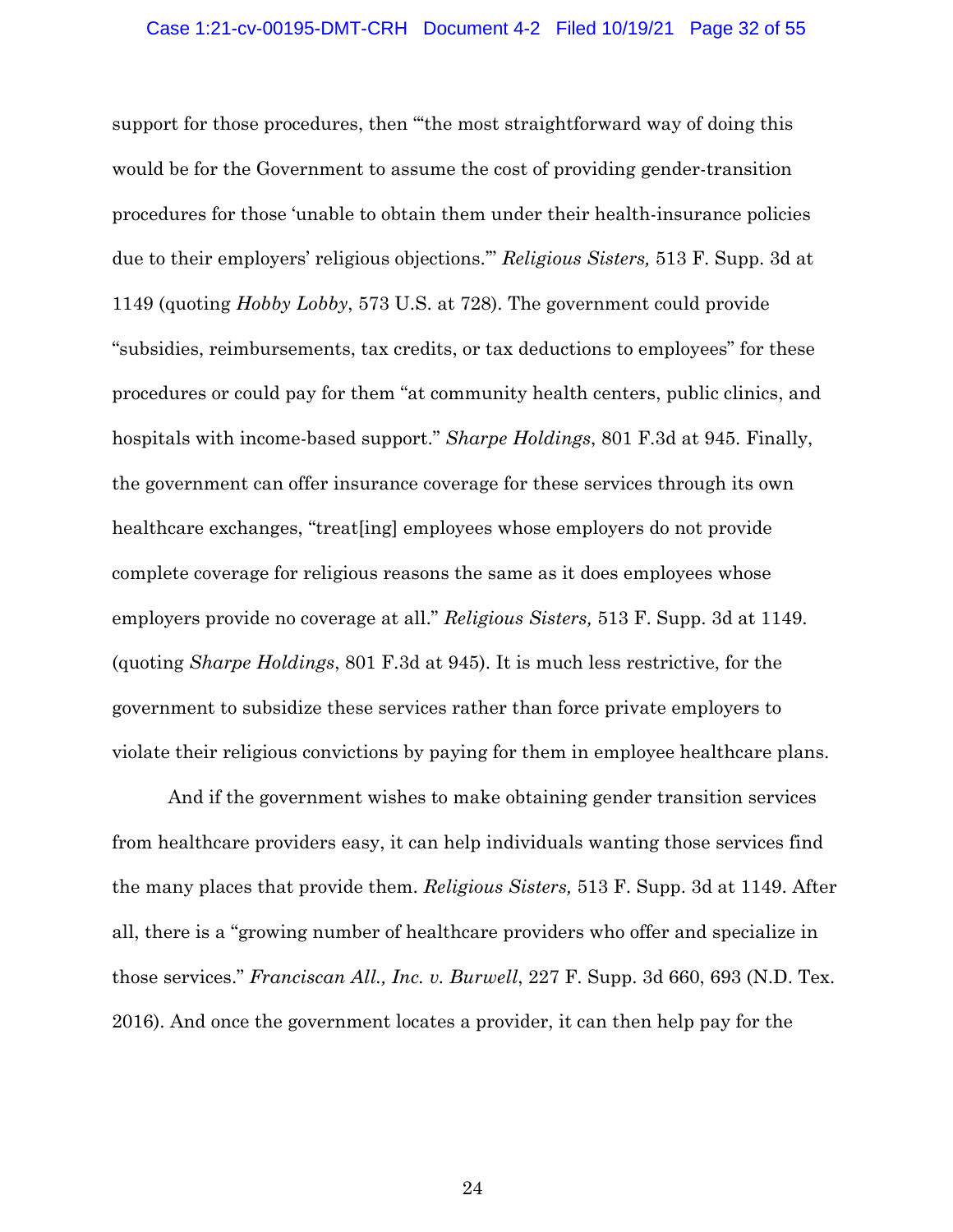### Case 1:21-cv-00195-DMT-CRH Document 4-2 Filed 10/19/21 Page 33 of 55

costs of those procedures. *Id.* The government even could partner with these specialists, ensuring easy and affordable access, with no risk of provider objections.

The Supreme Court in *Hobby Lobby*, 573 U.S. at 728-29; the Eighth Circuit in *Sharpe Holdings*, 801 F.3d at 945; the Northern District of Texas in *Franciscan Alliance* (twice), 227 F. Supp. 3d at 693 and 2021 WL 3492338 at \*10; and this Court in *Religious Sisters,* 513 F. Supp. 3d at 1149, all held that the government failed to show that these less restrictive alternatives to paying for insurance coverage of objectionable items or providing objectionable services were infeasible. And the government cannot show these alternatives are infeasible now. The only thing that has changed since this Court ruled in *Religious Sisters* is that HHS has doubled down on its mandate. 2021 Notice of Enforcement, 86 Fed. Reg. at 27,984.

The EEOC Coverage and HHS Gender Identity Mandates are thus not the "only feasible means" to further the government's interest, whether that interest is increased access to gender transition services, increased financial support for those services, or some other asserted interest. Exempting CEA and its members from these mandates would not defeat the government's interests or stop it from using the many other, less restrictive ways to achieve its interests. The government has no compelling interest in denying an exemption to CEA members; even so, because it can further any purported interests without burdening their religious exercise, "it must do so." *Fulton*, 141 S. Ct. at 1881.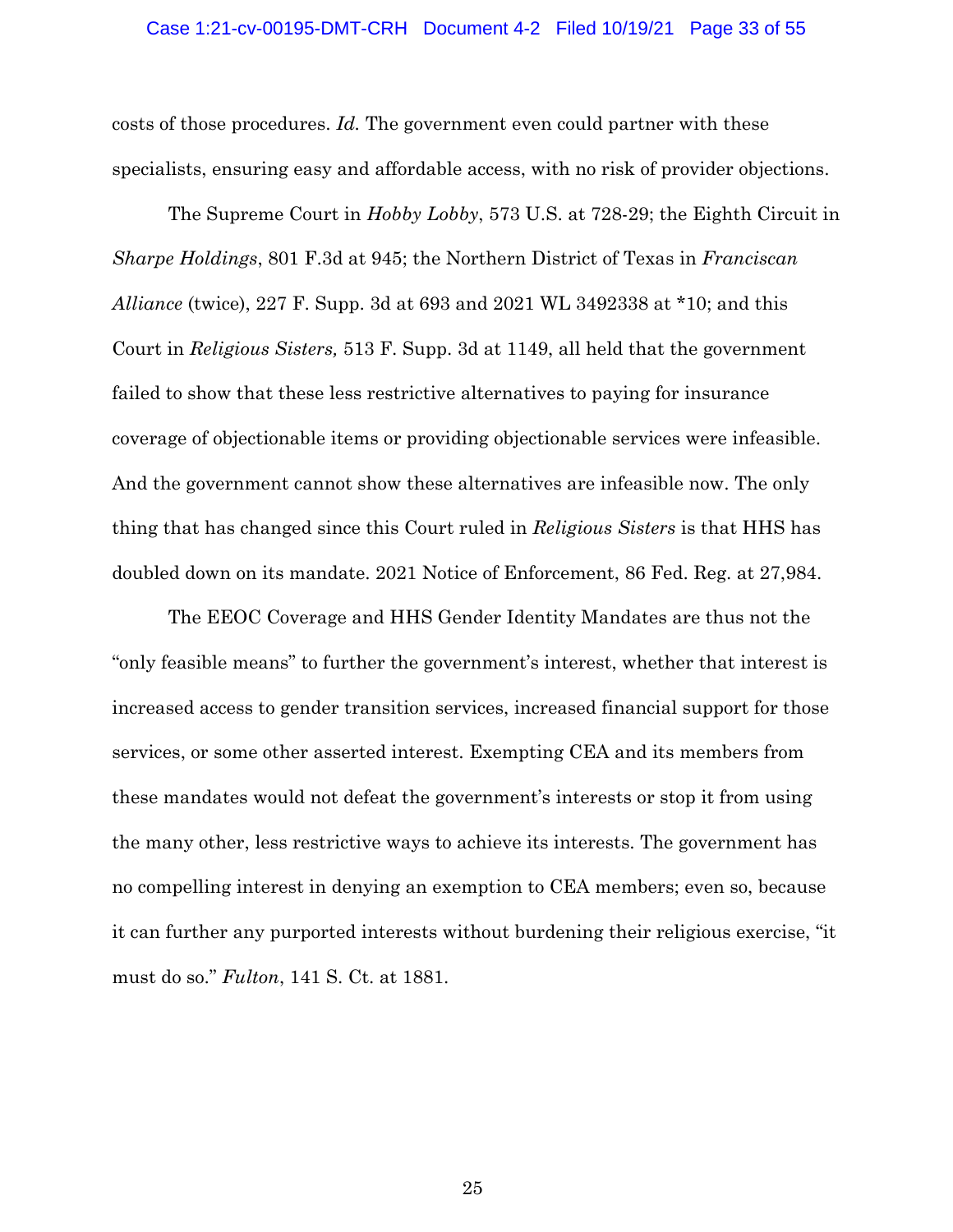### **B. The EEOC Coverage and HHS Gender Identity Mandates violate CEA members' Free Exercise rights.**

For much the same reasons, the mandates also violate the Free Exercise Clause. A law or regulation that burdens religious practice and that is not neutral and generally applicable violates the Free Exercise Clause unless it satisfies "the most rigorous of scrutiny." *Church of the Lukumi Babalu Aye, Inc. v. City of Hialeah*, 508 U.S. 520 (1993). Just as under RFRA, the EEOC Coverage and HHS Gender Identity Mandates burden CEA members' religious practice. Neither of the exemption-riddled mandates are generally applicable, the HHS Gender Identity Mandate is not neutral, and neither are valid under strict scrutiny.

## **1. The EEOC Coverage Mandate is not generally applicable.**

The EEOC Coverage Mandate is not generally applicable for several reasons. A regulation is not generally applicable if it treats "*any* comparable secular activity more favorably than religious exercise." *Tandon v. Newsom*, 141 S. Ct. 1294, 1296 (2021) (per curiam) (emphasis in original). To determine whether activities are "comparable," they "must be judged against the asserted government interest that justifies the regulation at issue." *Id.* A law also "lacks general applicability if it prohibits religious conduct while permitting secular conduct that undermines the government's asserted interests in a similar way." *Fulton*, 141 S. Ct. at 1877. Any "categorical exemptions" in a law "likewise trigger strict scrutiny." *Blackhawk v. Pennsylvania*, 381 F.3d 202, 211 (3d Cir. 2004).

The EEOC Coverage Mandate is not generally applicable because it exempts broad categories of employers. *See* 42 U.S.C. § 2000e-1.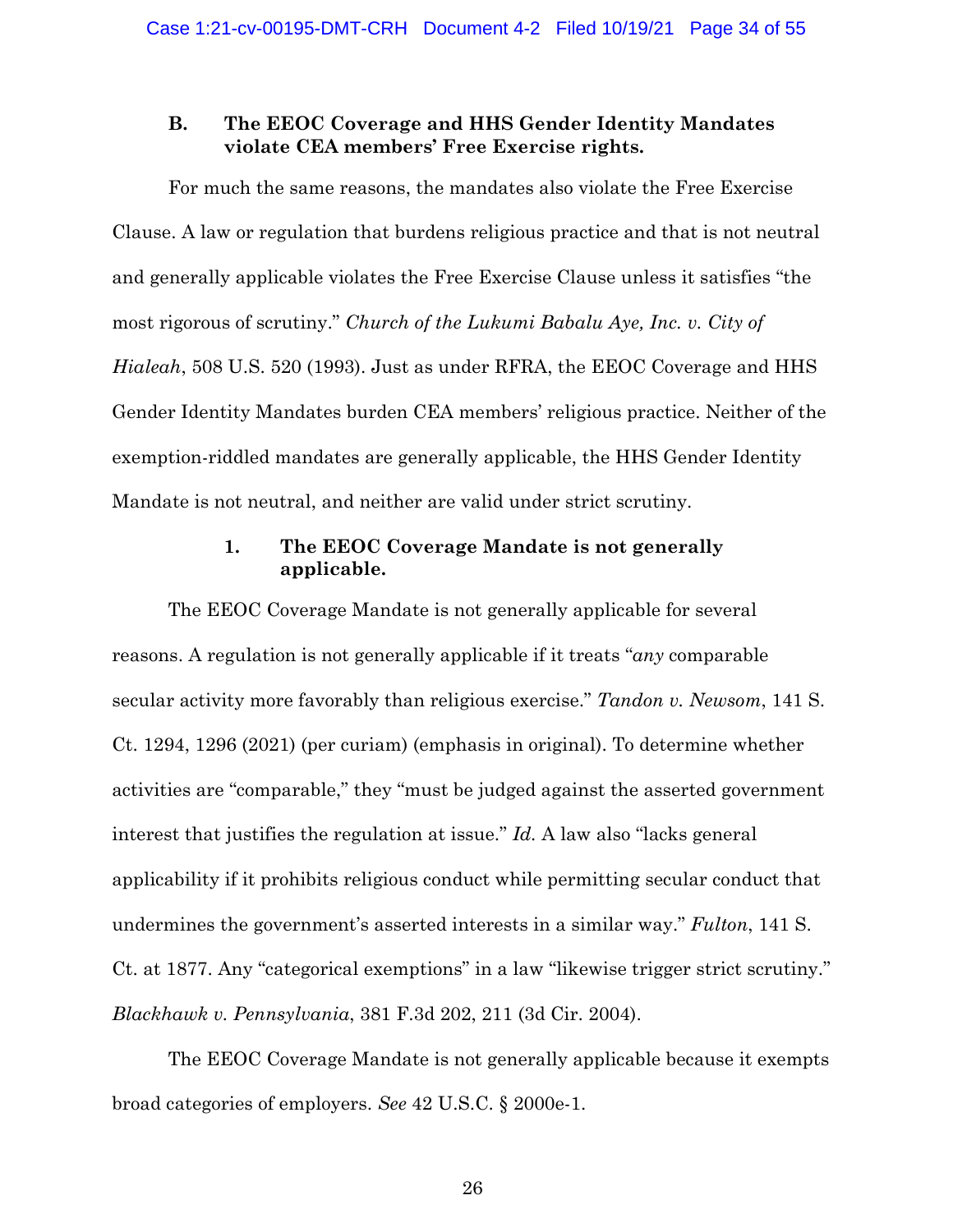### Case 1:21-cv-00195-DMT-CRH Document 4-2 Filed 10/19/21 Page 35 of 55

First, the EEOC Coverage Mandate does not apply to employers that employ fewer than 15 employees.  $42$  U.S.C.  $\S$  2000e(b).

Second, Title VII contains multiple categorical exemptions built into the statute. It does "not apply to an employer with respect to the employment of aliens outside any State ...." *Id*. § 2000e-1(a). And it does not apply to employers "with respect to an employee in a workplace in a foreign country" if compliance would violate the law of that foreign country. *Id*. § 2000e-1(b). Like Pennsylvania's fee and licensing requirement for keeping wild animals in *Blackhawk*, which included statutory exemptions for "zoos and nationally recognized circuses," 381 F.3d at 211, Title VII contains broad statutory, categorical exemptions—meaning the EEOC Coverage Mandate does not reach a number of employers. So any governmental interest in "combating discrimination in the workforce," *Religious Sisters*, 513 F. Supp. 3d at 1148, is undercut by the fact that many employers employ thousands of people worldwide and thus receive a pass to "discriminate" when it comes to those employees "outside" any U.S. state.

Third, the EEOC Coverage Mandate does not apply to *the government's own insurance programs*. The U.S. military's health insurance program, TRICARE, excludes coverage for "[a]ll services and supplies directly and or indirectly related to surgical treatment for gender dysphoria (i.e., sex gender change)," including the removal of ovaries and testicles. Ex. 2, Ch. 7, § 1.2 at 4.1. TRICARE also excludes coverage for "[c]osmetic, reconstructive or plastic surgery procedures." *Id.* at 4.2. Thus, the U.S. military—an employer to which Title VII applies, *see* 42 U.S.C. §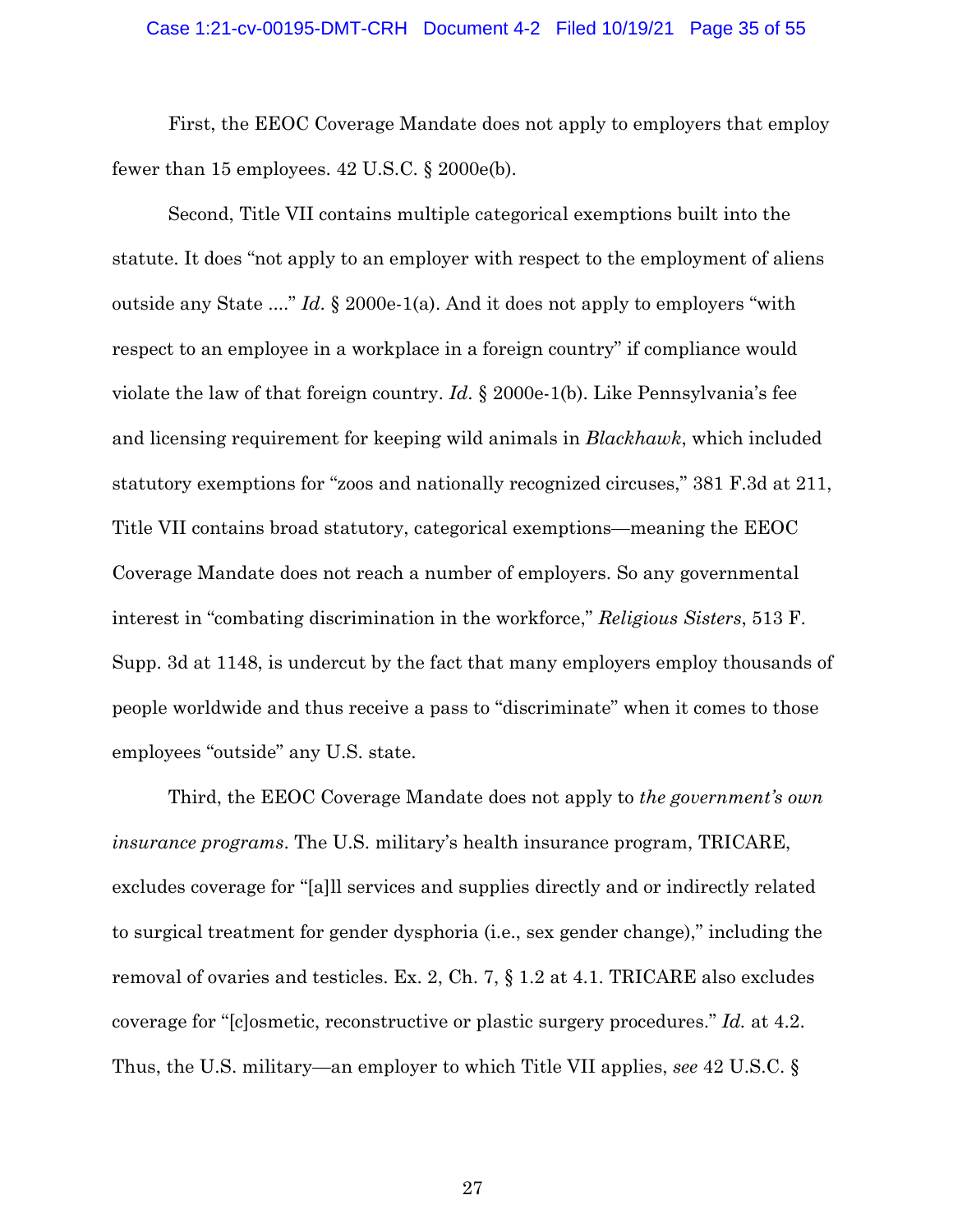2000e-16—is exempt from having to provide health insurance that covers gender transition surgeries, but CEA members are not.

The EEOC Coverage Mandate is thus underinclusive: the EEOC provides exemptions based on size, location, and government status. A law cannot be generally applicable when it contains significant exemptions but burdens religious practice. *That* is unfavorable treatment.

## **2. The HHS Gender Identity Mandate is neither neutral nor generally applicable.**

Similarly, the HHS Gender Identity Mandate is not generally applicable because it does not apply to *all* healthcare providers. It does not apply to healthcare providers that are not "principally" providing healthcare or those that do not receive Federal funds. *See* 45 C.F.R. § 92.3(b). A religious healthcare provider that receives Federal funds is "comparable" to a healthcare provider (religious or not) that does not receive Federal funds because any government interest in "ensuring nondiscriminatory access to healthcare" would equally apply to private services. *Religious Sisters*, 513 F. Supp. 3d at 1148. But the unfunded secular healthcare provider is treated more favorably than the funded religious healthcare provider. It does not matter that *funded* secular healthcare providers are treated the same. *See Tandon,* 141 S. Ct. 1296 ("[i]t is no answer that [the government] treats some comparable secular businesses or activities as poorly as or even less favorably than the religious exercise at issue").

Additionally, the HHS Gender Identity Mandate contains several categorical exemptions built into the regulations that implement Section 1557. *See* 45 C.F.R. §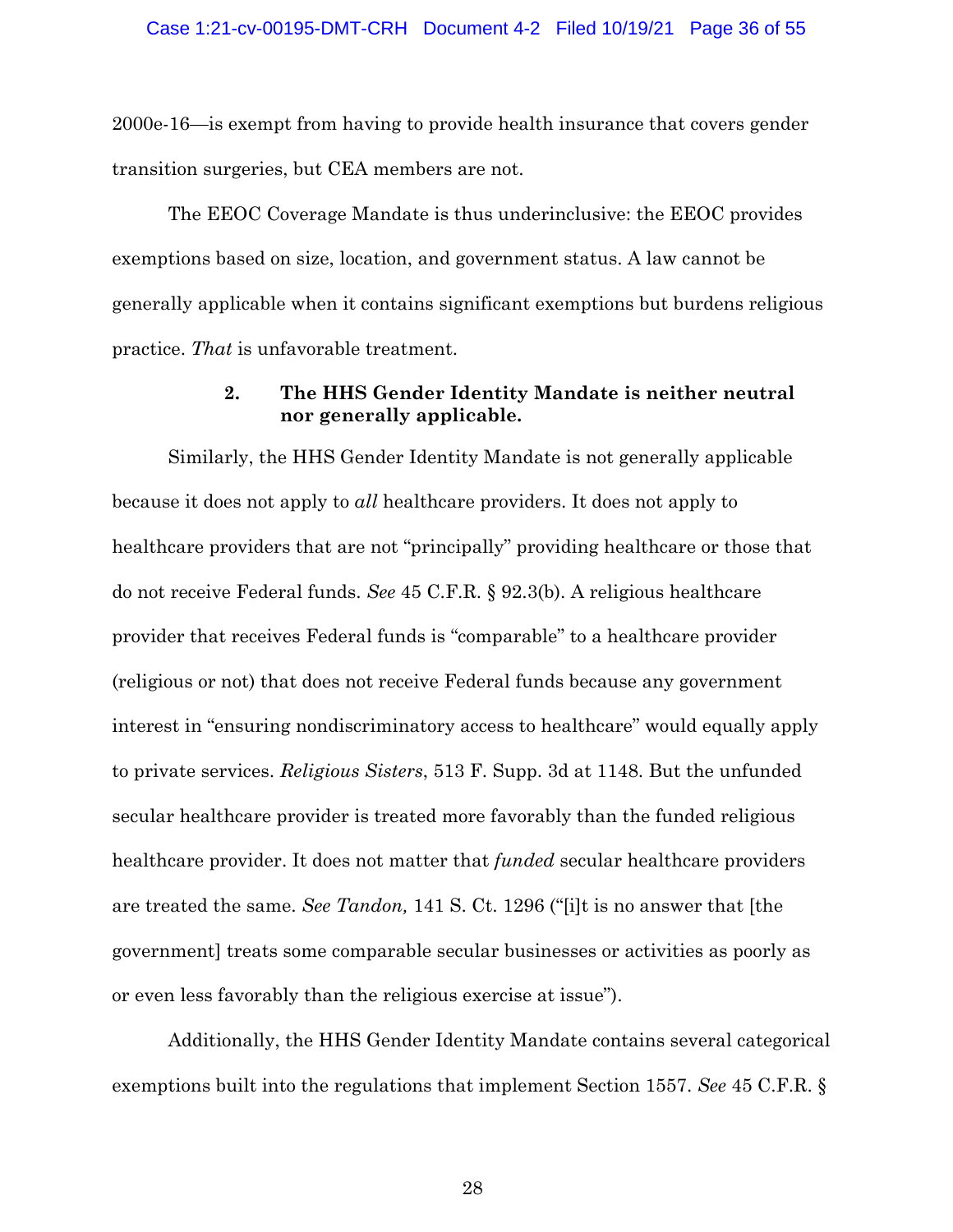92.6 (incorporating the exemptions listed in Title VI, VII, IX, and various other statutes). The result is that the HHS Gender Identity Mandate does not apply to many entities because of the various exemptions available under the regulatory scheme.

The Mandate is also not neutral. A law is not neutral towards religion if its "object" "is to infringe upon or restrict practices because of their religious motivation." *Lukumi*, 508 U.S. at 533. A law or regulation may appear neutral on its face, but the Free Exercise Clause "forbids subtle departures from neutrality and covert suppression of particular religious beliefs." *Id.* at 534 (internal quotation marks and citations omitted). "Apart from the text, the effect of a law in its *real operation* is strong evidence of its object." *Id.* at 535 (emphasis added).

The effect of the HHS Gender Identity Mandate in its "real operation" is to force *religious* healthcare providers to perform and facilitate gender transition services. The HHS Gender Identity Mandate disproportionately affects religious healthcare providers who, for reasons of faith and belief, refuse to perform or partake in gender transition services. HHS's recent rulemaking highlights its hostility and disproportionate effect on religious healthcare providers like the Healthcare Members. For instance, comments in response to the proposed incorporation of Title IX's religious exemption in the 2020 Rule showed hostility towards religion—hostility that has pervaded and continues to pervade the entire enforcement process. *See* 2020 Rule, 85 Fed. Reg. at 37,160-01, 37,205 (commenters "asserted that preventing discrimination on the basis of gender identity ... is more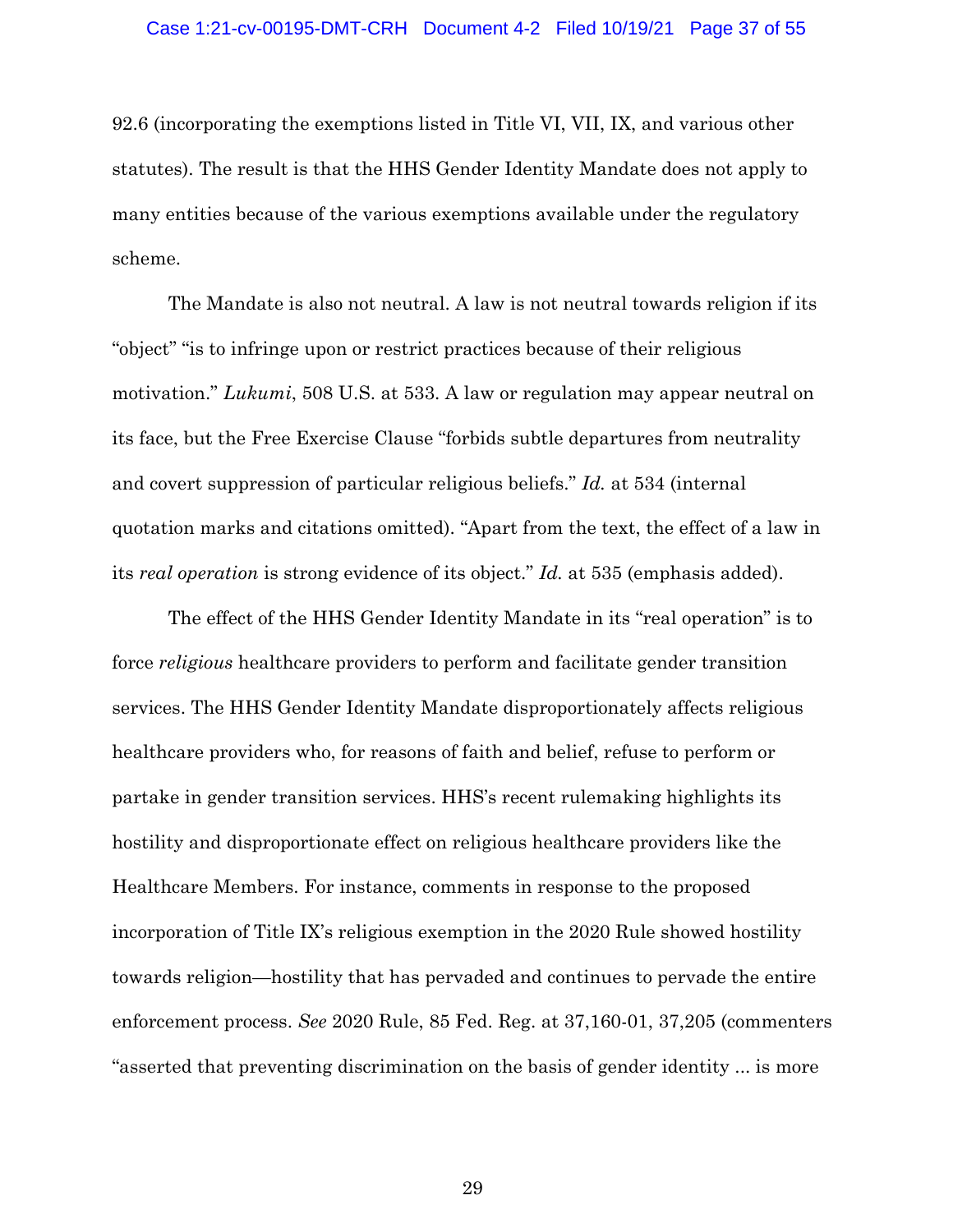### Case 1:21-cv-00195-DMT-CRH Document 4-2 Filed 10/19/21 Page 38 of 55

critical than religious freedom rights, which should be more heavily scrutinized for pretextual discrimination"); *see also id.* at 37,206; *id.* at 37,188. With this disproportionate effect and these hostile comments in mind, HHS still issued its 2021 Notice of Enforcement, acquiescing in the *Whitman-Walker Clinic* court's injunction of enforcement of the religious exemption. *See* 2021 Notice of Enforcement, 86 Fed. Reg. at 27,985. HHS has thus implicitly (if not explicitly) adopted the HHS Gender Identity Mandate knowing full well its religiously hostile object and disregarding Congress's intent to protect religious providers. For this reason the Mandate is not neutral towards religion.

## **3. The EEOC Coverage Mandate and HHS Gender Mandate fail strict scrutiny under the Free Exercise Clause.**

Because the mandates are neither neutral nor generally applicable, they must be narrowly tailored to achieve a compelling interest. *Fulton*, 141 S. Ct. at 1881. This burden is the same as under RFRA. *See* 42 U.S.C. § 2000bb(b)(1) (Congress's purpose in enacting RFRA was "to restore the compelling interest test" set forth by the Court before *Smith's* neutral and generally applicable rule). For the same reasons stated above, *supra* § II.A.3, the mandates fail this burden and violate the Free Exercise Clause.

## **C. The HHS Gender Identity Mandate violates CEA members' Free Speech rights.**

The Free Speech Clause of the First Amendment "creates 'an open marketplace' in which differing ideas about political, economic, and social issues can compete freely for public acceptance without improper governmental interference." *Knox v. Serv. Emps. Int'l Union, Loc*. 1000, 567 U.S. 298, 309 (2012). It ensures that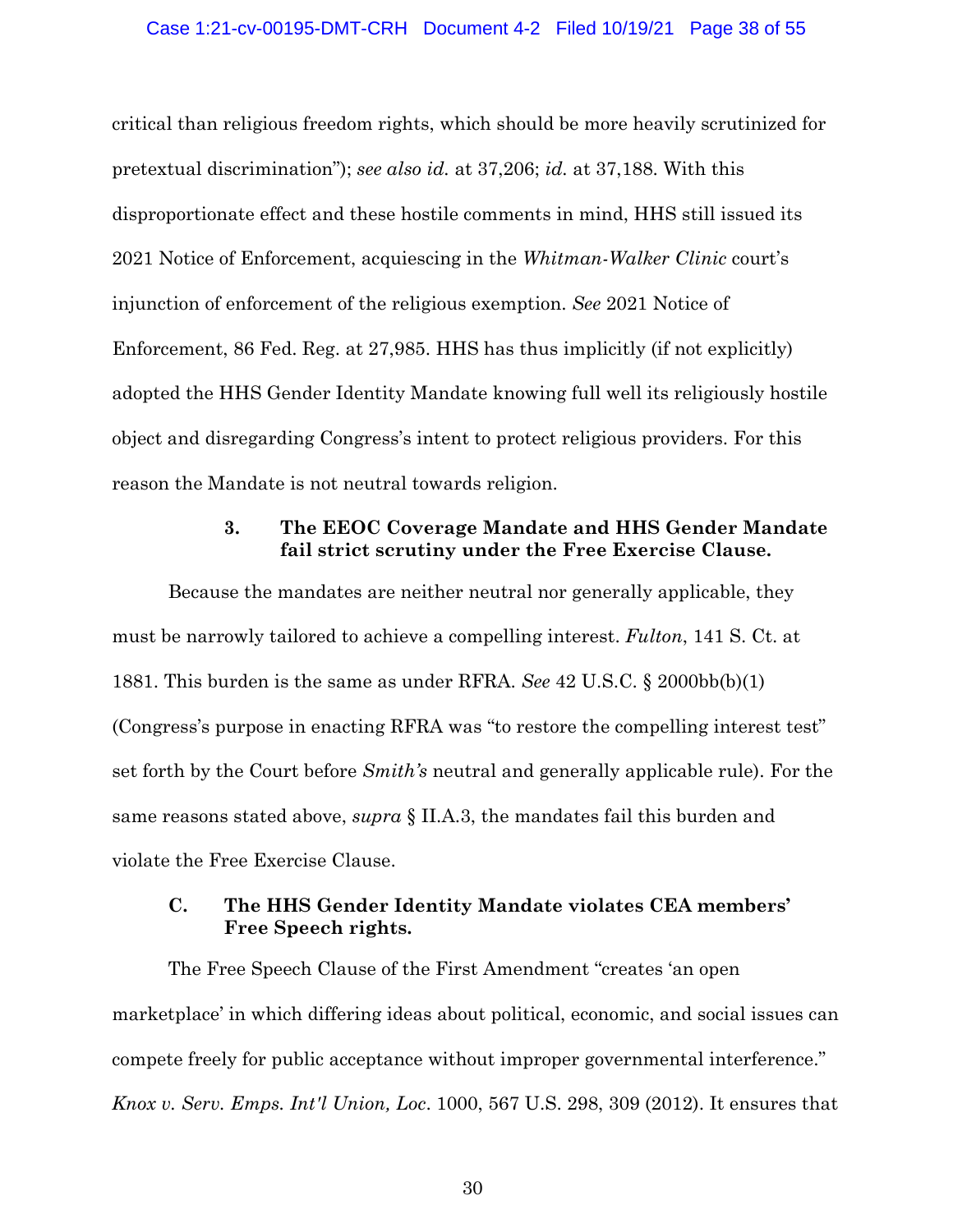### Case 1:21-cv-00195-DMT-CRH Document 4-2 Filed 10/19/21 Page 39 of 55

"[t]he government may not prohibit the dissemination of ideas that it disfavors, nor compel the endorsement of ideas that it approves." *Id.* It protects "the decision of both what to say and what *not* to say." *Riley v. Nat'l Fed'n of the Blind of N. Carolina, Inc.*, 487 U.S. 781, 797 (1988) (emphasis in original). And these speech protections extend to "professionals," such as healthcare providers. *Nat'l Inst. of Fam. & Life Advocs. v. Becerra,* 138 S. Ct. 2361, 2371-72 (2018).

Accordingly, laws and regulations that regulate speech based on its content "are presumptively unconstitutional and may be justified only if the government proves that they are narrowly tailored to serve compelling state interests." *Id.* (citation omitted). Content regulations in the healthcare field are not permissible when the government seeks to "suppress unpopular ideas or information" and impose its own. *Id*. at 2373-76. Open communication in healthcare is "critical" because "[d]octors help patients make deeply personal decisions," and yet "[t]hroughout history, governments have manipulated the content of doctor-patient discourse to increase state power and suppress minorities." *Id.* at 2374 (internal quotation marks and citations omitted). It is thus essential in the medical context that doctors have the freedom to maintain "good-faith disagreements, both with each other and with the government, on many topics in their respective fields.... [T]he people lose when the government is the one deciding which ideas should prevail." *Id.* at 2374-75*; see Conant v. Walters,* 309 F.3d 629, 636 (9th Cir. 2002) ("An integral component of the practice of medicine is the communication between a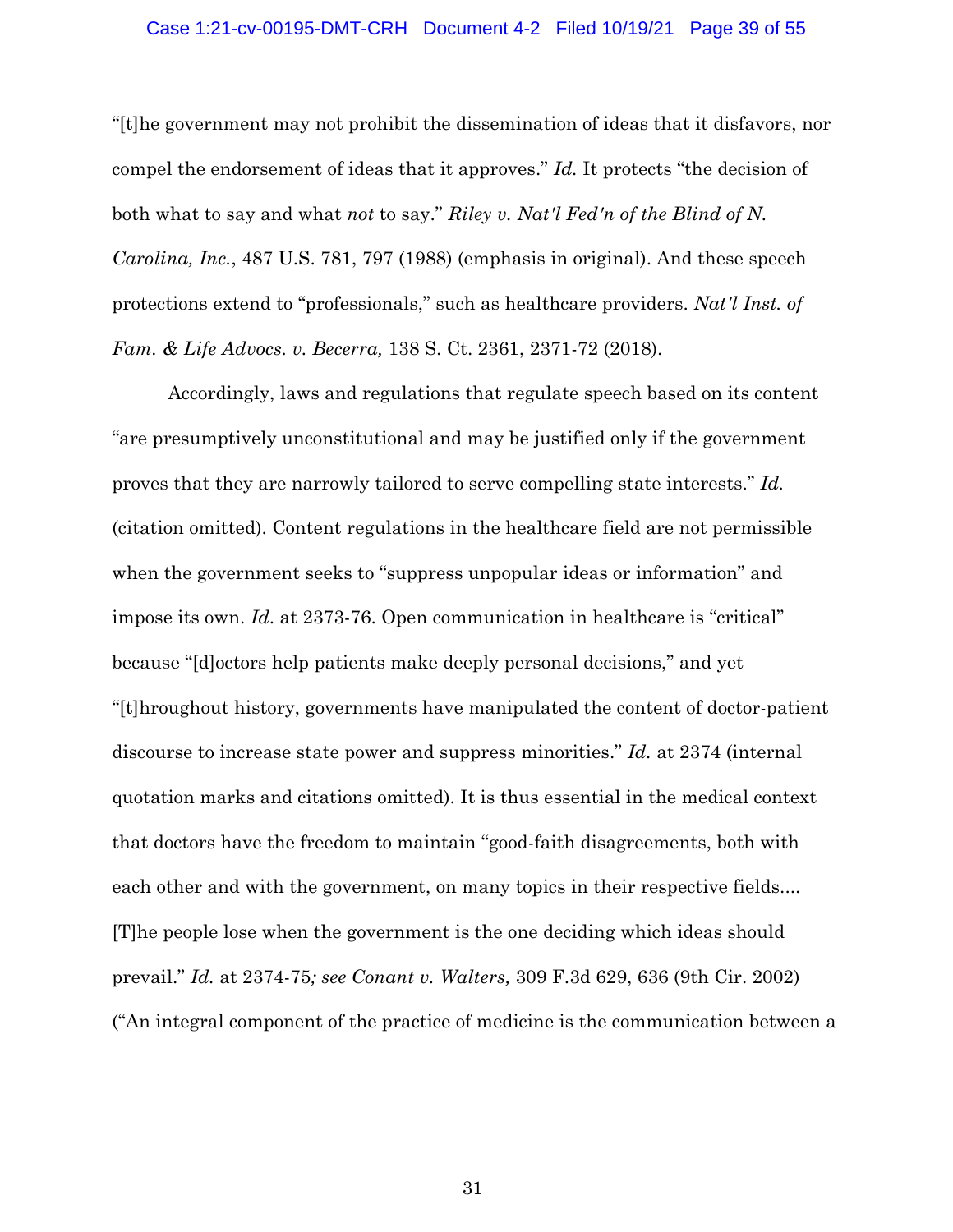doctor and a patient. Physicians must be able to speak frankly and openly to patients.").

## **1. The HHS Gender Identity Mandate compels, chills, and restricts the Healthcare Members' speech.**

HHS not only compels the Healthcare Members' conduct by forcing them to provide gender transition services, it compels and silences their speech, too.

First, the mandate requires the Healthcare Members to provide and *offer* gender transitions. This would require a Christian doctor to tell a gender dysphoric patient, "I can perform surgery to make you look more like a boy," and so forth.

Second, the mandate requires the Healthcare Members to revise their written policies to affirm and offer gender transition services, irrespective of the provider's religious beliefs, medical judgment, or ethical concerns. *See* 2016 Rule, 81 Fed. Reg. at 31,455 ("A provider specializing in gynecological services that previously declined to provide a medically necessary hysterectomy for a transgender man *would have to revise its policy* to provide the procedure for transgender individuals in the same manner it provides the procedure for other individuals." (emphasis added)).<sup>1</sup>

<sup>1</sup> Because of the court orders in *Walker*, 480 F. Supp. 3d 417, and *Whitman-Walker Clinic*, 485 F. Supp. 3d 1, declaring that "sex discrimination" includes "gender identity discrimination," HHS's analysis and comments related to gender transition services from the 2016 Rule still express the practical effects of the HHS Gender Identity Mandate, even though the 2020 Rule repealed and replaced these segments. *See generally Religious Sisters,* 513 F. Supp. 3d at 1130-31 (explaining the effects of *Walker* and *Whitman-Walker Clinic*). In the alternative, if these segments were in fact vacated beforehand by the Texas court, then they could not be revived, and so any 2021 enforcement of them would be invalid for lack of notice and comment and for lack of reasoned decision making, as explained below.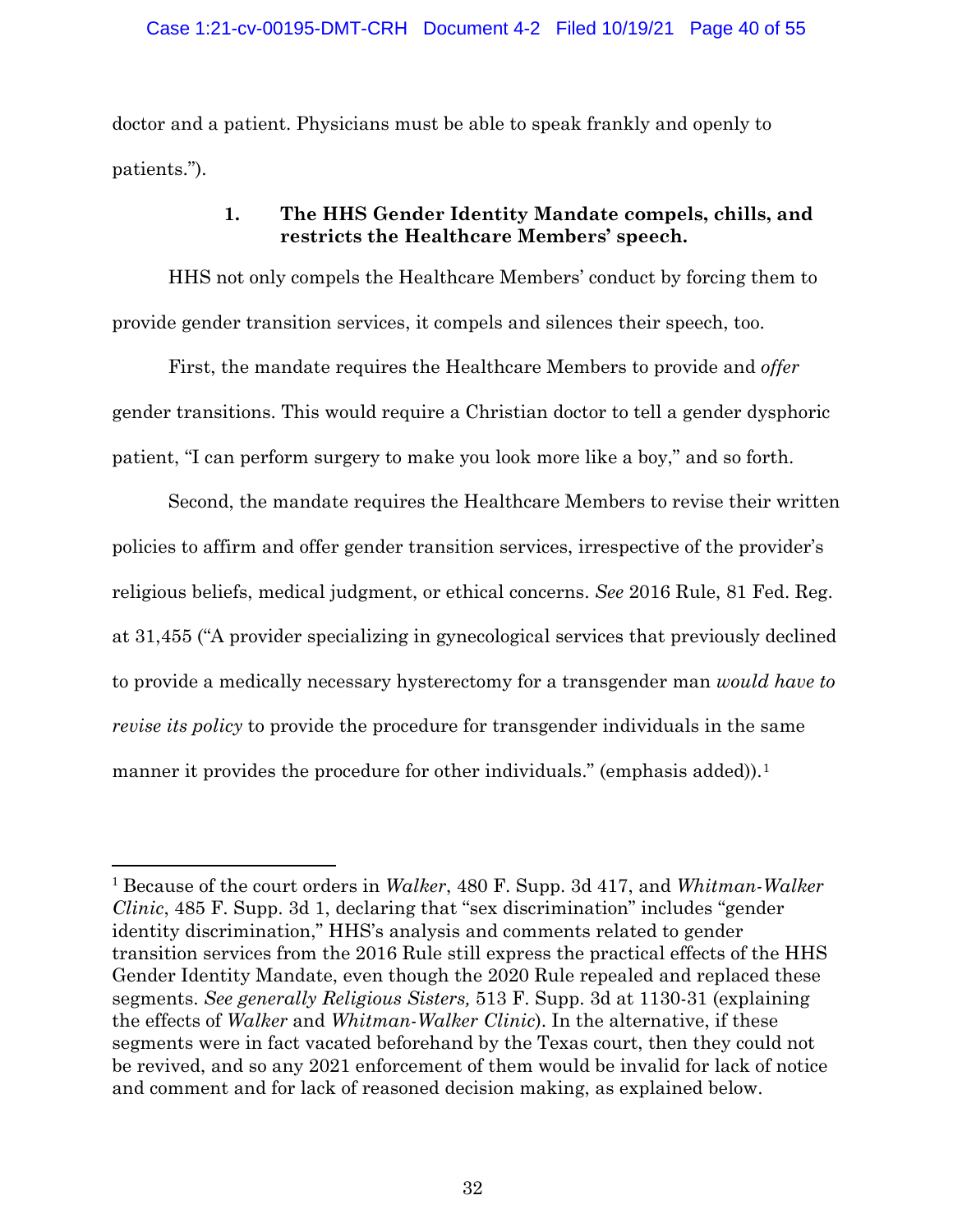### Case 1:21-cv-00195-DMT-CRH Document 4-2 Filed 10/19/21 Page 41 of 55

Third, the mandate requires the Healthcare Members to affirm transgender identities and to use a person's "preferred pronoun." *Id.* at 31,406. Thus, a provider would have to call a biological male a female, or vice versa. Or the provider would have to use any of the other dozens of pronouns upon demand. HHS also requires a provider to use incorrect descriptions of sex in medical charting and billing, even if it endangered patients with incorrect and confusing records.

Not only is this unworkable from a practical perspective, but it is also unconstitutional. *See, e.g.*, *United States v. Varner,* 948 F.3d 250, 257 (5th Cir. 2020) (discussing the several pronouns created for gender-dysphoric persons and that requiring preferred pronoun usage would "hinder communication" and is a "quixotic undertaking"); *United States v. Thomason,* 991 F.3d 910, 915 (8th Cir. 2021) (acknowledging there is no precedent that courts and litigants must use preferred pronouns). If a healthcare provider recognizes the reality of a biological binary of sex, he or she ought to be able to perform his or her job without being forced to speak in accordance with the contrary false view.

Fourth, the mandate restricts the Healthcare Members from giving their sound medical opinions, judgment, and informed consent on gender transition services. *See* 2016 Rule, 81 Fed. Reg. at 31,435. HHS has explained that categorizing gender transition services as "experimental" "is outdated and not based on current standards of care." *Id*. at 31,435. Healthcare Members therefore cannot offer their own medical judgment that such services are unnecessary, dangerous, unproven, and ineffective. HHS wants the Healthcare Members to offer *its* (HHS's)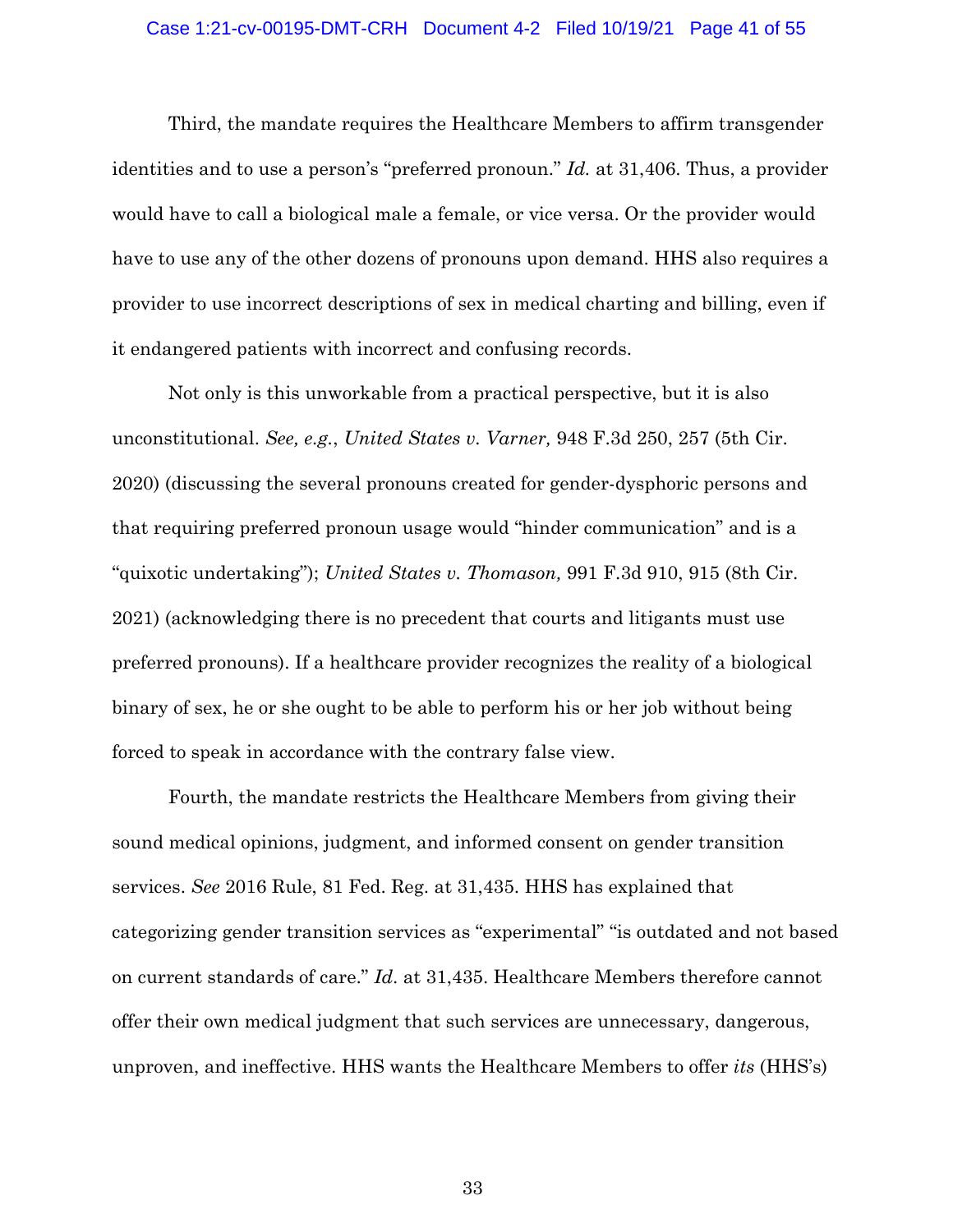viewpoint on these services, and it shuts the door on countervailing viewpoints under threat of prosecution and penalty. But the government is in no place to dictate the standard of care for highly debatable and evolving medical procedures. Simply put, the HHS Gender Identity Mandate "mandates orthodoxy, not antidiscrimination." *Ward v. Polite*, 667 F.3d 727, 735 (6th Cir. 2012).

## **2. The HHS Gender Identity Mandate's speech requirements cannot satisfy strict scrutiny.**

The HHS Gender Identity Mandate thus discriminates against the Healthcare Members' speech based on its content and viewpoint. For the same reasons the Mandate fails to satisfy strict scrutiny under RFRA and the Free Exercise Clause, it also fails strict scrutiny under the Free Speech Clause. See *O Centro*, 546 U.S. at 429-30 (no matter if strict scrutiny is triggered by the Free Speech Clause or RFRA, "the consequences are the same"). HHS must prove that it has a compelling interest in prohibiting the Healthcare Members from giving *their* positions on gender transition services and in requiring the Members to affirm a nonbinary view of sex.

No such compelling interest exists. The government is free to offer its own opinions, but it has no interest in forcing any segment of the public to echo its views. "[G]ender identity" is a "sensitive political topic[]" and "undoubtedly" a matter of "profound value and concern to the public." *Janus v. AFSCME Council 31*, 138 S. Ct. 2448, 2476 (2018) (citations omitted). Speech on this subject is not "unprotected" but receives strong protection. *Loudoun Cnty. Sch. Bd. v. Cross*, No. 210584, slip op. at \*9–10 (Va. Aug. 30, 2021) (citations omitted). And the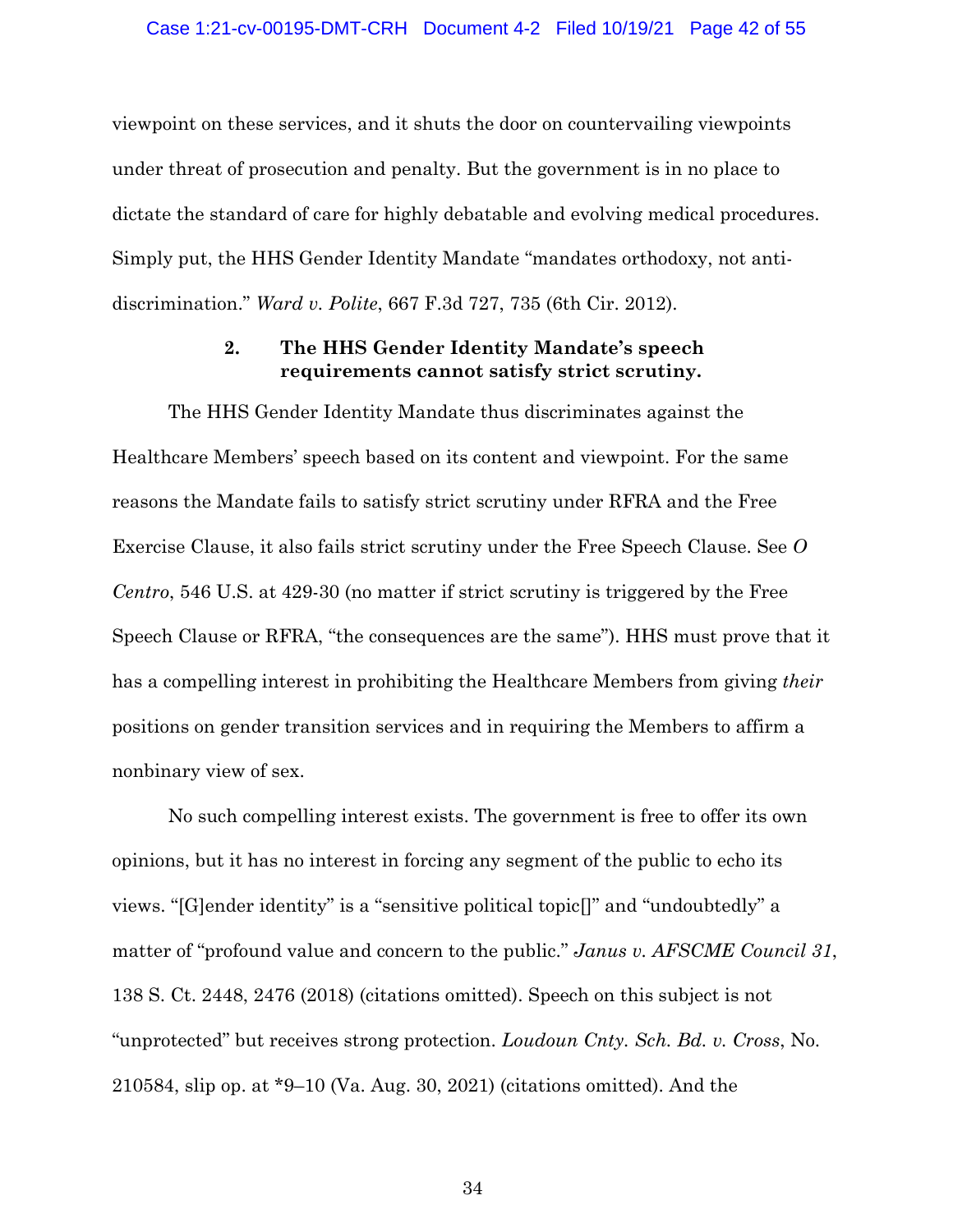### Case 1:21-cv-00195-DMT-CRH Document 4-2 Filed 10/19/21 Page 43 of 55

government does not have a compelling interest in ensuring transgender individuals never hear views that the individual does not share. "[T]he government may not prohibit the expression of an idea simply because society finds the idea itself offensive or disagreeable." *Texas v. Johnson,* 491 U.S. 397, 414 (1989). The government lacks any legitimate objective "to produce speakers free" from bias, *Hurley v. Irish-Am. Gay, Lesbian & Bisexual Grp. of Bos.*, 515 U.S. 557, 578–79 (1995), and so any non-discrimination "interest is not sufficiently overriding as to justify compelling" speech. *Brush & Nib Studio, LC v. City of Phoenix*, 448 P.3d 890, 914–15 (Ariz. 2019). "[R]egulating speech because it is discriminatory or offensive is not a compelling state interest." *Telescope Media Grp. v. Lucero,* 936 F.3d 740, 755 (8th Cir. 2019). "Even antidiscrimination laws, as critically important as they are, must yield to the Constitution." *Id*.; *see supra* § II.C.1.

Moreover, here the "First Amendment interests are especially strong," especially on the use of pronouns, because the speech reflects core religious beliefs and protected exercise. *Meriwether v. Hartop*, 992 F.3d 492, 509 (6th Cir. 2021). No government interest requires censoring religiously informed policies or compelling doctors to express views contrary to their medical judgment and religious beliefs. Far from being "always" a "compelling interest," any interest in avoiding disagreement or offense with third parties is "comparatively weak." *Id.*at 510.

HHS's content and viewpoint-based restriction on the Healthcare Members' speech thus violates the Free Speech Clause.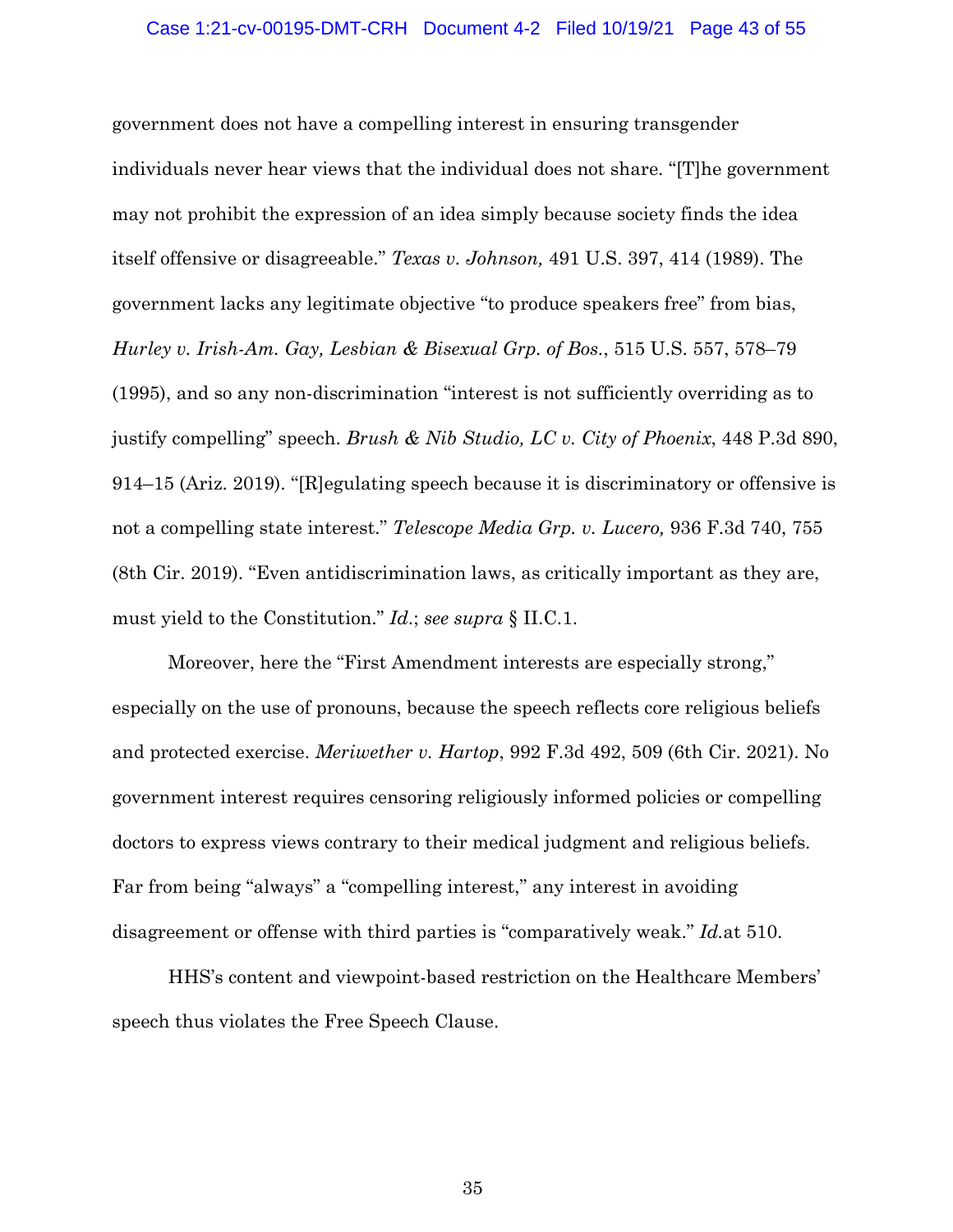## **D. The EEOC Coverage and HHS Gender Identity Mandates violate the Administrative Procedure Act (APA).**

Under the APA, a reviewing court must "hold unlawful and set aside" agency action that is "arbitrary, capricious, an abuse of discretion or otherwise not in accordance with law," "contrary to constitutional right, power, privilege or immunity," "in excess of statutory jurisdiction, authority, or limitations, or short of statutory right," or "without observance of procedure required by law." 5 U.S.C. § 706(2). The mandates violate these APA provisions, and thus should be held unlawful and set aside, *id.*, and enjoined pending review, 5 U.S.C. § 705.

## **1. The EEOC Coverage Mandate is contrary to law, without proper procedure, and is arbitrary and capricious.**

The EEOC acted contrary to law, arbitrarily and capriciously, without proper procedure, and without statutory authority or constitutional right in determining that all employers must cover gender transition services in their health plans.

First, Title VII does not compel employers to pay for insurance for all gender transitions on demand. When Congress passed Title VII and amendments thereto, it did not understand the term "sex" to include sexual orientation or gender identity; rather it understood the term to mean one of the two binary sexes: biological male or biological female. It is thus not discrimination on the basis of whether an employee is a man or a woman to preclude coverage of gender transitions services to any men or women. When compared against each other, both sexes are subject to the same equal treatment. And nothing in the text of Title VII purports to require such an unforeseen result.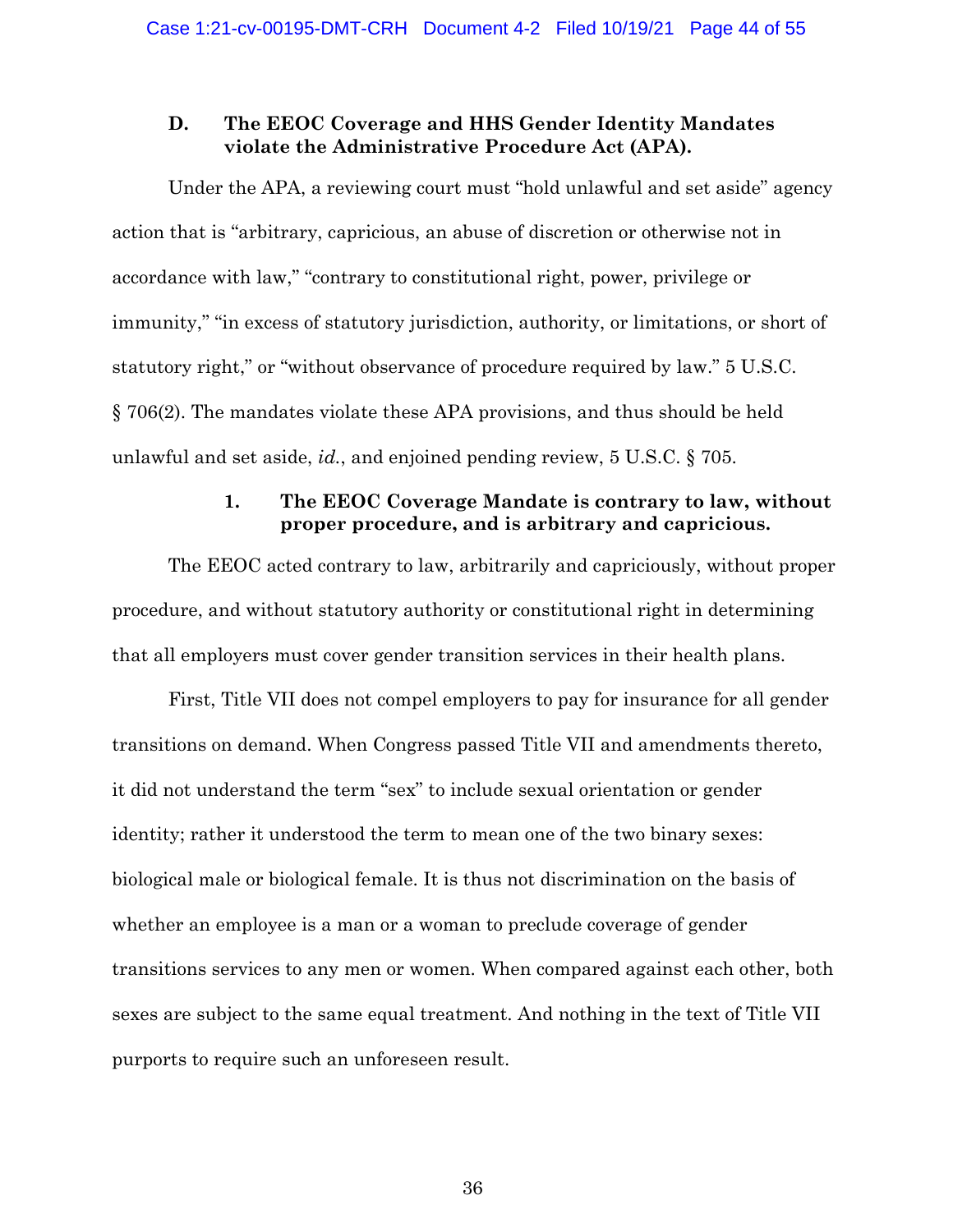Second, "agency action is lawful only if it rests on a consideration of the relevant factors." *Michigan v. EPA*, 576 U.S. 743, 750 (2015) (internal citation omitted). Whether the agency action concerns a rule or concerns enforcement, it must address "legitimate reliance" on past policies or legitimate alternative policies. *Dep't of Homeland Sec. v. Regents of the Univ. of Cal.*, 140 S. Ct. 1891, 1910–15 (2020). In this case the EEOC failed to "consider an important aspect of the problem" presented by gender identity coverage in employer sponsored health insurance. *Motor Vehicle Mfrs. Ass'n of U.S., Inc. v. State Farm Mut. Auto. Ins. Co*., 463 U.S. 29, 43 (1983). EEOC failed to adequately consider that in medical practice, sex is a biological reality, patients are harmed by imposing the provision of controversial and dangerous medical procedures, and patients are harmed by preventing doctors from providing full and timely disclosure of all relevant health information about gender identity procedures and interventions. The EEOC decided to compel all covered employers to provide health insurance coverage for gender transition services without considering the important counterevidence.

EEOC also failed to consider the religious liberty implications of its mandate. RFRA must be considered in reasoned decision making, *Little Sisters of the Poor v. Pennsylvania*, 140 S. Ct. 2367, 2383 (2020), and the agency must consider significant issues like religious entities' reliance interests, even where it has statutory authority. *Biden v. Texas*, No. 21A21, 2021 WL 3732667, at \*1 (Aug. 24, 2021) (citing *Regents*, 140 S. Ct. at 1909–15).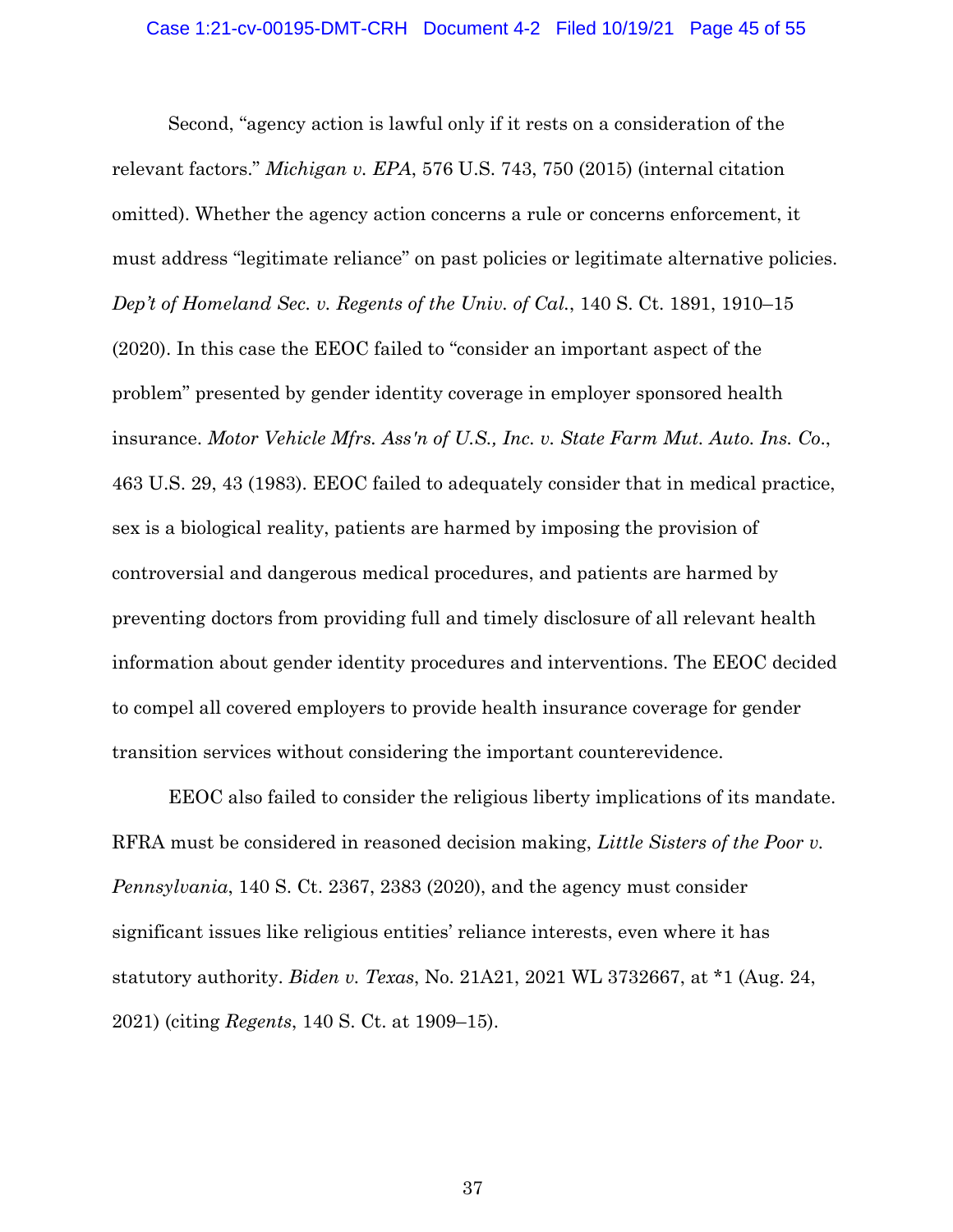### Case 1:21-cv-00195-DMT-CRH Document 4-2 Filed 10/19/21 Page 46 of 55

In *Bostock v. Clayton County*, the Supreme Court said that "[b]ecause RFRA operates as a kind of super statute, displacing the normal operation of other federal laws, it might supersede Title VII's commands in appropriate cases." 140 S. Ct. 1731, 1754 (2020). Moreover, any reliance on *Bostock*'s holding is misplaced as that case resolved only a single question: whether terminating an employee "simply for being homosexual or transgender" constitutes discrimination "because of . . . sex." 140 S. Ct. at 1737-38 (quoting 42 U.S.C. § 2000e-2(a)(1)). *Bostock* specified it was not ruling on such matters as employer health insurance coverage—it was only ruling on "whether an employer who *fires* someone simply for being homosexual or transgender" violates Title VII. 140 S. Ct. at 1753 (emphasis added). Thus, not only does *Bostock* not support the EEOC's position, it identifies an important aspect of the problem that EEOC was on notice of. EEOC's failure to "overtly consider" these privacy and religious freedom reliance interests renders it fatally flawed. *Little Sisters of the Poor*, 140 S. Ct. at 2383.

Third, the EEOC may not issue rules or regulations, and so EEOC also exceeded its statutory authority and acted without proper procedure. *See* 5 U.S.C. § 706(2)(C). "Congress, in enacting Title VII, did not confer upon the EEOC authority to promulgate rules or regulations pursuant to that Title." *Gen. Elec. Co. v. Gilbert*, 429 U.S. 125, 141 (1976) (citation omitted); *see* 42 U.S.C. § 2000e-12(a) (the EEOC can "issue, amend, or rescind suitable *procedural* regulations" (emphasis added)). But its enforcement actions, in its policies, and in the "technical assistance document" that the EEOC Chair published, purport to define employer obligations.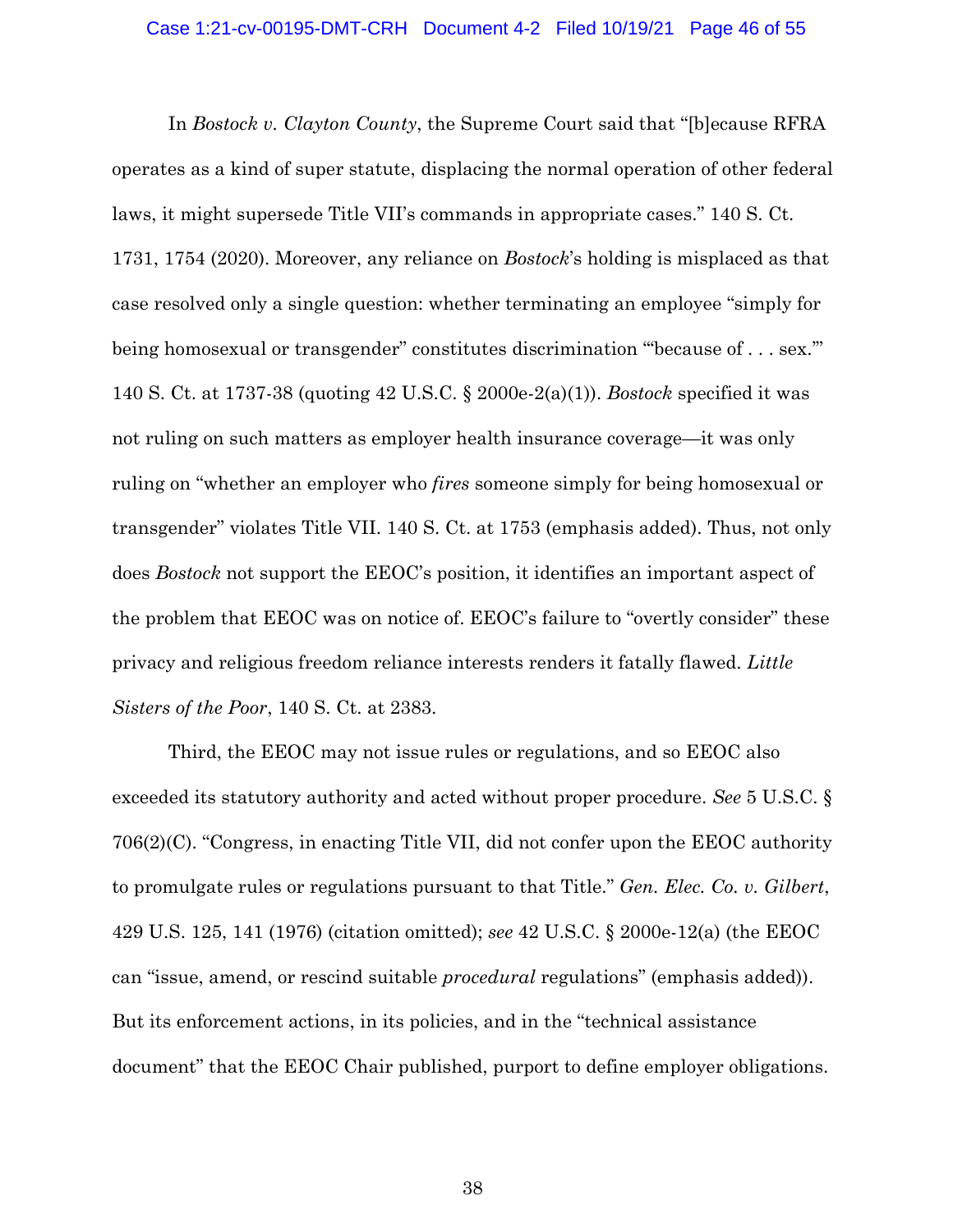EEOC thus "overstepped its substantive statutory authority" in issuing guidance that amounted to "a substantive rule." *Texas v. EEOC*, 933 F.3d 433, 451 (5th Cir. 2019). Plus, any significant guidance or substantive rules require procedural steps, including full EEOC approval and notice-and-comment, which were omitted. 5 U.S.C. § 553; 29 C.F.R. §§ 1695.2(d), 1695.6(a), 1695.1(b)(1), 1695.5.

## **2. HHS's Gender Identity Mandate is contrary to law, arbitrary and capricious, and skipped require noticeand-comment procedures.**

HHS's mandate violates the APA for much the same reasons.

First, the mandate is contrary to the ACA. Many provisions in the ACA show that Congress understood "sex" to mean the biological binary of male and female, and not to encompass the concept of gender identity. *See, e.g.*, Patient Protection and Affordable Case Act, Pub. L. No. 111-148, §§ 2301, 2951, 3509 4102, 4207, 5405, 6702, 7002, 10101, 124 Stat. 119 at 292, 334, 343. 536, 551, 577, 650, 785, 809, 890, 966. For example, the ACA requires the provision of "information to women and health care providers on those areas in which differences between men and women exist." *Id*. at 536–37. Likewise, language throughout Title IX reflects that Congress understood "sex" as a biological binary and not as including gender identity. *See, e.g.*, 20 U.S.C. §§ 1681(a)(2); 1681(a)(8), 1686.

HHS thus correctly concluded in the 2020 Rule, after consideration of and responses to public comments, that the Gender Identity Mandate was unlawful and unwarranted. 2020 Rule, 85 Fed. Reg. at 37,178-80, 37,183-86. For example, the 2020 Rule concluded: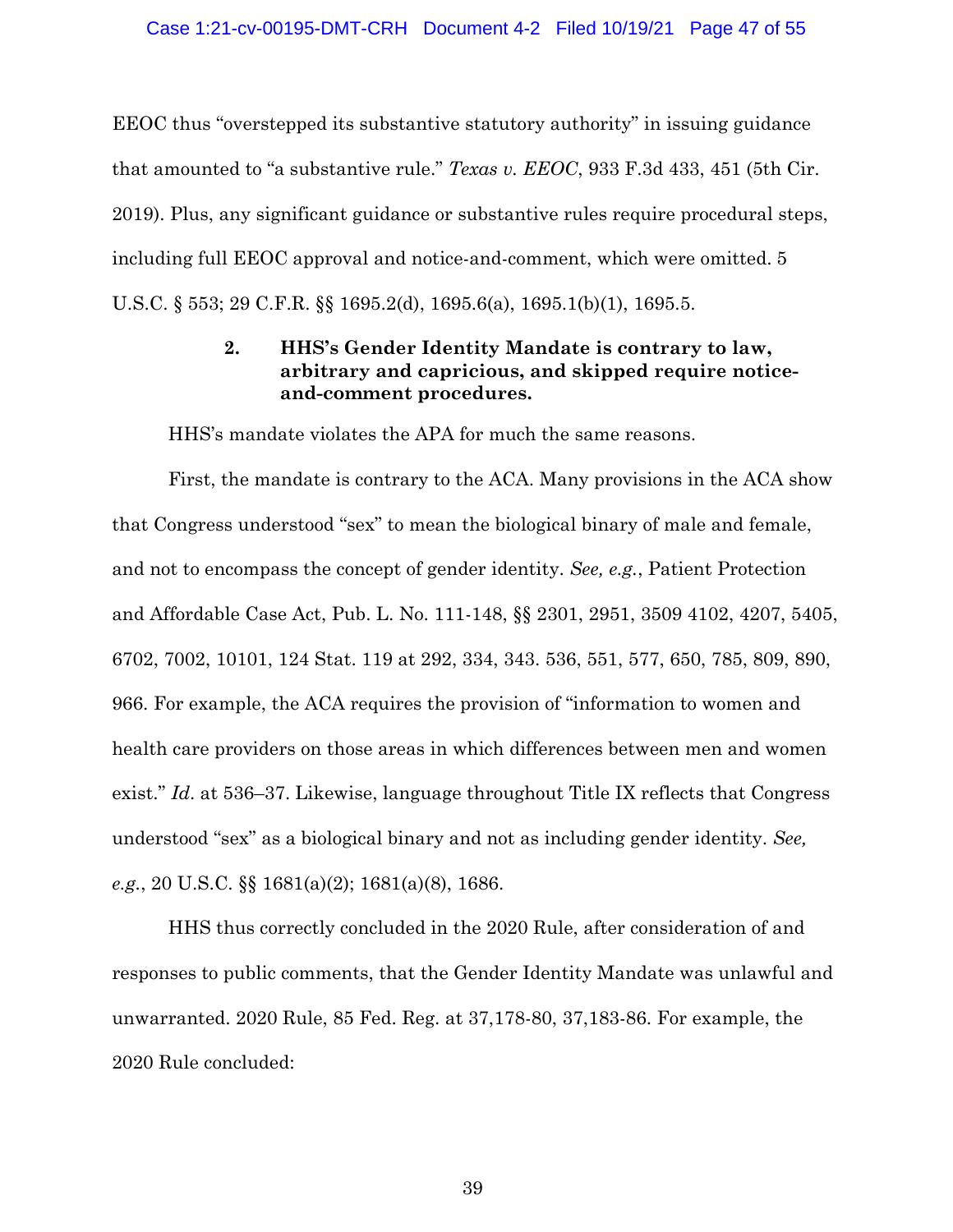- "'Sex' according to its original and ordinary public meaning refers to the biological binary of male and female."
- "The Department disagrees with commenters who contend that Section 1557 or Title IX encompass gender identity discrimination within their prohibition on sex discrimination."
- "The text of Title IX also demonstrates that it is not susceptible to an interpretation under which it would prohibit gender identity discrimination."
- "For most of the history of Title IX case law, the commonplace practices that account for real physiological differences between the sexes without treating either sex less favorably were uncontroversial and not considered discriminatory." (cleaned up)
- "Distinctions based on real differences between men and women do not turn into discrimination merely because an individual objects to those distinctions. Title IX does not require covered entities to eliminate reasonable distinctions on the basis of sex whenever an individual identifies with the other sex, or with no sex at all, or with some combination of the two sexes."

*Id.* 

Not only were HHS's conclusions correct about its mandate's lack of authority under Section 1557, but the agency failed to consider the import of the Constitution's clear-notice canon, which compels a narrow interpretation. *Bostock* did not displace the constitutional limits on other statutes like Title IX or the ACA that impose grant conditions, or that preempt core state police-power regulations, or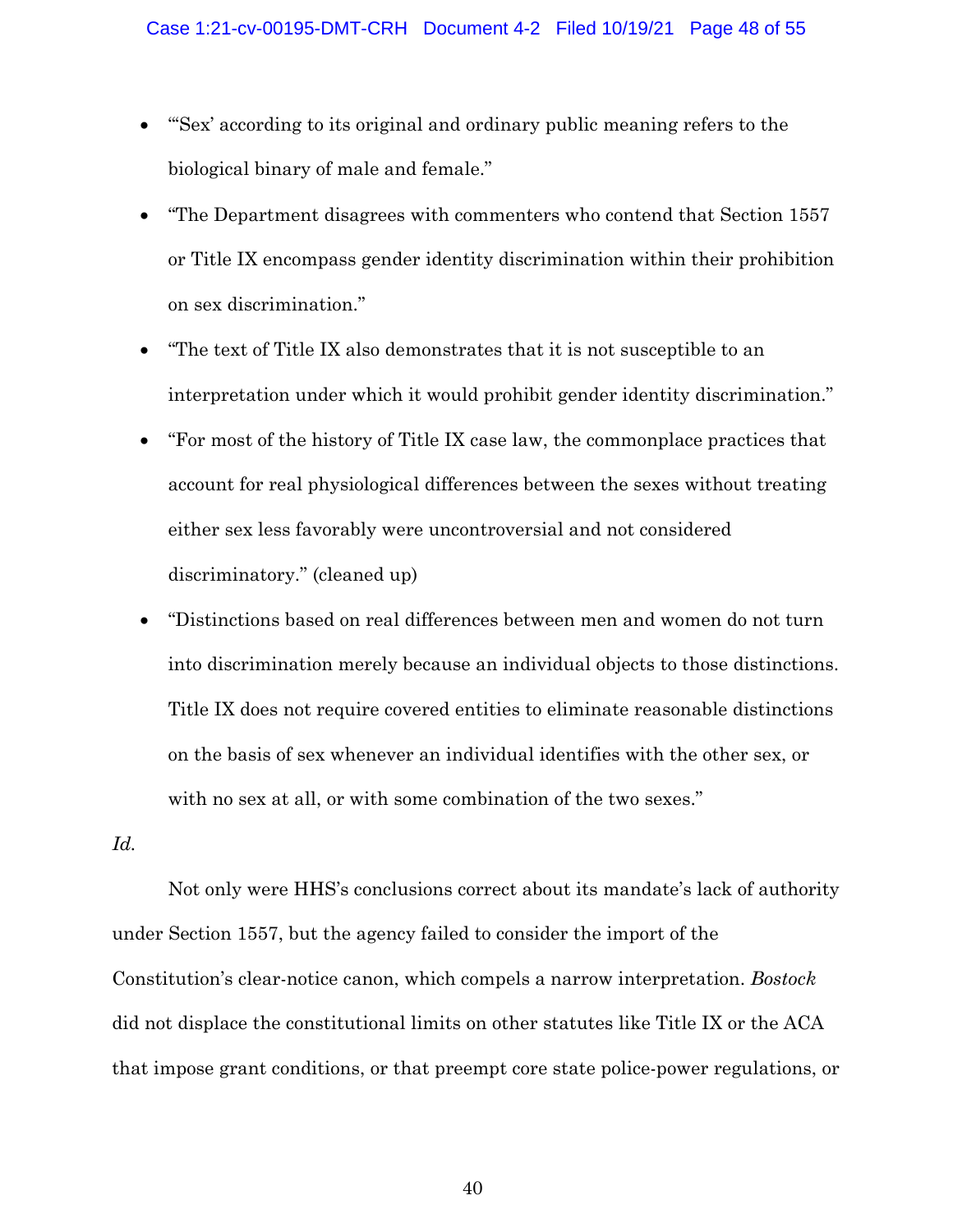#### Case 1:21-cv-00195-DMT-CRH Document 4-2 Filed 10/19/21 Page 49 of 55

that act in traditional areas of state responsibility—such as over medicine and health insurance. *See, e.g.*, *Bond v. United States (Bond II)*, 572 U.S. 844, 858 (2014); *Pennhurst State Sch. & Hosp. v. Halderman*, 451 U.S. 1, 17, 24 (1981).

These structural principles protect citizens, as well as states. *Bond v. United States (Bond I)*, 564 U.S. 211, 220, 222 (2011). Under this substantive canon, Congress must speak clearly to grant powers of "vast 'economic and political significance.'" *Ala. Ass'n of Realtors v. Dep't of Health & Hum. Servs.*, No. 21A23, 2021 WL 3783142, at \*3 (U.S. Aug. 26, 2021) (citation omitted). The Supreme Court thus applies this canon to protect private parties when the government "intrudes into an area that is the particular domain of state law," because Congress must "'enact exceedingly clear language if it wishes to significantly alter the balance between federal and state power and the power of the Government over private property'" and practices. *Id*. (citations omitted).

Under this canon, Congress must make "its intention" "'unmistakably clear in the language of the statute,'" *Gregory v. Ashcroft*, 501 U.S. 452, 460 (1991) (citation omitted), measured at the time of enactment, *Carcieri v. Salazar*, 555 U.S. 379, 388 (2009). Congress may not use "expansive language," *Bond II*, 572 U.S. at 857–58, 860, to impose "a burden of unspecified proportions and weight, to be revealed only through case-by-case adjudication," *Bd. of Educ. of Hendrick Hudson Cent. Sch. Dist., Westchester Cnty. v. Rowley*, 458 U.S. 176, 190 n.11 (1982); *Arlington Cent. Sch. Dist. Bd. of Edu. v. Murphy*, 548 U.S. 291, 296 (2006); *Dellmuth v. Muth*, 491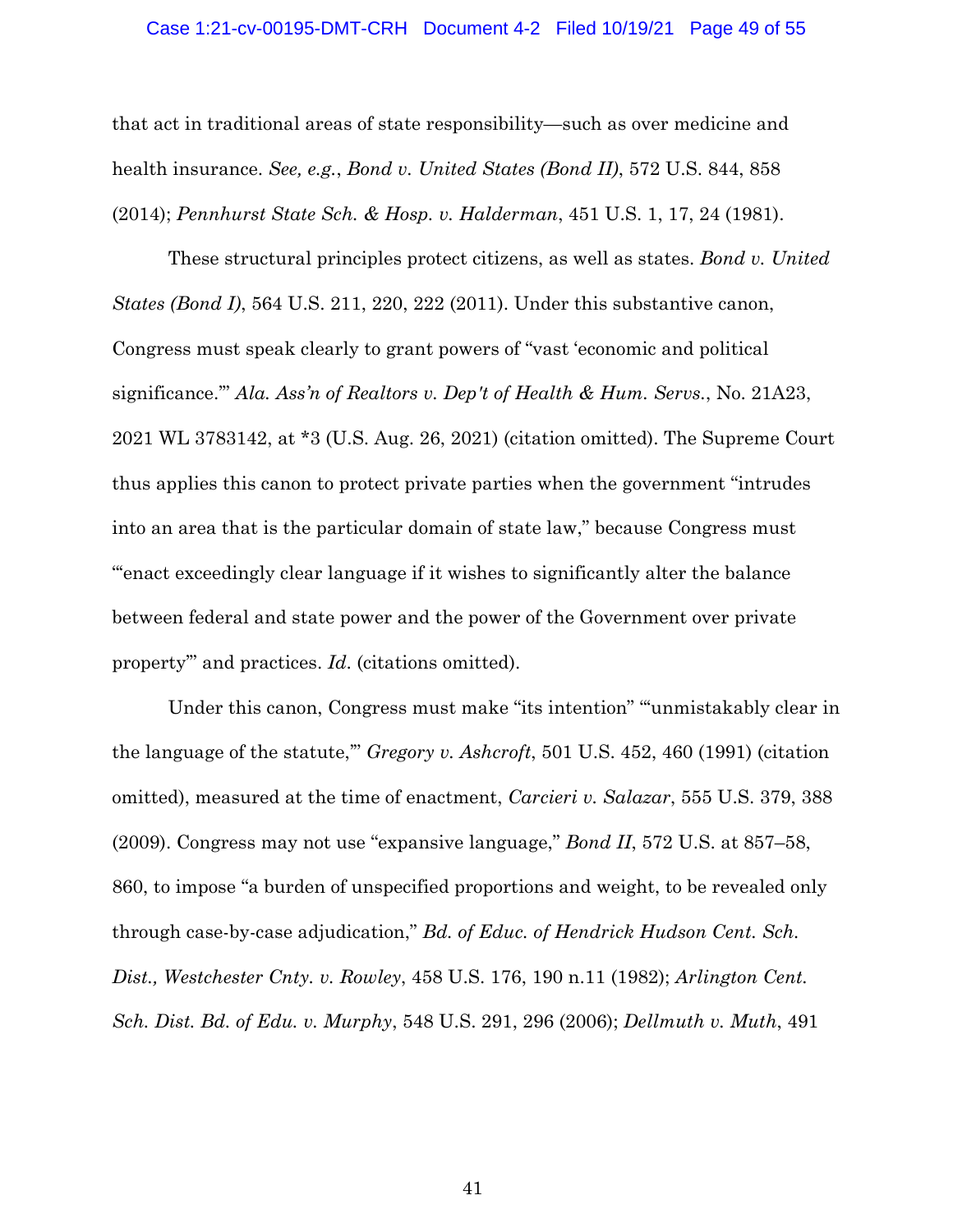U.S. 223, 232 (1989). Nor may the federal government "surpris[e] participating States with post-acceptance or 'retroactive' conditions." *Pennhurst*, 451 U.S. at 25.

Here, there is no serious argument in favor of the proposition that the 2010 Congress *unmistakably* required anyone, let alone every religious healthcare provider, to provide unlimited gender transition services on demand, regardless of medical judgment or religious beliefs. *Bostock* did not consider the "particularly strict" effect of the clear-notice canon on Title IX or the ACA when it interpreted Title VII. Just because a federal law addresses sex discrimination does not mean it is "materially identical" to Title VII, and even less does it mean that it incorporates the government's aggressive and retroactive sex stereotyping, sexual orientation, and gender identity theories in every detail, with *unmistakable notice* at passage.

Second, in addition, the Gender Identity Mandate is contrary to Section 1554 of the ACA, 42 U.S.C. § 18114; specifically: parts (1)–(2) and (6) because it pressures CEA Healthcare Members out of federally funded health programs and the practice of healthcare; parts (3)–(4) because it requires CEA Healthcare Members to speak in affirmance of gender identity and refrain from speaking in accordance with a patient's biological sex and related medical needs; part (5) because it requires CEA Healthcare Members to deprive patients of informed consent by preventing them from warning patients of the dangers of gender transition interventions; and also part (5) because it forces CEA Healthcare Members to violate their ethical and conscientious standards as professionals.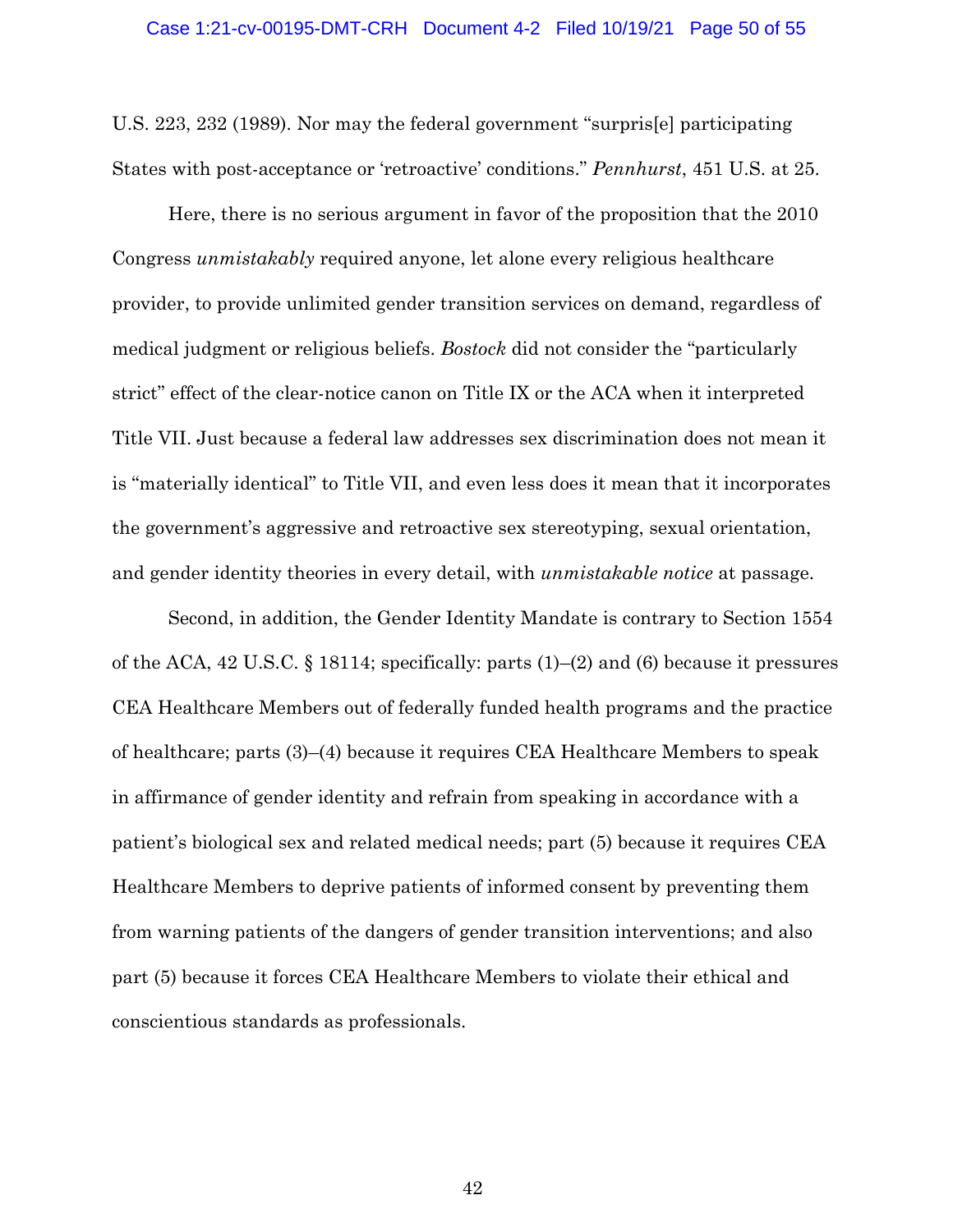### Case 1:21-cv-00195-DMT-CRH Document 4-2 Filed 10/19/21 Page 51 of 55

Third, the HHS Gender Identity Mandate also violates 42 U.S.C. § 300a-7(d) because it compels CEA Healthcare Members, within health service programs funded by HHS, to provide gender identity procedures, interventions, and information, including sterilizations, in violation of their religious beliefs and moral convictions.

Fourth, HHS's mandate is arbitrary and capricious. Redefining sex to mean self-professed gender identity, especially in medicine, where biological sex is essential to proper treatment, is inherently arbitrary and capricious. And, just as the EEOC did, HHS ignored the important reliance interests of all healthcare providers in sound medicine, and the interests of religious healthcare providers in following their religious beliefs—despite notice of these interests from comments and litigation. HHS also considered no alternative policies, such as (1) delaying compliance dates; (2) grandfathering existing categories of healthcare; (4) exempting religious institutions; or (5) crafting privacy exemptions. Nor did HHS consider the ACA's interplay with Title IX's definition of sex, with Title IX's religious exemption, 20 U.S.C. § 1681(a)(3), or other laws that require a religious exemption, such as RFRA or the ACA's provision that "[n]othing in this Act shall be construed to have any effect on Federal laws regarding (i) conscience protection." 42 U.S.C. § 18023(c)(2).

Considering these policy and legal concerns "was the agency's job, but the agency failed to do it." *Regents,* 140 S. Ct. at 1914. Instead, its 2021 Notice of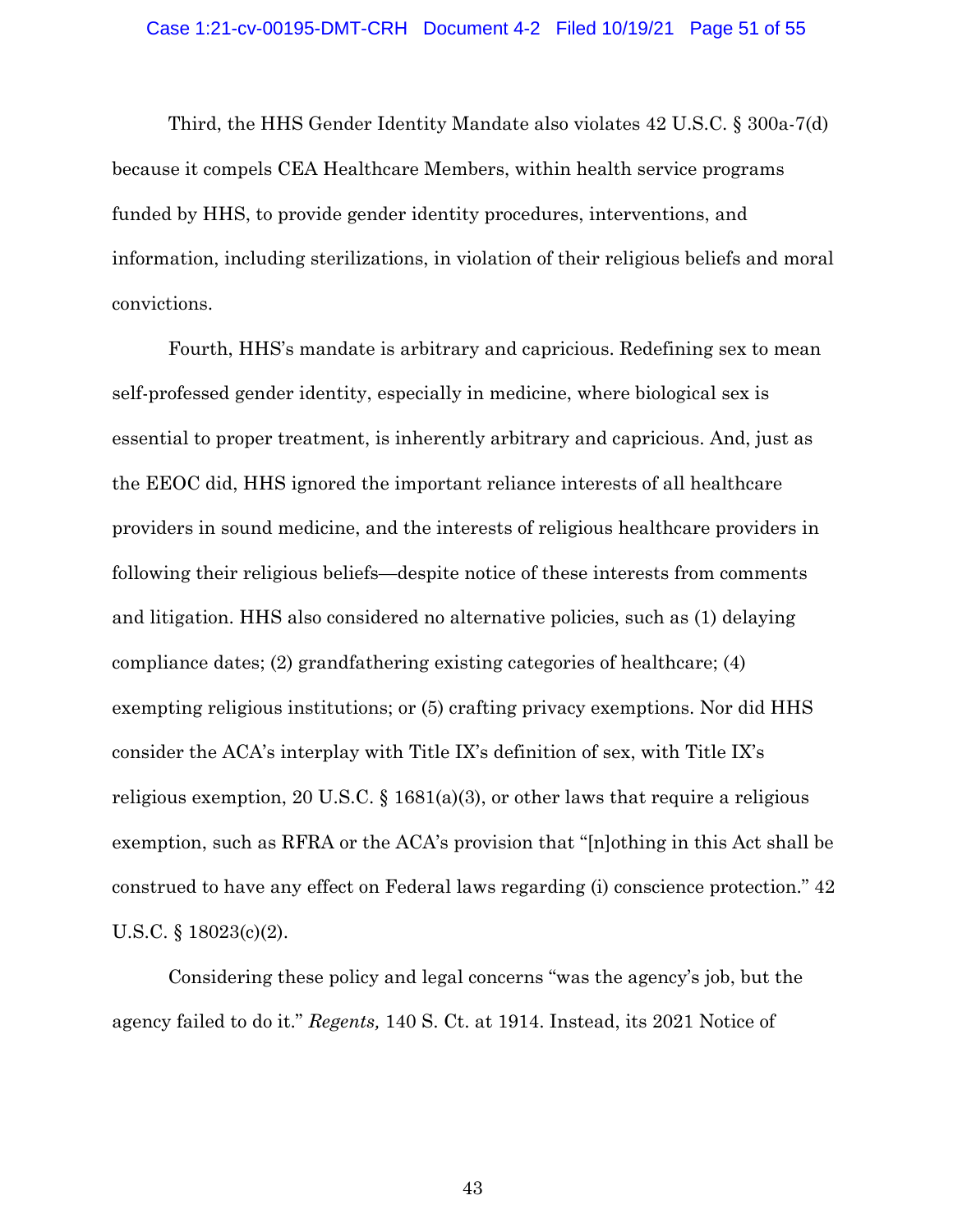### Case 1:21-cv-00195-DMT-CRH Document 4-2 Filed 10/19/21 Page 52 of 55

Enforcement rested only on its view that prior policy was unlawful, which violates the APA under *Regents*. *Id*. at 1909–13.

And, in taking the reverse course now, HHS has utterly failed to offer reasoned explanations for why it changed its view of the law or policy. It has not undergone notice and comment rulemaking to restore enforcement of the 2016 Rule, much less has it responded to the discussions of comments and conclusions reached by itself in 2020. But if an agency changes course and fails to offer reasons why it was changing its view, address reliance interests, and address alternatives, that decision is arbitrary and capricious. *Regents*, 140 S. Ct. at 1910-15 (invalidating rescission of a previous administration's immigration policies); *see also State Farm*, 463 U.S. at 42 ("an agency changing its course by rescinding a rule is obligated to supply a reasoned analysis for the change."). Neither President Biden's Executive Order, nor HHS's May 10, 2021 Notice of Enforcement, offer any examination of the thorough reasoning presented in the 2020 Rule or explanation of why it has changed position, other than citing *Bostock*. But *Bostock* explicitly disavowed that it was ruling beyond decisions of firing in Title VII. 140 S. Ct. at 1753. And the Court was "deeply concerned with preserving" religious institutions' freedom. *Id*. at 1753– 54.

Fifth, HHS's mandate also violates the notice and comment requirement of the APA, 5 U.S.C. § 553. To reimpose the 2016 Gender Identity Mandate, which had been vacated, HHS would—at minimum—need to undergo notice and comment to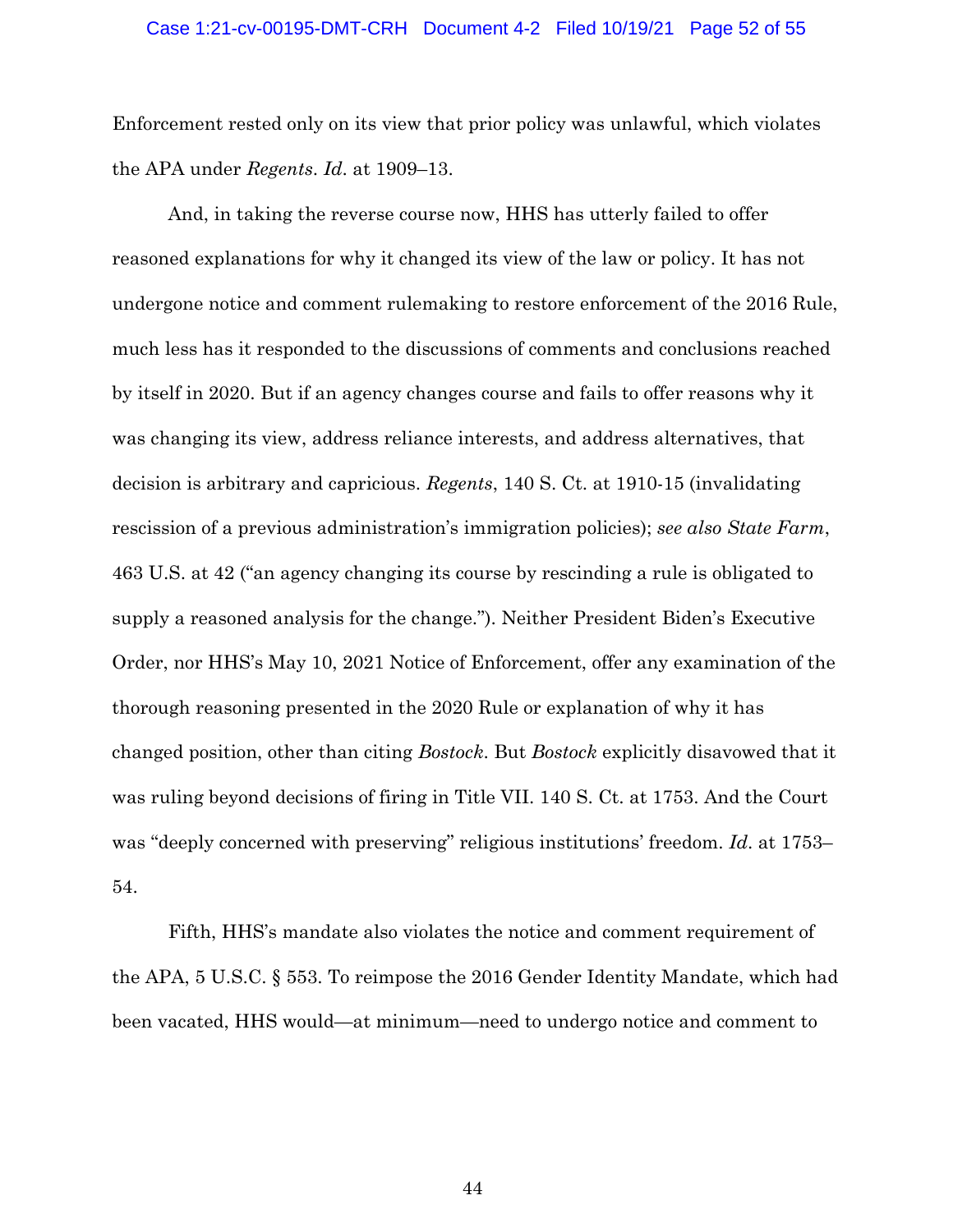consider and address both its own positions taken in the 2020 Rule's response to comments, and to respond to other public comments. HHS did not do this.

Sixth and finally, the mandate also violates RFRA and the First Amendment, so it exceeds HHS's statutory authority and violates constitutional rights.

For all these reasons both mandates should be held unlawful and set aside under 5 U.S.C. § 706 and enjoined under 5 U.S.C. § 705.

### **III. The other preliminary injunction factors also weigh in favor of CEA.**

Because CEA members are likely to succeed on their RFRA and First Amendment claims, the other preliminary injunction factors are met. "A[] RFRA violation is comparable to the deprivation of a First Amendment right." *Religious Sisters,* 513 F. Supp. 3d at 1152. Thus, "[w]hen a plaintiff has shown a likely violation of his or her First Amendment rights" or a violation of RFRA, "the other requirements for obtaining a preliminary injunction are generally deemed to have been satisfied." *Minn. Citizens Concerned for Life, Inc. v. Swanson*, 692 F.3d 864, 870 (8th Cir. 2012) (en banc) (internal quotation marks and citation omitted); *Religious Sisters of Mercy,* 513 F. Supp. 3d at 1153. Because CEA members are likely to succeed on their RFRA and First Amendment claims, the other preliminary injunction factors are deemed satisfied.

CEA members will suffer irreparable harm absent preliminary injunctive relief. "[T]he loss of First Amendment freedoms, for even minimal periods of time, unquestionably constitutes irreparable injury." *Lowry ex rel. Crow v. Watson Chapel Sch. Dist.*, 540 F.3d 752, 762 (8th Cir. 2008) (quoting *Elrod v. Burns*, 427 U.S. 347, 373 (1976)). Here, the mandates compel CEA members to perform and cover gender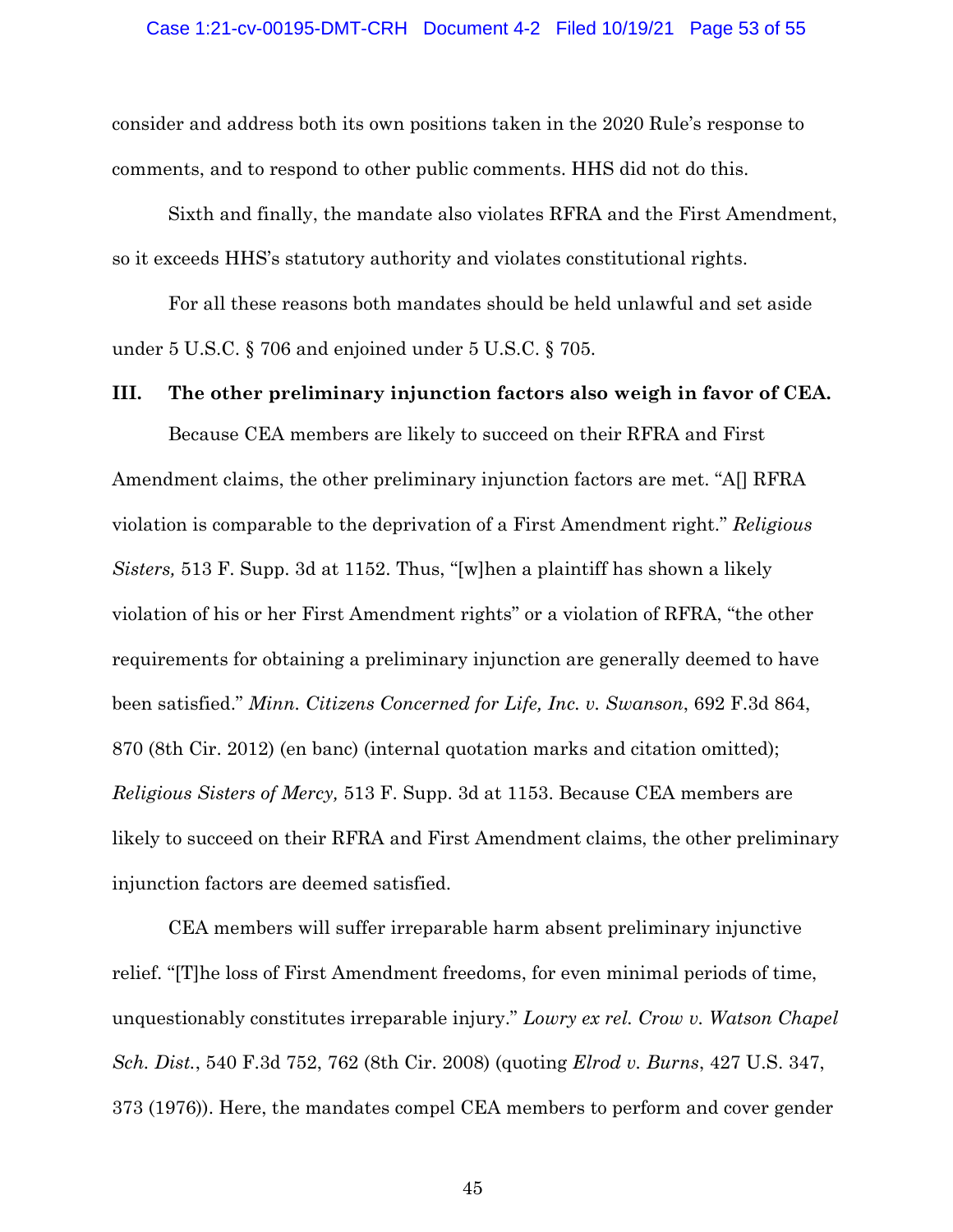#### Case 1:21-cv-00195-DMT-CRH Document 4-2 Filed 10/19/21 Page 54 of 55

transition services in violation of their religious beliefs, convictions, and practices. The loss of this First Amendment freedom, whether actual or imminent, irreparably harms CEA members.

The balance of the harms also favors CEA. Without preliminary injunctive relief, the government can and will enforce the mandates against CEA members, causing them to suffer irreparable injury by being forced to perform and pay for gender transition services that contradict their religious beliefs and thus undermine their religious exercise. On the other hand, the potential harm to the government is minimal: at worst, Defendants will be enjoined from enforcing the mandates *only*  against current and future CEA members. And the government is not harmed by being prohibited from enforcing an unconstitutional law. *Newsom ex rel. Newsom v. Albemarle Cnty. Sch. Bd*., 354 F.3d 249, 261 (4th Cir. 2003) (defendant is not "harmed by issuance of a preliminary injunction which prevents it from enforcing a regulation, which, on this record, is likely to be found unconstitutional.").

Likewise, a preliminary injunction will advance the public interest. "[I]t is always in the public interest to protect constitutional rights." *Carson v. Simon*, 978 F.3d 1051, 1061 (8th Cir. 2020) (internal quotation marks and citation omitted); *see also Christian Legal Soc'y v. Walker*, 453 F.3d 853, 859 (7th Cir. 2006) ("[I]njunctions protecting First Amendment freedoms are always in the public interest."). Protecting CEA members' First Amendment rights therefore benefits the public interest. CEA thus satisfies the remaining three factors, which warrant a preliminary injunction.